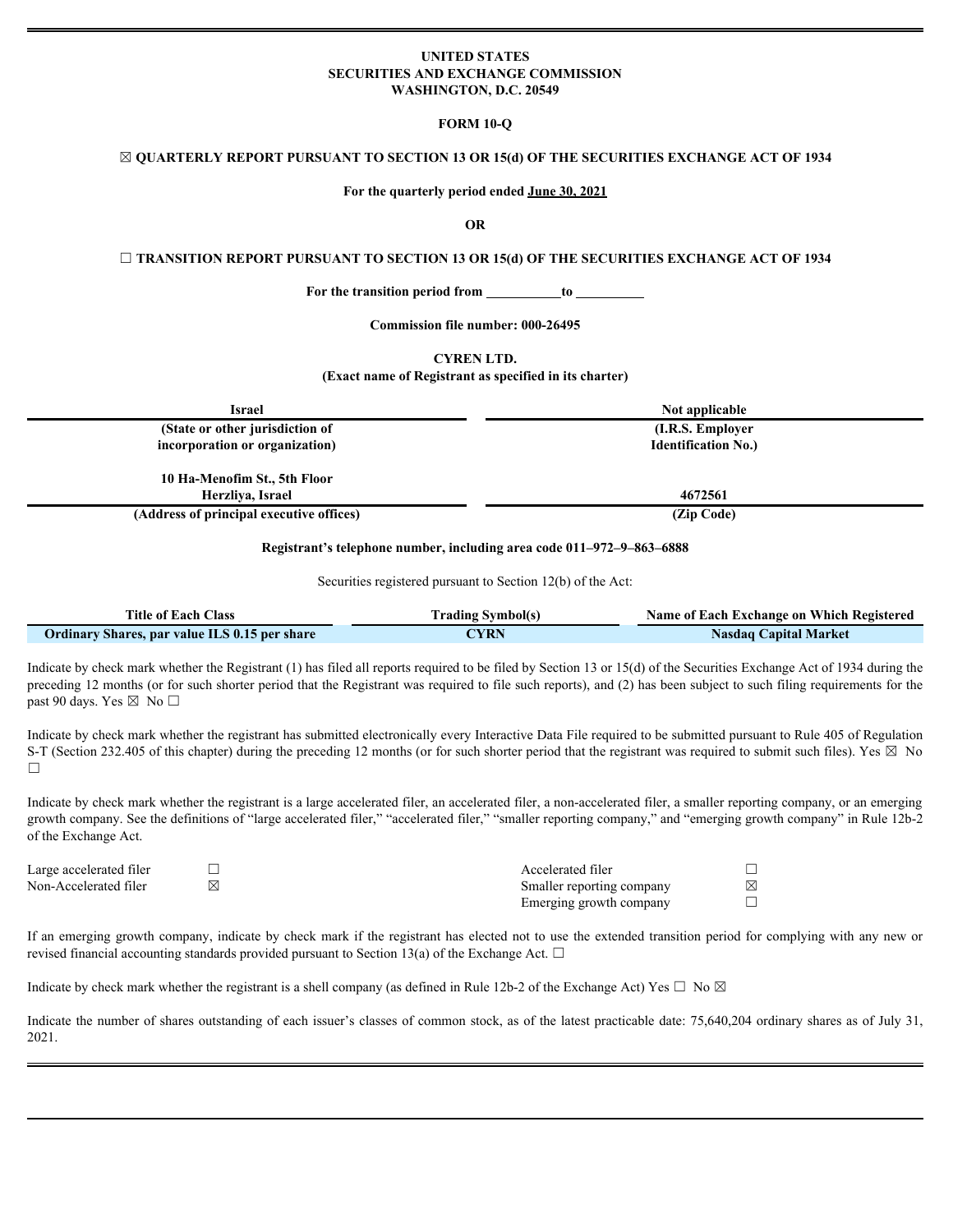# **Table of Contents**

# **[PART I – FINANCIAL INFORMATION](#page-3-0)**

| Item 1.           | <b>Financial Statements</b>                                                                                                     |    |
|-------------------|---------------------------------------------------------------------------------------------------------------------------------|----|
|                   | Consolidated Balance Sheets as of June 30, 2021 (unaudited) and December 31, 2020                                               |    |
|                   | Consolidated Statements of Operations (unaudited) for the three and six months ended June 30, 2021 and 2020                     |    |
|                   | Consolidated Statements of Comprehensive Loss (unaudited) for the three and six months ended June 30, 2021 and 2020             |    |
|                   | Consolidated Statement of Changes in Shareholders' Equity (unaudited) for the three and six months ended June 30, 2021 and 2020 |    |
|                   | Consolidated Statements of Cash Flows (unaudited) for the six months ended June 30, 2021 and 2020                               |    |
|                   | <b>Notes to Consolidated Financial Statements (unaudited)</b>                                                                   | 10 |
| Item 2.           | <u>Management's Discussion and Analysis of Financial Condition and Results of Operations</u>                                    | 24 |
| Item 3.           | Quantitative and Qualitative Disclosures About Market Risk                                                                      | 34 |
| Item 4.           | <b>Controls and Procedures</b>                                                                                                  | 37 |
|                   |                                                                                                                                 |    |
|                   | <b>PART II - OTHER INFORMATION</b>                                                                                              |    |
|                   |                                                                                                                                 |    |
| Item 6.           | Exhibits                                                                                                                        | 38 |
|                   |                                                                                                                                 |    |
| <b>SIGNATURES</b> |                                                                                                                                 | 39 |
|                   |                                                                                                                                 |    |

i

**Page**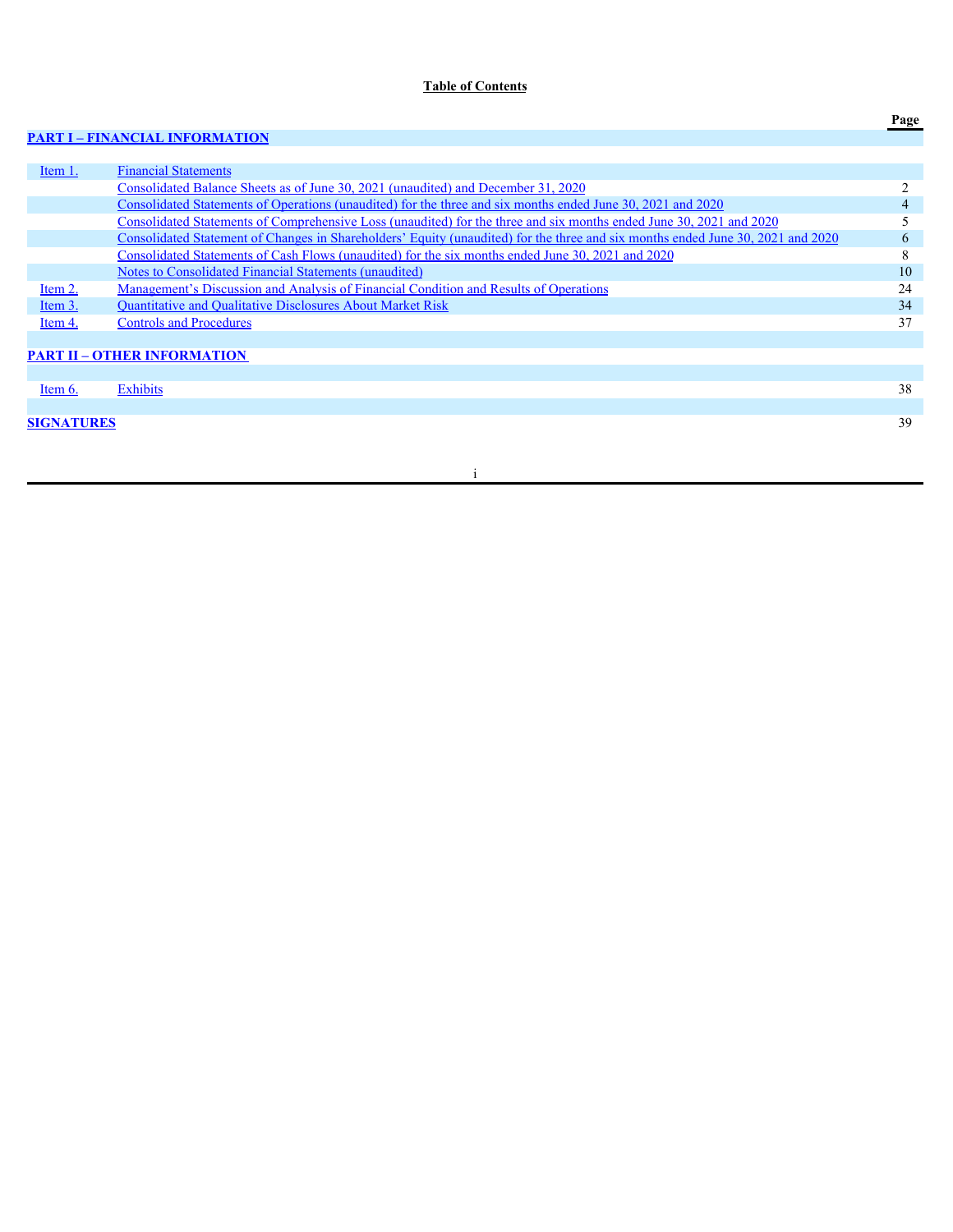## **CYREN LTD.**

## **CONDENSED CONSOLIDATED FINANCIAL STATEMENTS**

# **AS OF JUNE 30, 2021**

## **(\$USD in thousands, except share and per share amounts) (Unaudited)**

**Page**

| <b>PART I - FINANCIAL INFORMATION</b>                                      |               |
|----------------------------------------------------------------------------|---------------|
|                                                                            |               |
| <b>ITEM 1. Financial Statements (Unaudited)</b>                            |               |
|                                                                            |               |
| <b>Condensed Consolidated Balance Sheets</b>                               |               |
|                                                                            |               |
| <b>Condensed Consolidated Statements of Operations</b>                     | 4             |
|                                                                            |               |
| <b>Condensed Consolidated Statements of Comprehensive Loss</b>             | $\mathcal{L}$ |
|                                                                            |               |
| <b>Condensed Consolidated Statement of Changes in Shareholders' Equity</b> | 6             |
|                                                                            |               |
| <b>Condensed Consolidated Statements of Cash Flows</b>                     | 8             |
|                                                                            |               |
| <b>Notes to Condensed Consolidated Financial Statements</b>                | 10            |
|                                                                            |               |

#### -1-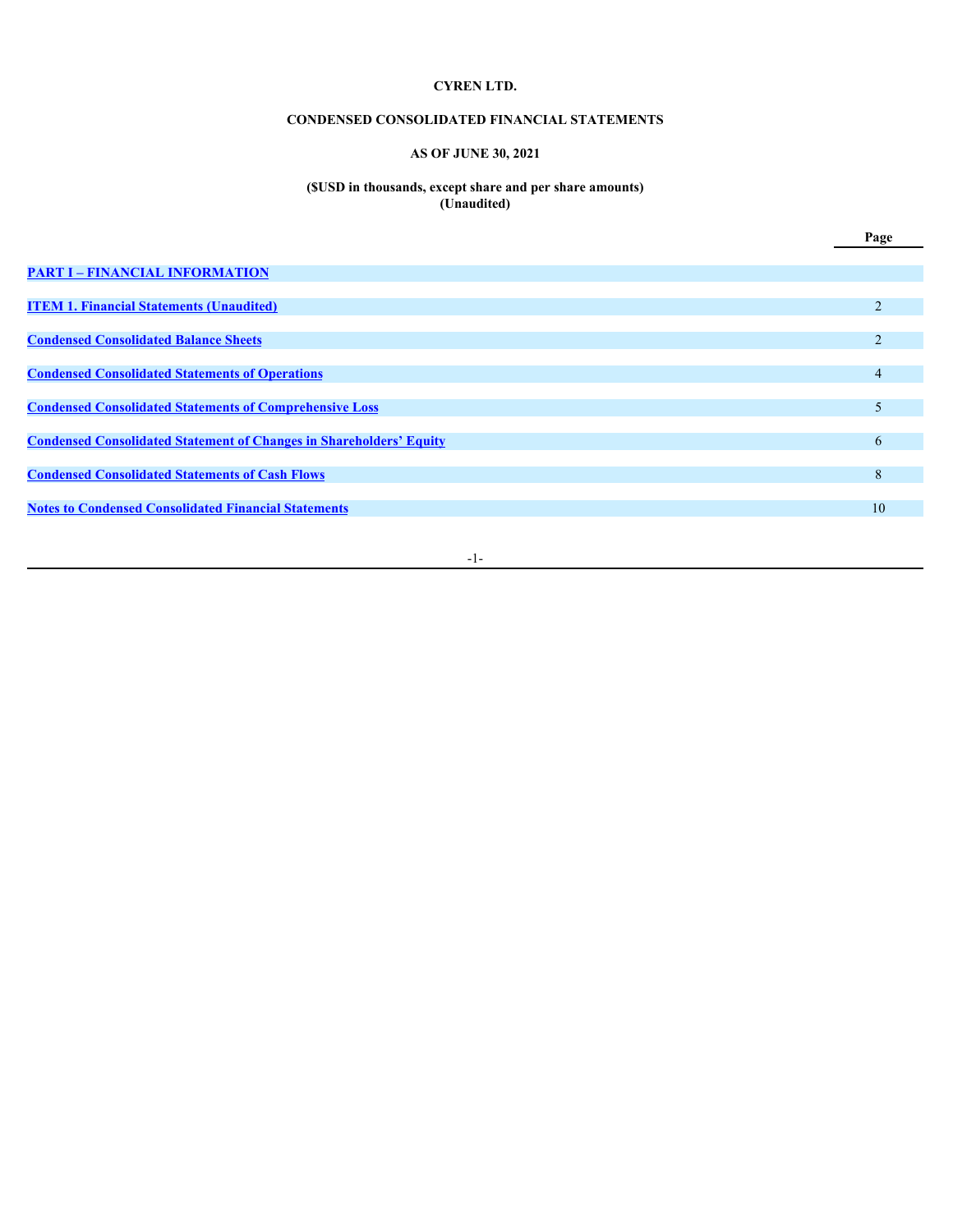## **PART I. FINANCIAL INFORMATION**

## <span id="page-3-2"></span><span id="page-3-1"></span><span id="page-3-0"></span>**ITEM 1. FINANCIAL STATEMENTS.**

## **CYREN LTD. CONDENSED CONSOLIDATED BALANCE SHEETS (\$USD in thousands, except share and per share amounts)**

|                                                                                                                      |              | <b>June 30,</b><br>2021<br><b>Unaudited</b> | December 31,<br>2020 |       |
|----------------------------------------------------------------------------------------------------------------------|--------------|---------------------------------------------|----------------------|-------|
| <b>ASSETS</b>                                                                                                        |              |                                             |                      |       |
| <b>CURRENT ASSETS:</b>                                                                                               |              |                                             |                      |       |
| Cash and cash equivalents                                                                                            | $\mathbb{S}$ | 13,885 \$                                   |                      | 9,296 |
| Trade receivables (net of allowances for credit losses of \$98 and \$201, as of June 30, 2021 and December 31, 2020, |              |                                             |                      |       |
| respectively)                                                                                                        |              | 1,410                                       |                      | 960   |
| Deferred commissions                                                                                                 |              | 989                                         |                      | 980   |
| Prepaid expenses and other receivables                                                                               |              | 1,615                                       |                      | 779   |
|                                                                                                                      |              |                                             |                      |       |
| Total current assets                                                                                                 |              | 17,899                                      | 12,015               |       |
|                                                                                                                      |              |                                             |                      |       |
| LONG-TERM ASSETS:                                                                                                    |              |                                             |                      |       |
| Long-term deferred commissions                                                                                       |              | 938                                         |                      | 1,125 |
| Long-term lease deposits and prepaids                                                                                |              | 870                                         |                      | 937   |
| Operating lease right-of-use assets                                                                                  |              | 9,852                                       | 10,900               |       |
| Severance pay fund                                                                                                   |              | 808                                         |                      | 745   |
| Property and equipment, net                                                                                          |              | 3,248                                       |                      | 3,948 |
| Intangible assets, net                                                                                               |              | 6,536                                       | 7,797                |       |
| Goodwill                                                                                                             |              | 21,022                                      | 21,476               |       |
|                                                                                                                      |              |                                             |                      |       |
| Total long-term assets                                                                                               |              | 43,274                                      | 46,928               |       |
|                                                                                                                      |              |                                             |                      |       |
| Total assets                                                                                                         |              | 61,173                                      | 58,943<br>-8         |       |
|                                                                                                                      |              |                                             |                      |       |

The accompanying notes are an integral part of the interim condensed consolidated financial statements.

-2-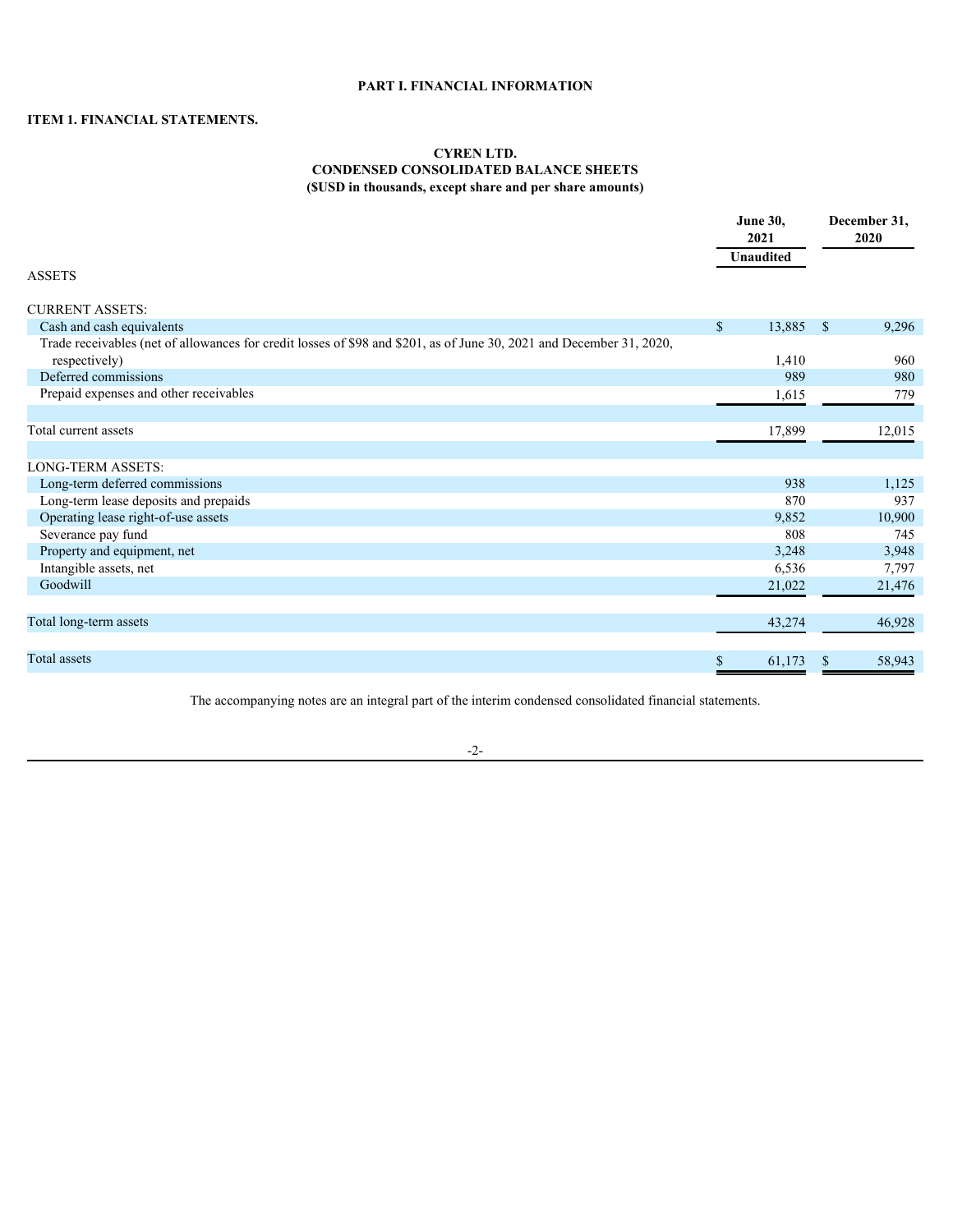## **CYREN LTD. CONDENSED CONSOLIDATED BALANCE SHEETS (\$USD in thousands, except share and per share amounts)**

|                                                                                                            |               | <b>June 30,</b><br>2021 |              | December 31,<br>2020 |
|------------------------------------------------------------------------------------------------------------|---------------|-------------------------|--------------|----------------------|
|                                                                                                            |               | <b>Unaudited</b>        |              |                      |
| LIABILITIES AND SHAREHOLDERS' EQUITY                                                                       |               |                         |              |                      |
| <b>CURRENT LIABILITIES:</b>                                                                                |               |                         |              |                      |
| Trade payables                                                                                             | $\mathbb{S}$  | $1,361$ \$              |              | 799                  |
| Convertible notes (related party)                                                                          |               | 10,000                  |              | 10,000               |
| Employees and payroll accruals                                                                             |               | 3,898                   |              | 3,813                |
| Accrued expenses and other liabilities (\$35 and \$37 attributable to related parties, respectively)       |               | 907                     |              | 1,420                |
| Operating lease liabilities                                                                                |               | 1,782                   |              | 1,983                |
| Deferred revenues                                                                                          |               | 6,791                   |              | 6,934                |
|                                                                                                            |               |                         |              |                      |
| Total current liabilities                                                                                  |               | 24,739                  |              | 24,949               |
| <b>LONG-TERM LIABILITIES:</b>                                                                              |               |                         |              |                      |
|                                                                                                            |               |                         |              |                      |
| Deferred revenues                                                                                          |               | 524                     |              | 644                  |
| Convertible Debentures (\$236 and \$234 attributable to related parties, respectively)                     |               | 8,497                   |              | 9,248                |
| Long-term operating lease liabilities                                                                      |               | 8,894                   |              | 9,866                |
| Deferred tax liability                                                                                     |               | 472                     |              | 655                  |
| Accrued severance pay                                                                                      |               | 902                     |              | 838                  |
| Other liabilities                                                                                          |               | 527                     |              | 706                  |
| Total long-term liabilities                                                                                |               | 19,816                  |              | 21,957               |
|                                                                                                            |               |                         |              |                      |
| <b>COMMITMENTS AND CONTINGENCIES</b>                                                                       |               |                         |              |                      |
|                                                                                                            |               |                         |              |                      |
| SHAREHOLDERS' EQUITY:                                                                                      |               |                         |              |                      |
| Ordinary shares nominal value ILS 0.15 par value -                                                         |               |                         |              |                      |
| Authorized: 110,000,000 shares at June 30, 2021 (Unaudited) and December 31, 2020; Issued and Outstanding: |               |                         |              |                      |
| 75,640,204 and 61,271,910 shares at June 30, 2021 (Unaudited) and December 31, 2020, respectively          |               | 2,654                   |              | 2,392                |
| Additional paid-in capital                                                                                 |               | 273,553                 |              | 258,962              |
| Accumulated other comprehensive loss                                                                       |               | (1,212)                 |              | (725)                |
| Accumulated deficit                                                                                        |               | (258,377)               |              | (248, 592)           |
| Total shareholders' equity                                                                                 |               | 16,618                  |              | 12,037               |
|                                                                                                            |               |                         |              |                      |
| Total liabilities and shareholders' equity                                                                 | <sup>\$</sup> | 61,173                  | <sup>S</sup> | 58,943               |

The accompanying notes are an integral part of the interim condensed consolidated financial statements.

## -3-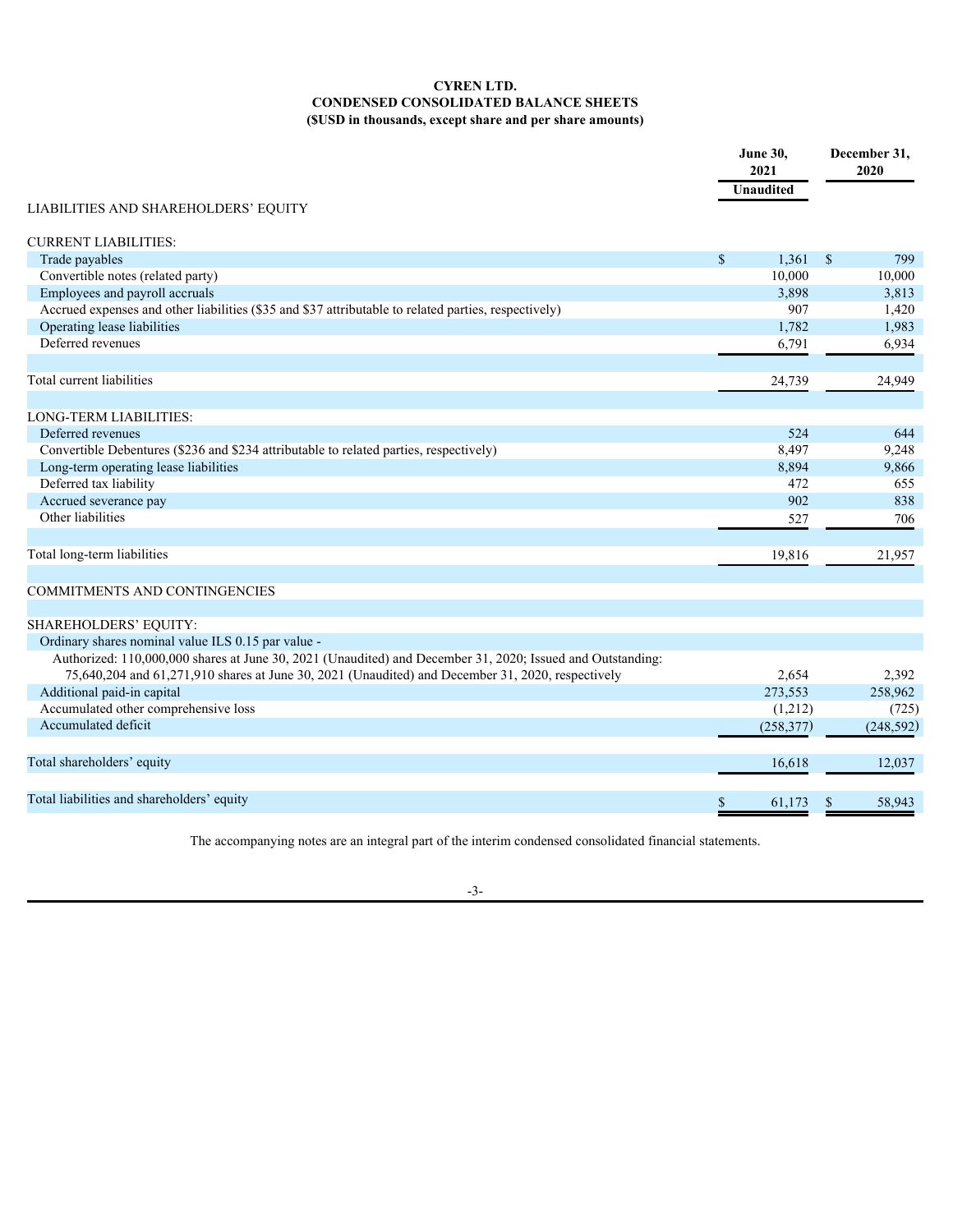# **CYREN LTD. CONDENSED CONSOLIDATED STATEMENTS OF OPERATIONS (\$USD in thousands, except share and per share amounts)**

**(Unaudited)**

<span id="page-5-0"></span>

|                                                                                         | Three months ended<br><b>June 30,</b> |                  |                       |         | Six months ended<br><b>June 30,</b> |                  |          |  |  |  |
|-----------------------------------------------------------------------------------------|---------------------------------------|------------------|-----------------------|---------|-------------------------------------|------------------|----------|--|--|--|
|                                                                                         |                                       | 2021             | 2020                  |         | 2021                                | 2020             |          |  |  |  |
|                                                                                         |                                       | <b>Unaudited</b> |                       |         |                                     | <b>Unaudited</b> |          |  |  |  |
| Revenues                                                                                | <sup>\$</sup>                         | 7,609            | 9,181<br>$\mathbb{S}$ |         | $\$$<br>$16,366$ \$                 |                  | 18,830   |  |  |  |
| Cost of revenues                                                                        |                                       | 3,805            | 3,778                 |         | 7,600                               |                  | 7,376    |  |  |  |
| Gross profit                                                                            |                                       | 3,804            | 5,403                 |         | 8,766                               |                  | 11,454   |  |  |  |
| Operating expenses:                                                                     |                                       |                  |                       |         |                                     |                  |          |  |  |  |
| Research and development, net                                                           |                                       | 4,110            | 4,151                 |         | 8,360                               |                  | 7,495    |  |  |  |
| Sales and marketing                                                                     |                                       | 2,731            | 3,146                 |         | 5,369                               |                  | 6,182    |  |  |  |
| General and administrative                                                              |                                       | 2,305            | 2,476                 |         | 4,465                               |                  | 4,690    |  |  |  |
| Total operating expenses                                                                |                                       | 9,146            | 9,773                 |         | 18,194                              |                  | 18,367   |  |  |  |
| Operating loss                                                                          |                                       | (5,342)          | (4,370)               |         | (9, 428)                            |                  | (6, 913) |  |  |  |
| Other income, net                                                                       |                                       |                  |                       | 2       | (17)                                |                  | 8        |  |  |  |
| Financial expenses, net $(1)$                                                           |                                       | (287)            |                       | (290)   | (501)                               |                  | (521)    |  |  |  |
| Loss before taxes on income                                                             |                                       | (5,628)          | (4,658)               |         | (9,946)                             |                  | (7, 426) |  |  |  |
| Tax benefit                                                                             |                                       | 40               |                       | 44      | 161                                 |                  | 61       |  |  |  |
| Loss                                                                                    |                                       | (5,588)          | $\mathbf{\hat{s}}$    | (4,614) | $(9,785)$ \$<br>\$                  |                  | (7,365)  |  |  |  |
| Basic and diluted loss per share                                                        |                                       | $(0.07)$ \$      |                       | (0.08)  | $(0.14)$ \$<br><sup>\$</sup>        |                  | (0.12)   |  |  |  |
| Weighted-average number of shares used in computing basic and diluted loss per<br>share |                                       |                  |                       |         |                                     |                  |          |  |  |  |
|                                                                                         |                                       | 75,484           | 60,041                |         | 71,996                              |                  | 59,862   |  |  |  |

*(1) Transactions with related parties are included in the line item above (refer to Footnote 8, Related Parties, of the Notes to Consolidated Financial Statements for additional information).*

The accompanying notes are an integral part of the interim condensed consolidated financial statements.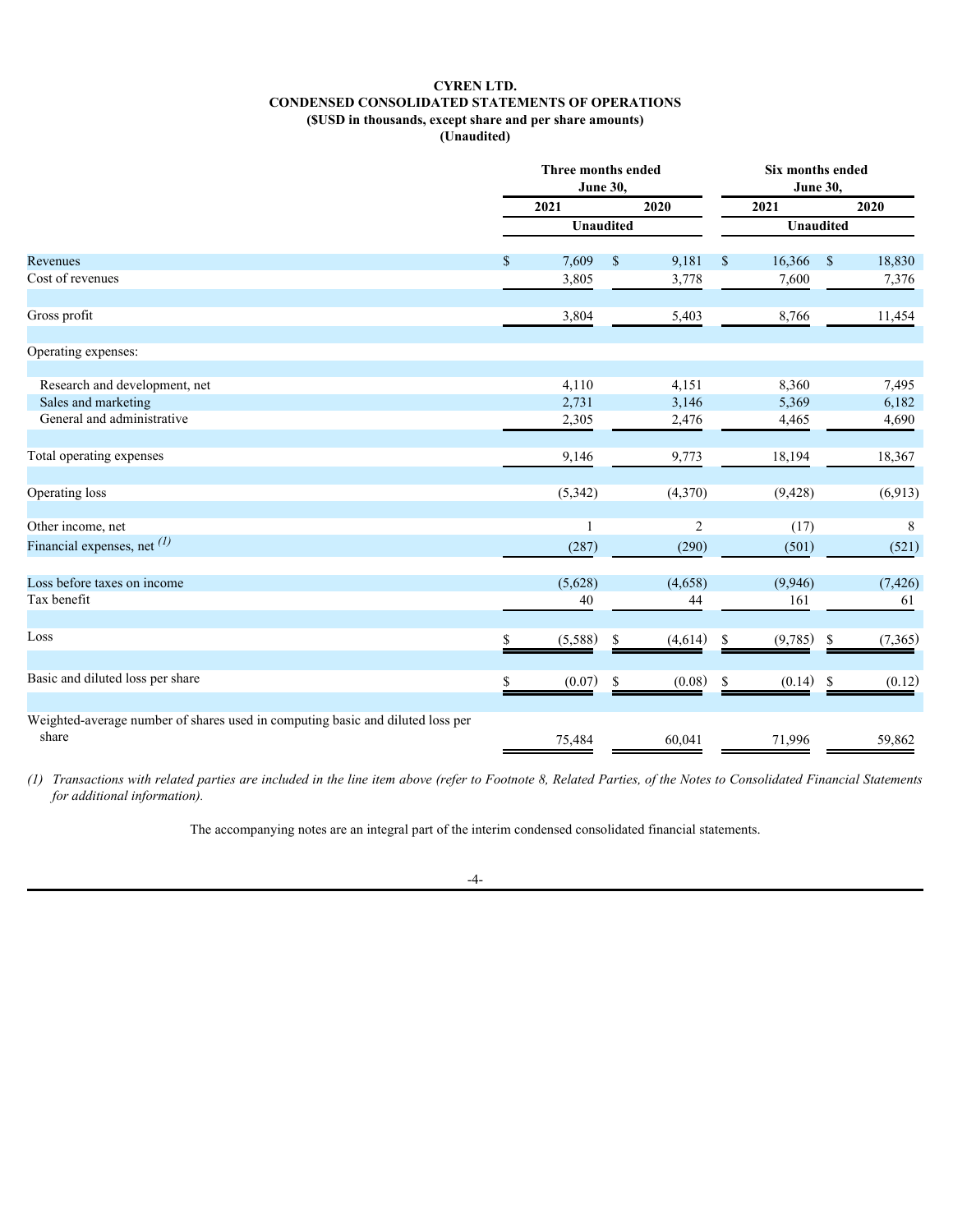## **CYREN LTD. CONDENSED CONSOLIDATED STATEMENTS OF COMPREHENSIVE LOSS (\$USD in thousands, except share and per share amounts)**

**(Unaudited)**

<span id="page-6-0"></span>

|                                          | Three months ended<br><b>June 30,</b> |         |              | Six months ended<br><b>June 30,</b> |         |  |  |  |
|------------------------------------------|---------------------------------------|---------|--------------|-------------------------------------|---------|--|--|--|
|                                          | 2021                                  | 2020    |              | 2020<br>2021                        |         |  |  |  |
|                                          | <b>Unaudited</b>                      |         |              | Unaudited                           |         |  |  |  |
| Loss                                     | (5,588)<br>- \$                       | (4,614) | $\mathbf{S}$ | $(9,785)$ \$                        | (7,365) |  |  |  |
| Other comprehensive income (loss):       |                                       |         |              |                                     |         |  |  |  |
| Foreign currency translation adjustments | 172                                   | 287     |              | (487)                               |         |  |  |  |
| Comprehensive loss                       | $(5,416)$ \$                          | (4,327) |              | $(10,272)$ \$                       | (7,366) |  |  |  |

The accompanying notes are an integral part of the interim condensed consolidated financial statements.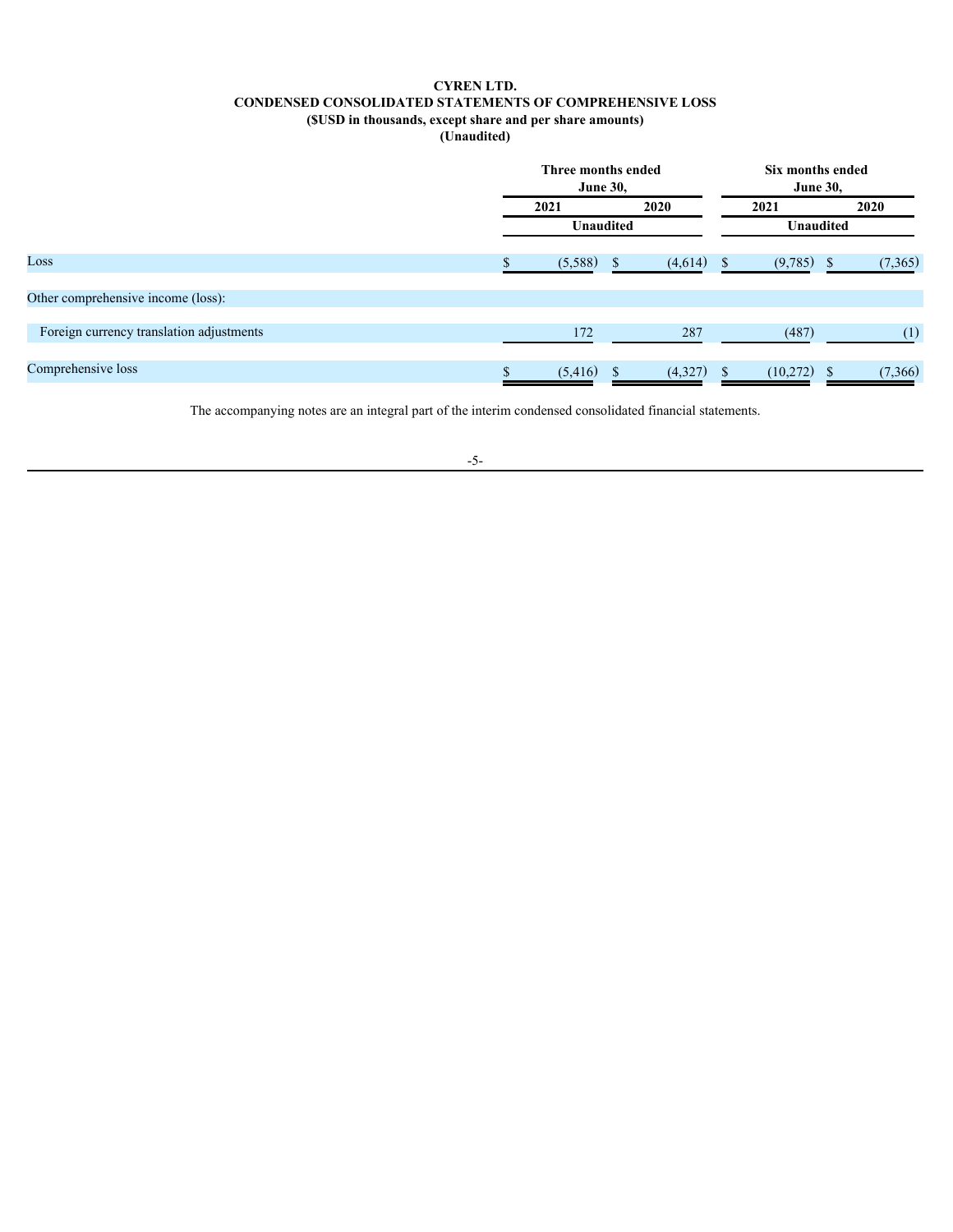## **CYREN LTD. CONDENSED CONSOLIDATED STATEMENTS OF CHANGES IN SHAREHOLDERS' EQUITY (\$USD in thousands, except share amounts) (Unaudited)**

<span id="page-7-0"></span>

|                                                                             | Three months ending June 30, 2020              |                          |  |                                         |                                                 |                                                                              |                          |  |                  |  |  |
|-----------------------------------------------------------------------------|------------------------------------------------|--------------------------|--|-----------------------------------------|-------------------------------------------------|------------------------------------------------------------------------------|--------------------------|--|------------------|--|--|
|                                                                             | Number of<br>outstanding<br>ordinary<br>shares | <b>Share</b><br>capital  |  | <b>Additional</b><br>paid-in<br>capital | Accumulated<br>other<br>comprehensive<br>income | Accumulated<br>deficit<br>$\left(\text{loss}\right)\left(\frac{1}{2}\right)$ |                          |  |                  |  |  |
| Balance as of March 31, 2020 (Unaudited)                                    | 59,965,805                                     | 2,335                    |  | 256,360                                 | (2,298)                                         |                                                                              | $(234,080)$ \$           |  | equity<br>22,317 |  |  |
| Restricted stock units vested                                               | 37,500                                         |                          |  | (2)                                     |                                                 |                                                                              | $\overline{\phantom{0}}$ |  |                  |  |  |
| Payment of interest in shares                                               | 129,376                                        |                          |  | 138                                     |                                                 |                                                                              | $\sim$                   |  | 143              |  |  |
| Stock-based compensation related to<br>employees, directors and consultants |                                                |                          |  | 507                                     |                                                 |                                                                              |                          |  | 507              |  |  |
| Issuance of shares upon early conversion of                                 |                                                |                          |  |                                         |                                                 |                                                                              |                          |  |                  |  |  |
| <b>Convertible Debentures</b>                                               | 64,542                                         |                          |  | 42                                      |                                                 |                                                                              | $\overline{\phantom{a}}$ |  | 45               |  |  |
| Other comprehensive loss                                                    |                                                | $\overline{\phantom{0}}$ |  |                                         | 287                                             |                                                                              | $\overline{\phantom{0}}$ |  | 287              |  |  |
| Loss                                                                        |                                                |                          |  |                                         |                                                 |                                                                              | (4,614)                  |  | (4,614)          |  |  |
| Balance as of June 30, 2020 (Unaudited)                                     | 60, 197, 223                                   | 2,345                    |  | 257,045                                 | $(2,011)$ \$                                    |                                                                              | $(238, 694)$ \$          |  | 18,685           |  |  |

| Six months ending June 30, 2020                                             |                                                                           |                          |                                         |                          |                                                                                        |  |                          |                                  |         |  |  |  |  |
|-----------------------------------------------------------------------------|---------------------------------------------------------------------------|--------------------------|-----------------------------------------|--------------------------|----------------------------------------------------------------------------------------|--|--------------------------|----------------------------------|---------|--|--|--|--|
|                                                                             | Accumulated                                                               |                          |                                         |                          |                                                                                        |  |                          |                                  |         |  |  |  |  |
|                                                                             | Number of<br>outstanding<br>ordinary<br><b>Share</b><br>capital<br>shares |                          | <b>Additional</b><br>paid-in<br>capital |                          | other<br>comprehensive<br>income<br>$\left(\text{loss}\right)\left(\frac{1}{2}\right)$ |  | Accumulated<br>deficit   | Total<br>shareholders'<br>equity |         |  |  |  |  |
| <b>Balance as of December 31, 2019</b>                                      | 59, 372, 173                                                              | 2,309                    |                                         | 255,741                  | $(2,010)$ \$                                                                           |  | $(231,329)$ \$           |                                  | 24,711  |  |  |  |  |
| Restricted stock units vested                                               | 631,132                                                                   | 28                       |                                         | (28)                     |                                                                                        |  | $\overline{\phantom{0}}$ |                                  |         |  |  |  |  |
| Payment of interest in shares                                               | 129,376                                                                   |                          |                                         | 138                      |                                                                                        |  | $\overline{\phantom{0}}$ |                                  | 143     |  |  |  |  |
| Stock-based compensation related to<br>employees, directors and consultants |                                                                           |                          |                                         | 1,152                    |                                                                                        |  |                          |                                  | 1,152   |  |  |  |  |
| Issuance of shares upon early conversion of                                 |                                                                           |                          |                                         |                          |                                                                                        |  |                          |                                  |         |  |  |  |  |
| <b>Convertible Debentures</b>                                               | 64,542                                                                    |                          |                                         | 42                       |                                                                                        |  | $\overline{\phantom{a}}$ |                                  | 45      |  |  |  |  |
| Other comprehensive loss                                                    | $\overline{\phantom{0}}$                                                  | $\overline{\phantom{0}}$ |                                         | $\overline{\phantom{a}}$ | (1)                                                                                    |  | $\overline{\phantom{0}}$ |                                  | (1)     |  |  |  |  |
| Loss                                                                        |                                                                           |                          |                                         |                          |                                                                                        |  | (7,365)                  |                                  | (7,365) |  |  |  |  |
| Balance as of June 30, 2020 (Unaudited)                                     | 60,197,223                                                                | 2,345                    |                                         | 257,045                  | $(2,011)$ \$                                                                           |  | (238, 694)               |                                  | 18,685  |  |  |  |  |

-6-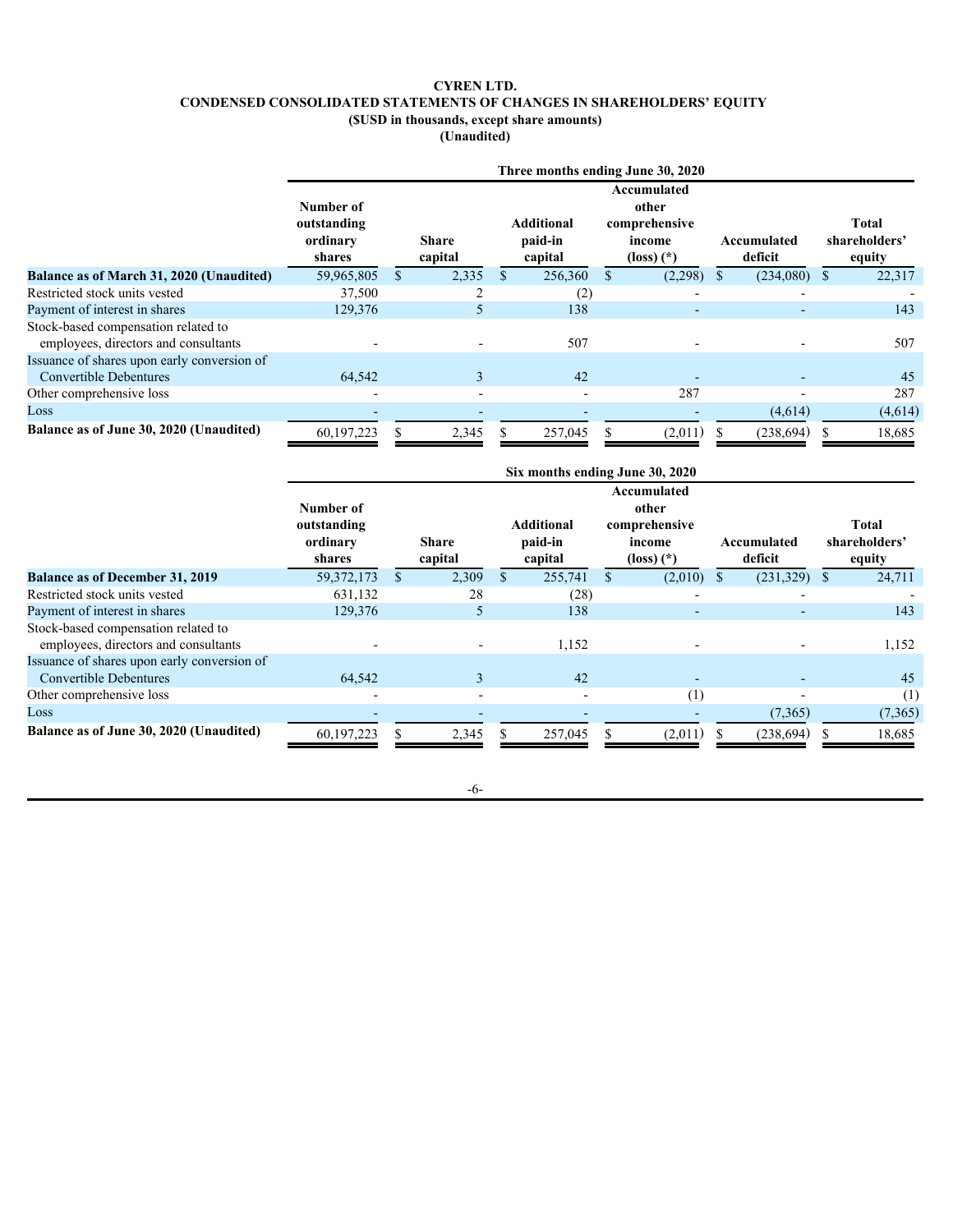# **CYREN LTD. CONDENSED CONSOLIDATED STATEMENTS OF CHANGES IN SHAREHOLDERS' EQUITY (\$USD in thousands, except share amounts)**

**(Unaudited)**

|                                                                             | Three months ending June 30, 2021 |                                                                     |                                               |  |                          |                                                              |          |  |                          |  |                         |
|-----------------------------------------------------------------------------|-----------------------------------|---------------------------------------------------------------------|-----------------------------------------------|--|--------------------------|--------------------------------------------------------------|----------|--|--------------------------|--|-------------------------|
|                                                                             | Number of<br>outstanding          | Accumulated<br>other<br><b>Additional</b><br>comprehensive<br>Total |                                               |  |                          |                                                              |          |  |                          |  |                         |
|                                                                             | ordinary<br>shares                |                                                                     | paid-in<br><b>Share</b><br>capital<br>capital |  |                          | income<br>$\left(\text{loss}\right)\left(\frac{1}{2}\right)$ |          |  | Accumulated<br>deficit   |  | shareholders'<br>equity |
| Balance as of March 31, 2021 (Unaudited)                                    | 75,406,804                        |                                                                     | 2,644                                         |  | 272,873                  |                                                              | (1, 384) |  | $(252,789)$ \$           |  | 21,344                  |
| Payment of interest in shares                                               | 233,400                           |                                                                     | 10                                            |  | 132                      |                                                              |          |  |                          |  | 142                     |
| Stock-based compensation related to<br>employees, directors and consultants |                                   |                                                                     | $\overline{\phantom{0}}$                      |  | 548                      |                                                              |          |  | $\overline{\phantom{a}}$ |  | 548                     |
| Other comprehensive loss                                                    |                                   |                                                                     | $\overline{\phantom{0}}$                      |  | $\overline{\phantom{0}}$ |                                                              | 172      |  | $\overline{\phantom{0}}$ |  | 172                     |
| Loss                                                                        |                                   |                                                                     |                                               |  |                          |                                                              |          |  | (5,588)                  |  | (5,588)                 |
| Balance as of June 30, 2021 (Unaudited)                                     | 75,640,204                        |                                                                     | 2,654                                         |  | 273,553                  |                                                              | (1,212)  |  | (258, 377)               |  | 16,618                  |

|                                                                             |                                                                           |                          |  | Six months ending June 30, 2021  |                                                                                                       |     |                          |  |                                  |  |
|-----------------------------------------------------------------------------|---------------------------------------------------------------------------|--------------------------|--|----------------------------------|-------------------------------------------------------------------------------------------------------|-----|--------------------------|--|----------------------------------|--|
|                                                                             | Number of<br>outstanding<br><b>Share</b><br>ordinary<br>capital<br>shares |                          |  | Additional<br>paid-in<br>capital | Accumulated<br>other<br>comprehensive<br>income<br>$\left(\text{loss}\right)\left(\frac{1}{2}\right)$ |     | Accumulated<br>deficit   |  | Total<br>shareholders'<br>equity |  |
| <b>Balance as of December 31, 2020</b>                                      | 61,271,910                                                                | 2,392                    |  | 258,962                          | (725)                                                                                                 | - S | $(248,592)$ \$           |  | 12,037                           |  |
| Stock issuance for financing, net of costs $(**)$                           | 12,000,000                                                                | 556                      |  | 12,032                           |                                                                                                       |     | $\overline{\phantom{0}}$ |  | 12,588                           |  |
| Restricted stock units vested                                               | 642,000                                                                   | 30                       |  | (30)                             |                                                                                                       |     | $\overline{\phantom{0}}$ |  |                                  |  |
| Placement agent warrants                                                    |                                                                           | (402)                    |  | 402                              |                                                                                                       |     | $\overline{\phantom{0}}$ |  |                                  |  |
| Payment of interest in shares                                               | 524,822                                                                   | 23                       |  | 378                              |                                                                                                       |     | $\overline{\phantom{0}}$ |  | 401                              |  |
| Stock-based compensation related to<br>employees, directors and consultants |                                                                           |                          |  | 1,005                            |                                                                                                       |     |                          |  | 1,005                            |  |
| Issuance of shares upon early conversion of                                 |                                                                           |                          |  |                                  |                                                                                                       |     |                          |  |                                  |  |
| <b>Convertible Debentures</b>                                               | 1,201,472                                                                 | 55                       |  | 804                              |                                                                                                       |     | $\overline{\phantom{a}}$ |  | 859                              |  |
| Other comprehensive loss                                                    | $\overline{\phantom{0}}$                                                  | $\overline{\phantom{a}}$ |  | $\overline{\phantom{0}}$         | (487)                                                                                                 |     |                          |  | (487)                            |  |
| Loss                                                                        |                                                                           |                          |  |                                  |                                                                                                       |     | (9,785)                  |  | (9,785)                          |  |
| Balance as of June 30, 2021 (Unaudited)                                     | 75,640,204                                                                | 2,654                    |  | 273,553                          | (1,212)                                                                                               | - S | $(258,377)$ \$           |  | 16,618                           |  |

(\*) Relates to foreign currency translation adjustments.<br>
Net of issuance costs of \$1,212.

Net of issuance costs of \$1,212.

The accompanying notes are an integral part of the interim condensed consolidated financial statements.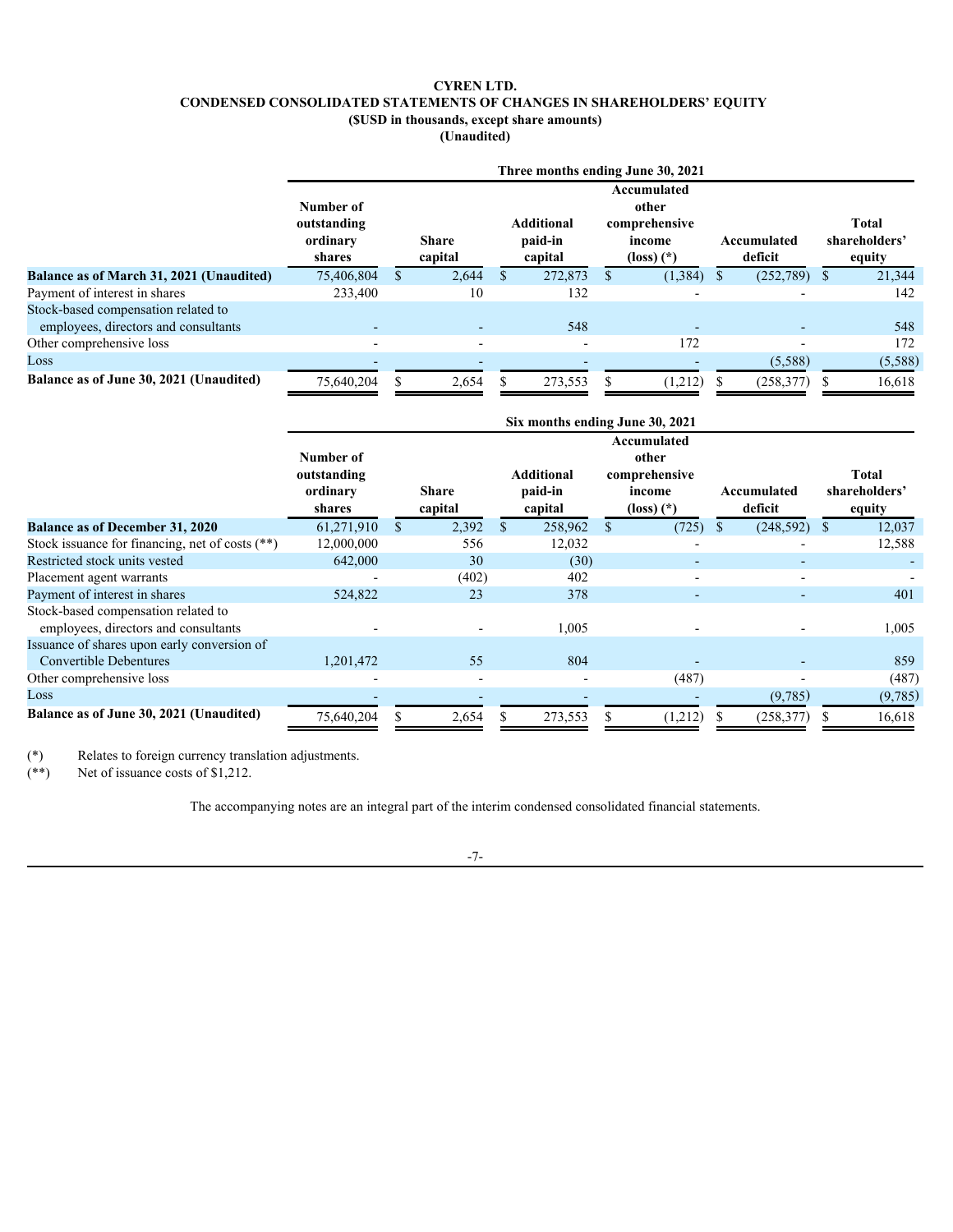## **CYREN LTD. CONDENSED CONSOLIDATED STATEMENTS OF CASH FLOWS (\$USD in thousands, except share and per share amounts) (Unaudited)**

<span id="page-9-0"></span>

|                                                                            | Six months ended<br><b>June 30,</b> |          |
|----------------------------------------------------------------------------|-------------------------------------|----------|
|                                                                            | 2021                                | 2020     |
|                                                                            | <b>Unaudited</b>                    |          |
| Cash flows from operating activities:                                      |                                     |          |
|                                                                            |                                     |          |
| Loss                                                                       | $\mathbb{S}$<br>$(9,785)$ \$        | (7,365)  |
| Adjustments to reconcile loss to net cash used in operating activities:    |                                     |          |
| Loss on disposal of property and equipment                                 | 17                                  | 13       |
| Depreciation                                                               | 1,091                               | 1,215    |
| Stock-based compensation                                                   | 1,005                               | 1,152    |
| Amortization of intangible assets                                          | 1,475                               | 1,283    |
| Amortization of deferred commissions                                       | 653                                 | 803      |
| Amortization of operating lease right-of-use assets                        | 930                                 | 922      |
| Interest on convertible notes                                              | 285                                 | 283      |
| Interest and amortization of debt issuance costs on Convertible Debentures | 343                                 | 211      |
| Deferred taxes, net                                                        | (168)                               | (118)    |
| Changes in assets and liabilities:                                         |                                     |          |
|                                                                            |                                     |          |
| Trade receivables                                                          | (471)                               | (162)    |
| Prepaid expenses and other receivables                                     | (792)                               | (383)    |
| Deferred commissions                                                       | (474)                               | (664)    |
| Change in long-term lease deposits and prepaids                            | 20                                  | (86)     |
| Trade payables                                                             | 247                                 | (114)    |
| Employees and payroll accruals, accrued expenses and other liabilities     | (548)                               | (47)     |
| Deferred revenues                                                          | (182)                               | 1,989    |
| Accrued severance pay, net                                                 | 2                                   |          |
| Operating lease liabilities                                                | (1,064)                             | (954)    |
| Other long-term liabilities                                                | (180)                               | 163      |
|                                                                            |                                     |          |
| Net cash used in operating activities                                      | (7, 596)                            | (1, 858) |
| Cash flows from investing activities:                                      |                                     |          |
| Proceeds from sale of property and equipment                               | 5                                   |          |
| Capitalization of technology                                               | (252)                               | (1, 589) |
| Purchase of property and equipment                                         | (133)                               | (1, 438) |
| Net cash used in investing activities                                      | (380)                               | (3,023)  |
|                                                                            |                                     |          |

The accompanying notes are an integral part of the interim consolidated financial statements.

-8-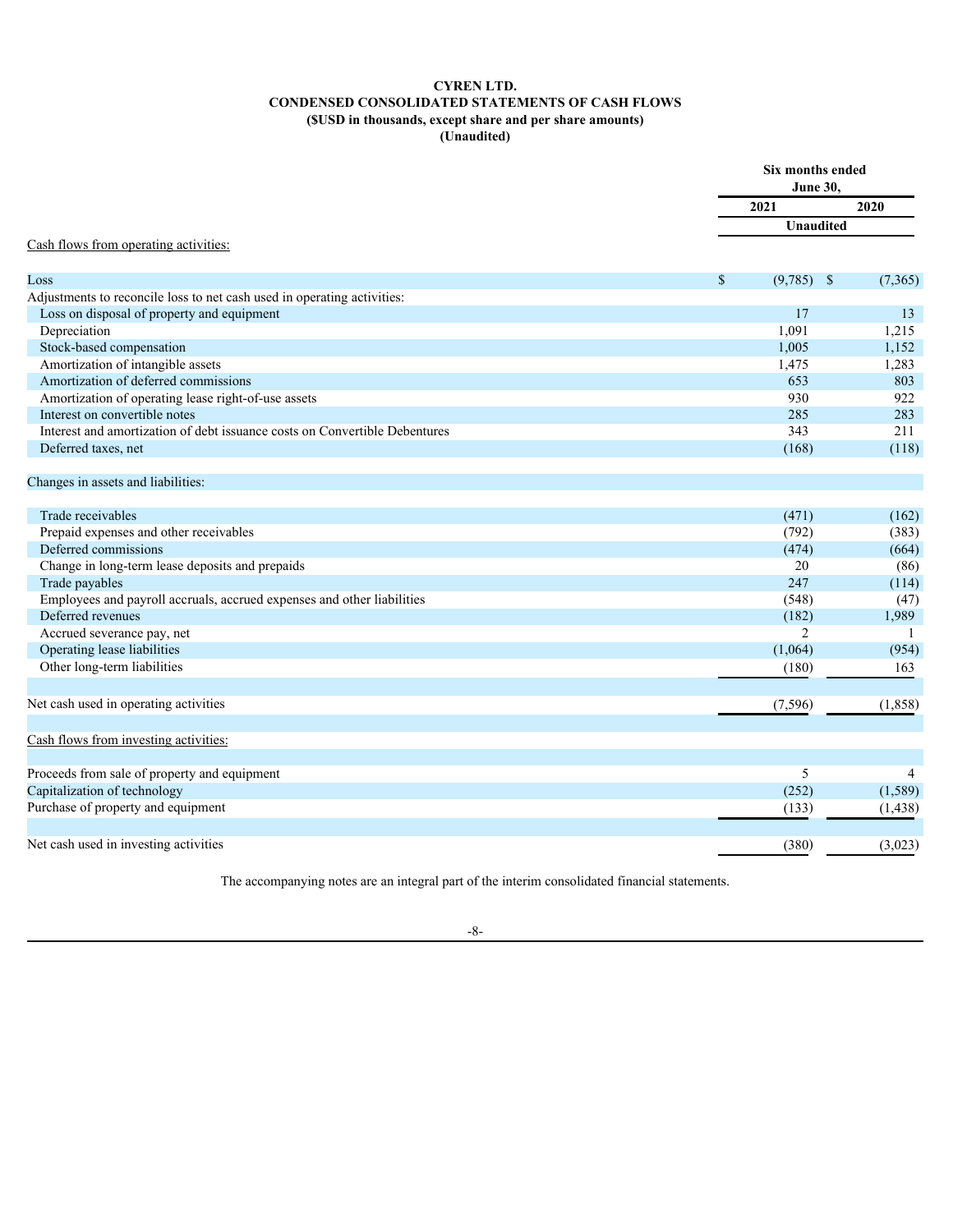## **CYREN LTD. CONDENSED CONSOLIDATED STATEMENTS OF CASH FLOWS (\$USD in thousands, except share and per share amounts) (Unaudited)**

|                                                                                                                        | Six months ended<br><b>June 30,</b> |                |                  |        |  |  |  |
|------------------------------------------------------------------------------------------------------------------------|-------------------------------------|----------------|------------------|--------|--|--|--|
|                                                                                                                        |                                     | 2021           |                  | 2020   |  |  |  |
|                                                                                                                        |                                     |                | <b>Unaudited</b> |        |  |  |  |
| Cash flows from financing activities:                                                                                  |                                     |                |                  |        |  |  |  |
| Proceeds from Convertible Debentures, net of debt issuance costs                                                       |                                     |                |                  | 9,442  |  |  |  |
| Proceeds from stock issuance, net of costs                                                                             |                                     | 12,588         |                  |        |  |  |  |
| Net cash provided by financing activities                                                                              |                                     | 12,588         |                  | 9,442  |  |  |  |
| Effect of exchange rate changes on cash, cash equivalents and restricted cash                                          |                                     | (22)           |                  | (13)   |  |  |  |
|                                                                                                                        |                                     |                |                  |        |  |  |  |
| Increase in cash, cash equivalents and restricted cash                                                                 |                                     | 4,590          |                  | 4,548  |  |  |  |
| Cash, cash equivalents and restricted cash at the beginning of the period                                              |                                     | 9,914          |                  | 12,127 |  |  |  |
| Cash, cash equivalents and restricted cash at the end of the period                                                    |                                     | 14,504         | $\mathbb{S}$     | 16,675 |  |  |  |
| Supplemental cash flow disclosures:                                                                                    |                                     |                |                  |        |  |  |  |
| Cash paid during the year for:                                                                                         |                                     |                |                  |        |  |  |  |
| Interest                                                                                                               | $\mathbf S$                         | 143            | $^{\circ}$       | 144    |  |  |  |
| Supplemental disclosure of non-cash transactions:                                                                      |                                     |                |                  |        |  |  |  |
| Purchase of property and equipment by credit                                                                           | $\mathsf{\$}$                       | $(319)$ \$     |                  | (46)   |  |  |  |
| Operating lease right-of-use asset exchanged for lease obligations                                                     |                                     |                |                  | 3,614  |  |  |  |
| Issuance of shares on early conversion of Convertible Debentures                                                       |                                     | $\overline{a}$ |                  | 44     |  |  |  |
|                                                                                                                        |                                     |                |                  |        |  |  |  |
| Issuance of shares for payment of interest on convertible notes                                                        |                                     | 143            |                  | 144    |  |  |  |
| Net change in accrued payroll expenses related to capitalization of technology                                         |                                     | (10)           |                  | (69)   |  |  |  |
| Reconciliation of cash, cash equivalents and restricted cash as shown in the condensed consolidated statements of cash |                                     |                |                  |        |  |  |  |
| flow:                                                                                                                  |                                     |                |                  |        |  |  |  |
| Cash and cash equivalents                                                                                              | $\mathbb{S}$                        | 13,885         | - \$             | 16,103 |  |  |  |
| Restricted cash included in long-term restricted lease deposits                                                        |                                     | 619            |                  | 572    |  |  |  |
| Total cash, cash equivalents and restricted cash                                                                       |                                     | 14,504         |                  | 16,675 |  |  |  |
|                                                                                                                        |                                     |                |                  |        |  |  |  |

The accompanying notes are an integral part of the interim consolidated financial statements.

-9-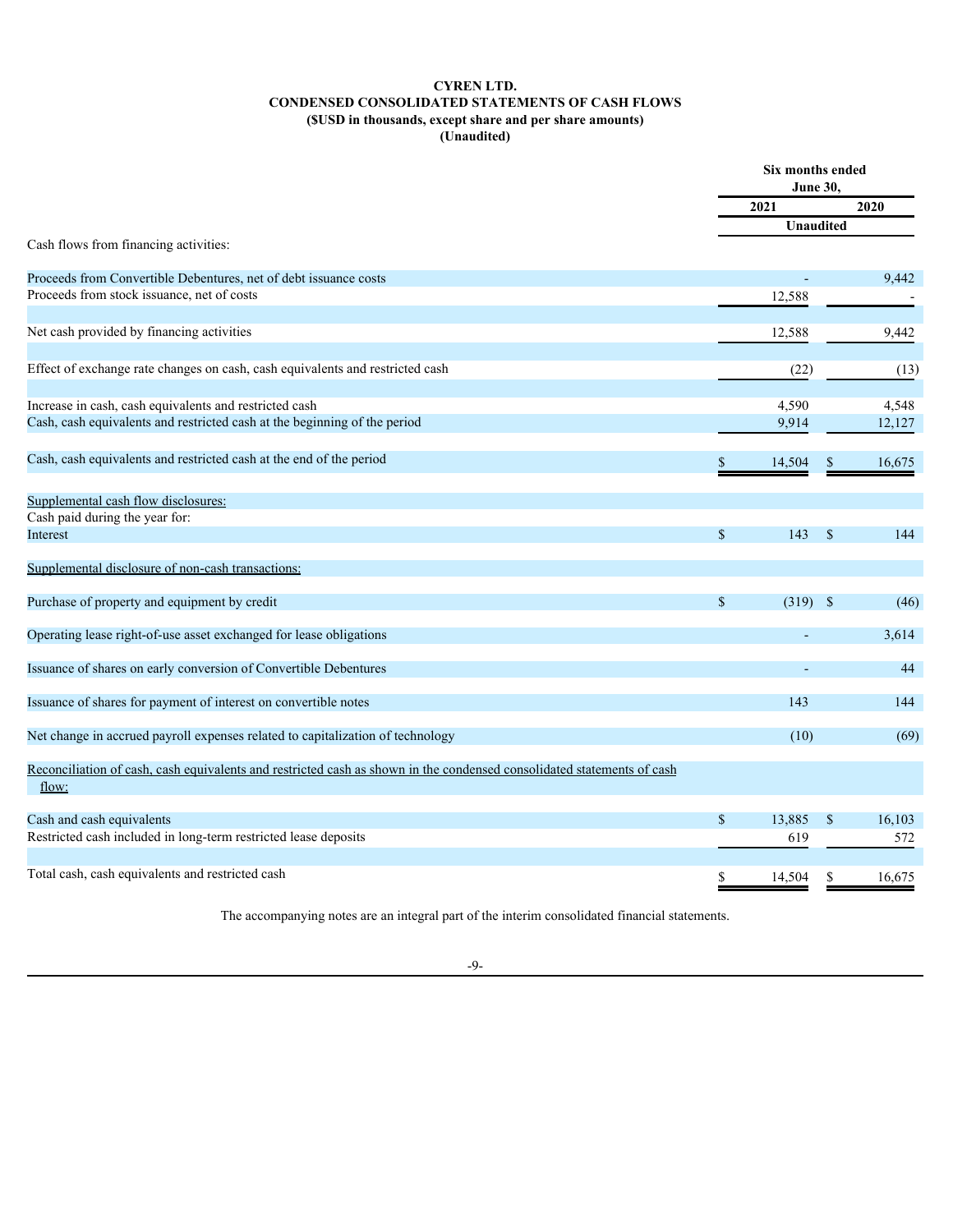## <span id="page-11-0"></span>**NOTE 1:- GENERAL**

Cyren Ltd. (henceforth "Cyren") was incorporated under the laws of the State of Israel on February 10, 1991 and its legal form is a company limited by shares. Cyren listed its shares to the public on July 15, 1999 under the name Commtouch Software Ltd. and changed its legal name to Cyren Ltd. **IMPERT CONTERT CONTERT (SUSD in thousands, except share and per share amounts)**<br>
(Cinaudited)<br>
(Cyren Ltd. (henceforth "Cyren") was incorporated under the laws of the State of Israel on February 10, 1991 and its legal for "Company". COMPRITO INTERIM CONSIDIATED FINANCIAL STATEMENTS<br>
(SUSD in thousands, except share and per share amounts)<br>
CENERAL<br>
Cyren Lud (henceforth "Cyren") was incorporated under the laws of the State of Israel on February 10, 199

The Company is engaged in developing and marketing cyber security solutions to identify and protect threats in email, files, and from the web. The ("OEMs"), service providers, and enterprises. The Company operates in one reportable segment, which constitutes its reporting unit.

## **NOTE 2:- SIGNIFICANT ACCOUNTING POLICIES**

### a. Interim Financial Statements

**CYREN LTD.**<br> **SERAT.** (SUSD in thousands, except that are all operation and per share amounts)<br> **SERAT.** (CHER) in thousands correlated consolidated that are comparison in the consolidated balance in the companying consi condensed consolidated statements of comprehensive loss, and the condensed statement of changes in shareholders' equity for the three and six months ended June 30, 2021 and 2020, as well as the condensed consolidated statements of cash flows for the six months ended June 30, 2021 and 2020, are unaudited. These unaudited interim consolidated financial statements have been prepared in accordance with generally accepted **EXAL COUNTERIM CONSOLIDATED FINANCIAL STATEMENTS**<br> **EXAL**<br> **EXAL COUNTERIM CONSOLIDATED FINANCIAL STATEMENTS**<br> **EXAL COUNTERIM (SUSD)** in thousands, except share of the State of Isna or February 10, 1991 and its legal ro regarding interim financial reporting. In management's opinion, the unaudited interim consolidated financial statements include all adjustments of a normal recurring nature necessary for the fair presentation of the Company's financial position as of June 30, 2021, as well as its results of operations for the three and six months ended June 30, 2021 and 2020. The results of operations for the three and six months ended June 30, 2021 are not necessarily indicative of the results to be expected for the year ending December 31, 2021 or for other interim periods or for future years. **BOTES TO INTERMIO CONSOLIDATED ETANCANCELLA STATEMENTS**<br>
(Several tail, (Synch 12) (Synch and the pass of the State of University (1991 and is legal form is a company brinded<br>
(Synchian Company) and increase the past of Hearin Framcuid Statements. Or decompting consolidated balance sheet as of Jane 30, 2021, the conclusion consolidated statements of operations, the conclusion conclusion of the present-of the methods were alleged above.

revenues through additional investments in sales & marketing. The Company has incurred losses since inception and expects to continue to incur losses for the foreseeable future. At June 30, 2021, the Company's cash and cash equivalents position is not sufficient to fund the Company's planned operations for at least one year beyond the date of the filing date of the condensed consolidated financial statements. Those factors raise substantial doubt about the Company's ability to continue as a going concern. The ability to continue as a going concern is dependent upon the Company obtaining the necessary financing to meet its obligations and repay its liabilities arising from normal business operations when they become due. of a normal equating namor locations for the Euli presentation of the Company's funarial possible as of Class 201 as well as in the classification of the classification of the classical orientation of the recoverability m

The Company intends to finance operating costs over the next twelve months through a combination of actions that may include existing cash on hand, reducing operating spend, potentially divesting non-core assets, amending certain existing debt securities and issuing equity and/or debt securities. On February 11, 2021, the Company entered into securities purchase agreements with several institutional investors for the purchase and sale, in a registered direct offering, of 12,000,000 of the Company's ordinary shares at a purchase price of \$1.15 per share for net proceeds of \$12,588.

The current cash balance and historical trend of cash used in operations along with the maturity of the convertible notes in December 2021, which we are currently trying to restructure, and lack of certainty regarding a future capital raise and our ability to renegotiate the terms of the convertible notes, raises substantial doubt about our ability to continue as a going concern for the next twelve months from the date of issuance maturity date. The inability to restructure or borrow sufficient funds to refinance the convertible notes on commercially reasonable terms, or at all, would have serious consequences to our financial condition and results of operations.

The accompanying condensed consolidated financial statements have been prepared assuming the Company will continue as a going concern, which contemplates the realization of assets and liabilities and commitments in the normal course of business.

The condensed consolidated financial statements for the three and six months ended June 30, 2021 do not include any adjustments to reflect the uncertainty related to the Company's ability to continue as a going concern.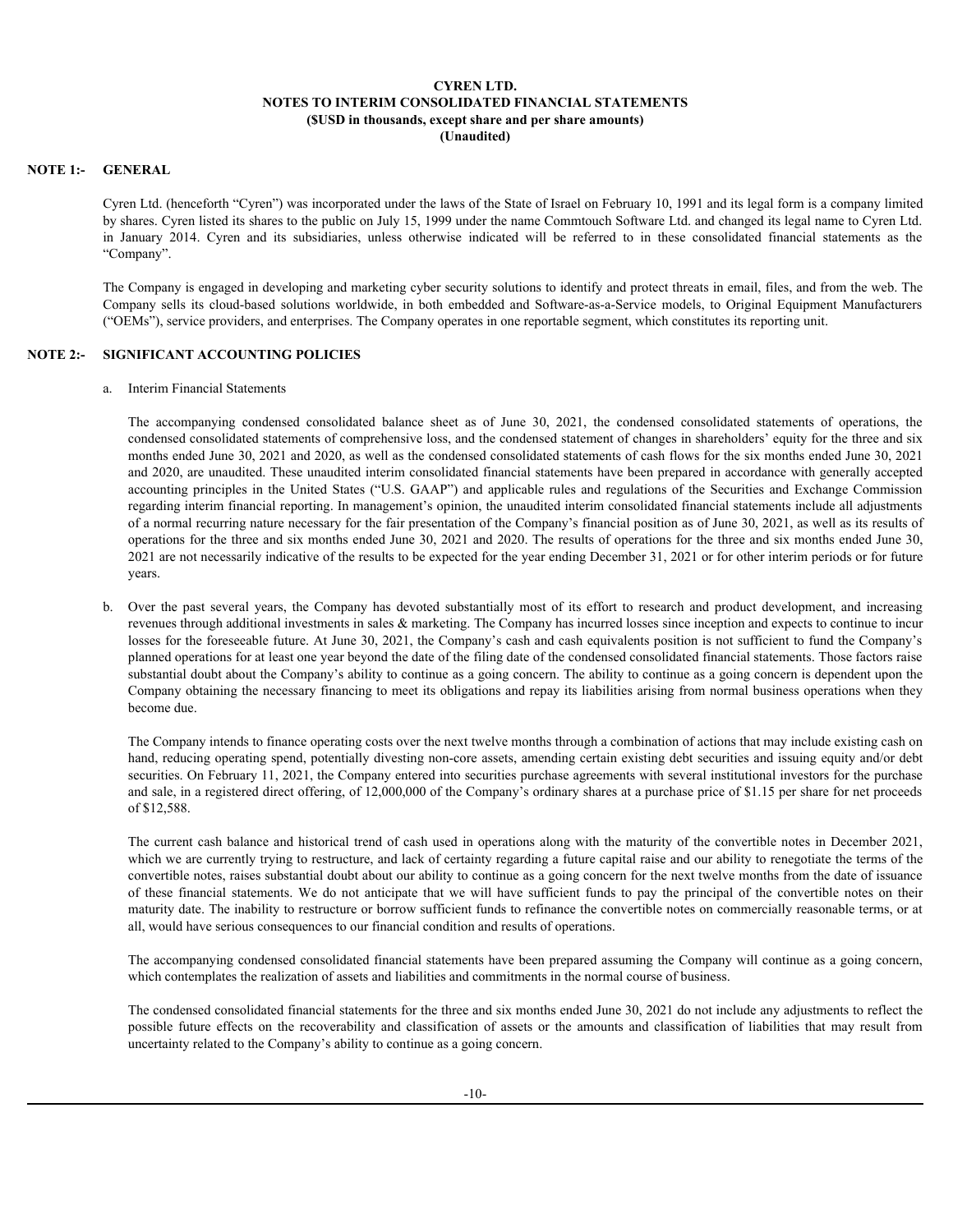## **NOTE 2:- SIGNIFICANT ACCOUNTING POLICIES (Cont.)**

c. Significant accounting policies

The accompanying unaudited interim financial statements should be read in conjunction with the Company's Annual Report on Form 10-K filed with the Securities and Exchange Commission (the "SEC") on March 30, 2021.

Other than the change described below, there have been no changes to the significant accounting policies described in the Annual Report on statements and related notes.

d. Use of estimates:

**EXERN 1.TD.**<br> **EXERN FORM CONCENTIFY (SUSD in thousands, except share and per share amounts)**<br> **EXERN ACCOUNTING POLICIES (Cont.)**<br> **EXERN ACCOUNTING POLICIES (Cont.)**<br> **EXERN ACCOUNTING POLICIES (Cont.)**<br> **EXERN ACCOUNTI EXEN LTD.**<br> **THE CANT ACCOUNTING POLICIES (Cont.)**<br> **CERN ACCOUNTING POLICIES (Cont.)**<br> **CERN ACCOUNTING POLICIES (Cont.)**<br> **EXENT ACCOUNTING POLICIES (Cont.)**<br> **EXENT ACCOUNTING POLICIES (Cont.)**<br> **EXENT ACCOUNTING POLIC** judgments, and assumptions. The Company's management believes that the estimates, judgments, and assumptions used are reasonable based upon information available at the time they are made. These estimates, judgments, and assumptions can affect the reported amounts of assets and liabilities and disclosure of contingent assets and liabilities at the date of the interim consolidated financial statements and the reported amounts CYREN LTD.<br>
(SUSD in thousands, every share and get share and per share around to<br>
Significant accounting policies<br>
The accompanying unadited interim financial statement should be read in conjunction with the Company's Ann CYREN LTD.<br>
(SUSD in thousands, except share and ger share amounts)<br>
(Imagineei)<br>
Significant accounting policies<br>
NIFICANT ACCOUNTING POLICIES (Cont.)<br>
Significant accounting policies<br>
The accompanying municipated interme valuation allowance on deferred tax assets, income tax uncertainties, fair values of stock-based awards, other contingent liabilities and estimates used in applying the revenue recognition policy. Such estimates are based on historical experience and on various other assumptions that are believed to be reasonable, the results of which form the basis for making judgments about the carrying values of assets and liabilities. **NIFICANT ACCOUNTING POLICIES (Cont.)**<br>Significant accounting policies<br>
The accompanying mutation interim functial alternative shall be read in example, which the Correspony's Armad Report is the Nomal Report on<br>
Which th Significant accounting policies<br>
or economizying manufactularies interaction (the "SEC") on March 30, 2021.<br>
Other than the change described below, there have been no changes to the significant accounting policies describ Other than the change described bolow, duce have been an changes to the significant accounting policies described in the Amount Report or the amount of the amount Report or the simulation recoverable statements to recoilan

e. Going Concern

The accompanying condensed consolidated financial statements have been prepared assuming the Company will continue as a going concern, which contemplates the realization of assets and liabilities and commitments in the normal course of business.

U.S. GAAP requires an evaluation of whether there are conditions or events, considered in the aggregate, that raise substantial doubt about an entity's ability to continue as a going concern within one year after the date the financial statements are issued. Initially, this evaluation does not management evaluates the mitigating effect of its plans if it is probable that (1) the plans will be effectively implemented within one year after substantial doubt about the entity's ability to continue as a going concern within one year after the date the financial statements are issued or prior to the conditions or events that create the going concern risk.

The condensed consolidated financial statements as of June 30, 2021 do not include any adjustments to reflect the possible future effects on the Company's ability to continue as a going concern.

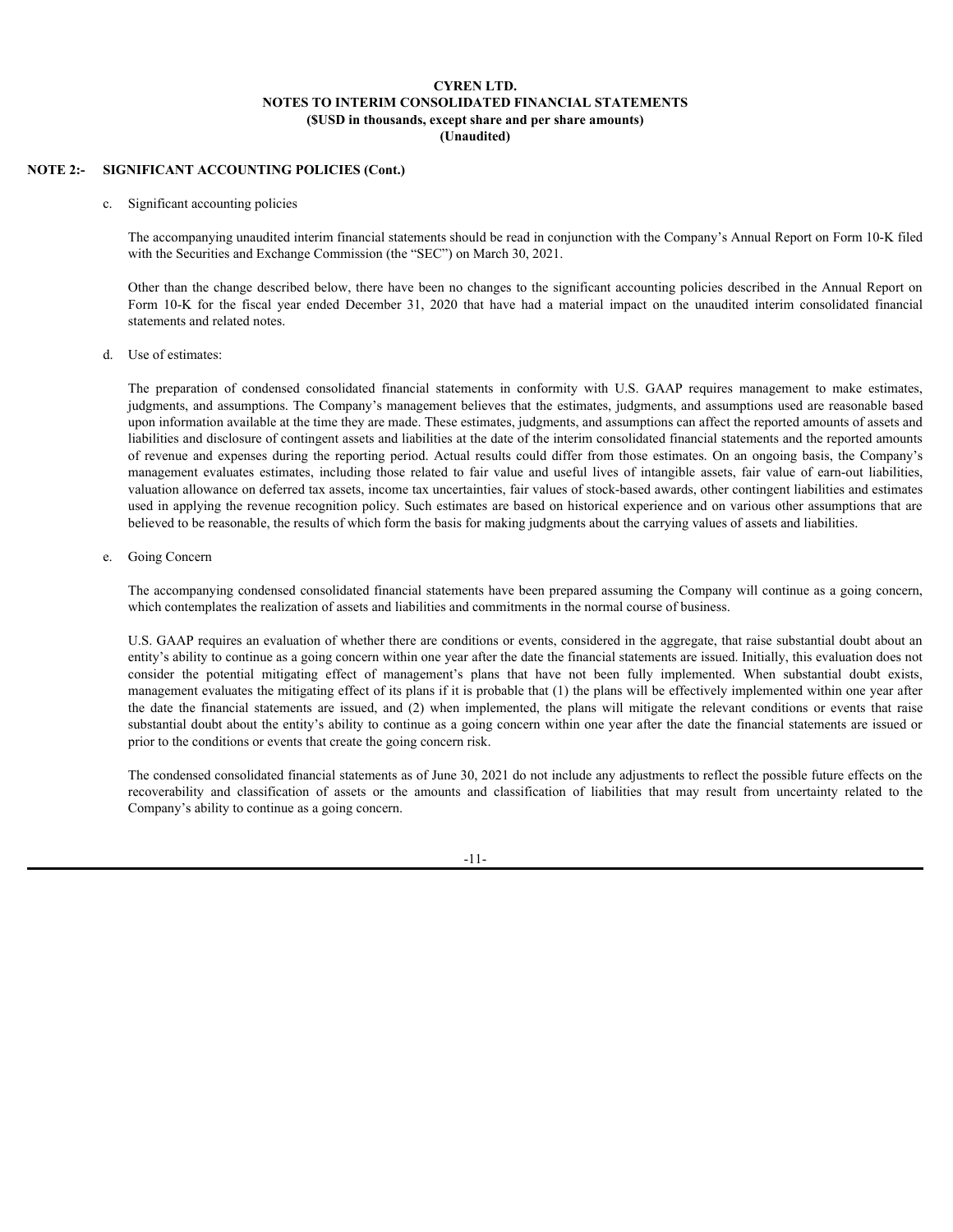### **NOTE 2:- SIGNIFICANT ACCOUNTING POLICIES (Cont.)**

f. Basic and diluted net loss per share:

Basic net loss per share has been computed using the weighted-average number of ordinary shares outstanding during the period. Diluted net loss number of dilutive potential ordinary shares considered outstanding during the period.

**EXERY LTD.**<br> **EXERY ACCOUNTING POLICIES (Cont.)**<br> **CURRENT ACCOUNTING POLICIES (Cont.)**<br> **CURRENT ACCOUNTING POLICIES (Cont.)**<br> **Rasic and diluted net loss per share:**<br> **Dasic net is computed based on number of outstandin** Basic and diluted net loss per share was the same for each period presented as the inclusion of all potential shares of common stock outstanding would have been anti-dilutive. In periods where the Company reports a net loss, the effect of anti-dilutive stock options, restricted stock units, Convertible Notes, Convertible Debentures, and warrants are excluded and diluted net loss per share is equal to basic loss per share. For the six mounts period ended June 30, 2021 and June 30, 2020, 15,220,592 and 50,534,349 ordinary shares were excluded from the calculation of diluted CYREN LTD.<br>
NOTES TO INTERIM CONSOLIDATED FINANCIAL STATEMENTS<br>
(SUSD in flowsands, except share and per share amounts)<br>
NEICANT ACCOUNTING POLICIES (Cont.)<br>
Basic and diluted net loss per share as be encomputed using the 24,930,609 ordinary shares were excluded from the calculation of diluted net EPS due to their anti-dilutive effect, respectively.

g. Recently issued and adopted pronouncements:

In December 2019, the FASB issued ASU No. 2019-12, "Simplifying the Accounting for Income Taxes" under ASC 740, which simplifies the accounting for income taxes by removing certain exceptions to the general principles in Topic 740 and amends existing guidance to improve consistent application. This guidance is effective for fiscal years beginning after December 15, 2020, including interim periods within that fiscal year. The Company adopted this new guidance in the first quarter of fiscal 2021. The adoption of ASU 2019-12 did not have a material impact on the condensed consolidated financial statements.

h. New accounting pronouncements not yet adopted:

In August 2020, the FASB issued ASU 2020-06, ASC Subtopic 470-20 "Debt—Debt with "Conversion and Other Options" and ASC subtopic 815-40 "Hedging—Contracts in Entity's Own Equity". The standard reduced the number of accounting models for convertible debt instruments and convertible preferred stock. Convertible instruments that continue to be subject to separation models are (1) those with embedded conversion features that are not clearly and closely related to the host contract, that meet the definition of a derivative, and that do not qualify for a scope **NIFICANT ACOUNTING POLICIES (Cont.)**<br>Hence and distinct leas per share:<br>Basic and basic between the state per significal secession of ordinary shares outstanding during the period. Diluted net loss<br>per showed by computed recorded as paid-in capital. The amendments in this update are effective for fiscal years beginning after December 15, 2021, including interim Basic and diluted act loss per share:<br>
Hose ne loss per share:<br>
Hose ne loss per share:<br>
Hose oscipares based on the weighted average number of ordinary shares outstanding during the<br>period has the simulation of this weig interim periods within those fiscal years. The Company is currently assessing the impact of the adoption of this standard on its consolidated financial statements.

-12-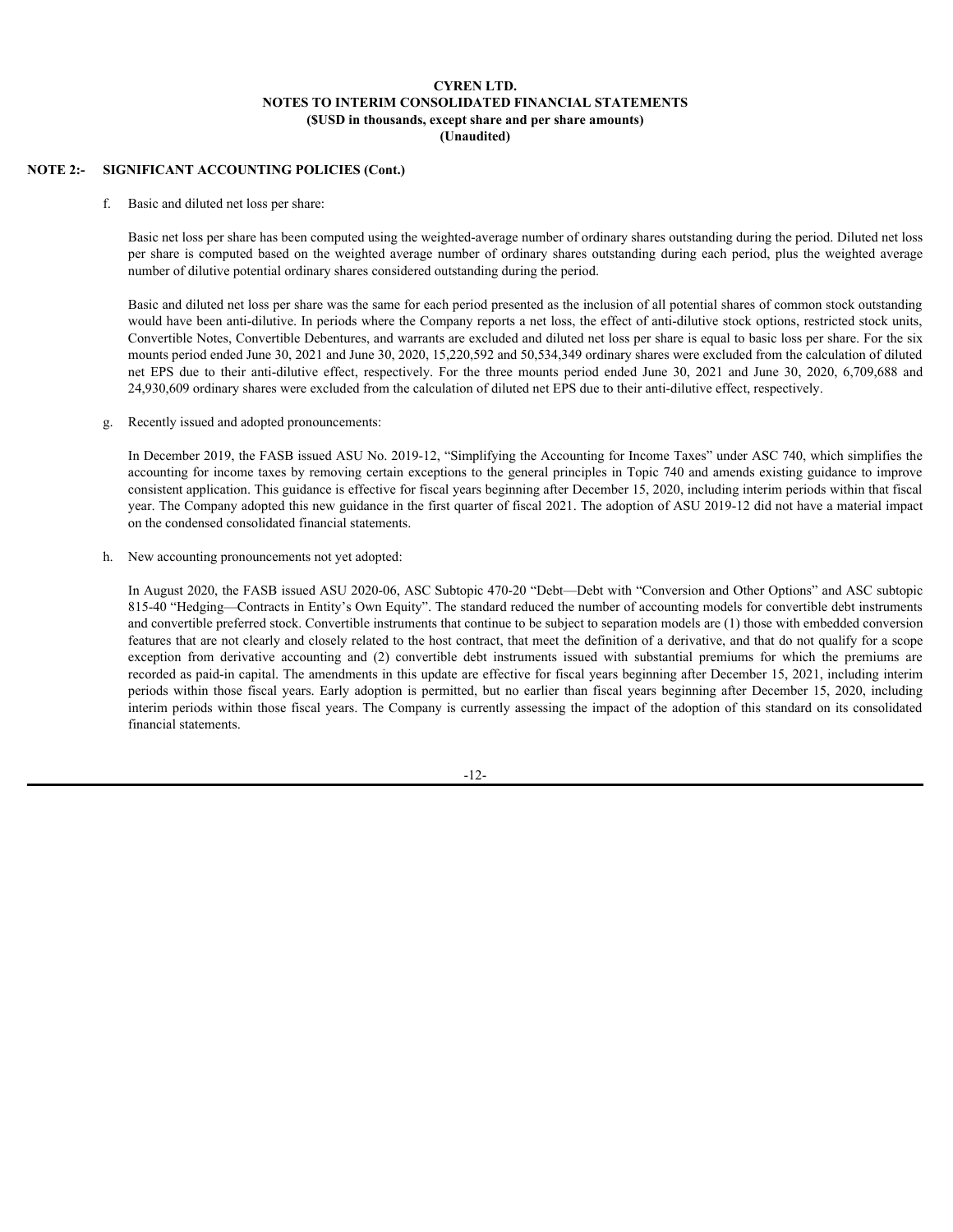## **NOTE 3:- LEASES**

**CYREN LTD.**<br> **COMPATED FINANCIAL STATEMENTS**<br> **COMPATED FINANCIAL STATEMENTS**<br> **COMPATED COMPATED (UNITED FINANCIAL STATEMENTS**<br> **COMPATED COMPATED (UNITED TRANCIAL STATEMENTS**<br>
The Company adopted the new standard as of provides a method for recording existing leases at adoption and in comparative periods that approximates the results of a full retrospective approach. The Company has elected to utilize the available package of practical expedients permitted under the transition guidance within the new standard which does not require it to reassess the prior conclusions about lease identification, lease classification, and initial direct costs. **EXASES**<br> **RECOUTE ANCES (SUSD in thousands, except share and per share amounts)**<br> **(Unaudited)**<br>
The Company adopted the new standard as of January 1, 2019, using the modified retrospective approach. Fine Company has elec

In addition, the Company has elected the short-term lease exception for leases with a term of 12 months or less. As part of this election, it will not expedient to not separate lease and non-lease components for all our leases. This will result in the initial and subsequent measurement of the balances of the right-of-use asset and lease liability being greater than if the policy election was not applied.

Some leases include one or more options to extend the lease. The exercise of options to extend the lease is typically at the Company's sole discretion; therefore, the majority of renewals to extend the lease terms are included in our right of use assets and lease liabilities as they are reasonably certain of exercise. The Company regularly evaluates the renewal options, and, when it is reasonably certain of exercise, it will include the renewal period in its lease term. Lease modifications result in the remeasurement of the lease liability.

The right-of-use asset and lease liability are initially measured at the present value of the lease payments, discounted using the interest rate implicit in the lease or, if that rate cannot be readily determined, the Company's incremental borrowing rate based on the information available at the date of adoption in determining the present value of the lease payments.

Some of the real estate leases contain variable lease payments, including payments based on an index or rate. Variable lease payments based on an index or rate are initially measured using the index or rate in effect at lease adoption. Additional payments based on the change in an index or rate are recorded as a period expense when incurred.

The Company has various operating leases for office space and vehicles that expire through 2030. Below is a summary of our operating right-of-use assets and operating lease liabilities as of June 30, 2021:

| Operating lease right-of-use assets   | 9,852                             |
|---------------------------------------|-----------------------------------|
|                                       |                                   |
| Operating lease liabilities, current  | 1,782                             |
| Operating lease liabilities long-term | 8,894<br>$\overline{\phantom{a}}$ |
|                                       |                                   |
| Total operating lease liabilities     | 10,676<br>$\overline{a}$          |

The short-term lease liabilities are included within accrued expenses and other short-term liabilities in the consolidated balance sheet.

-13-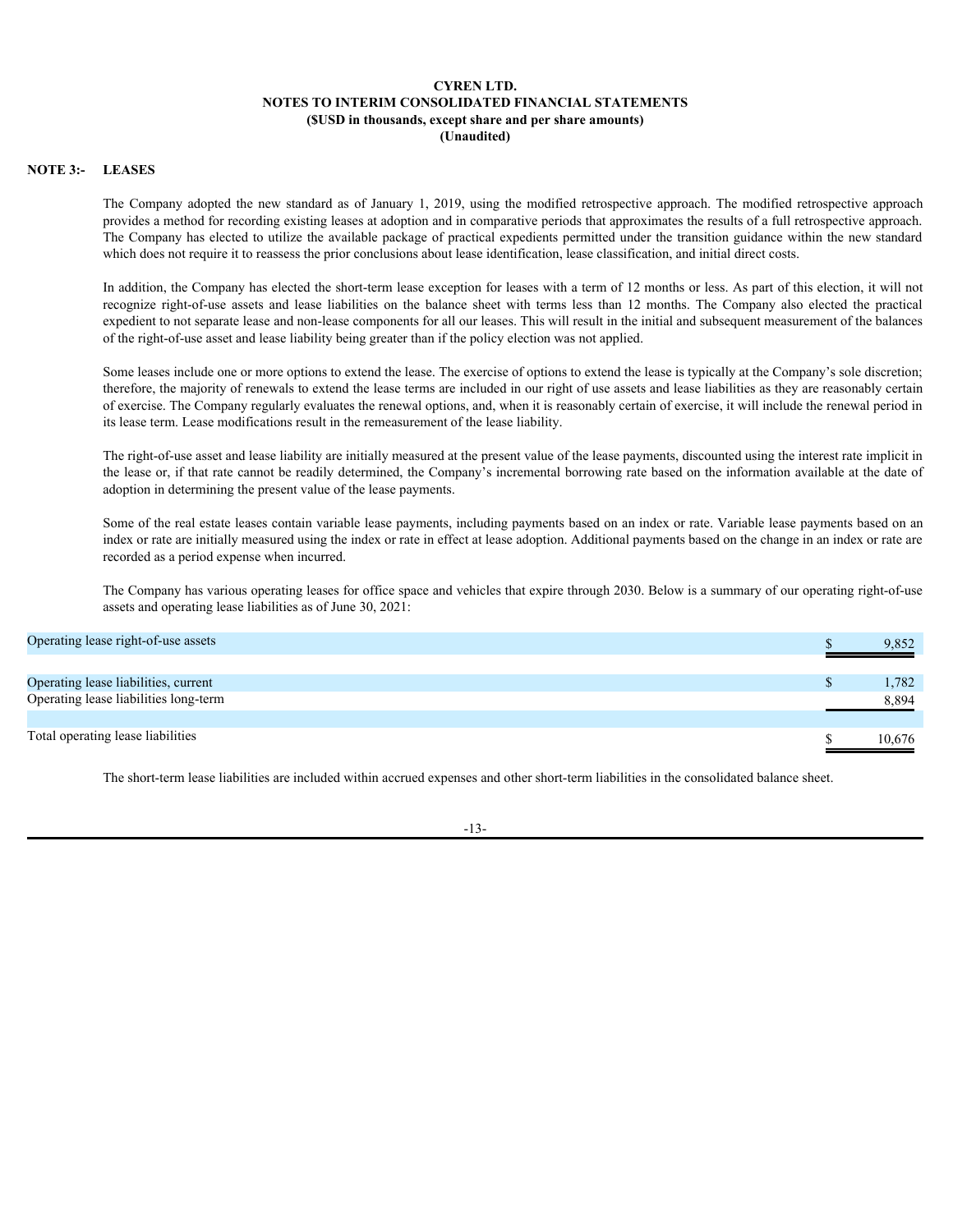## **NOTE 3:- LEASES (Cont.)**

#### **Year ended December 31,**

|                 | <b>CYREN LTD.</b><br>NOTES TO INTERIM CONSOLIDATED FINANCIAL STATEMENTS<br>(\$USD in thousands, except share and per share amounts)<br>(Unaudited)                                                                                                                                                           |               |        |
|-----------------|--------------------------------------------------------------------------------------------------------------------------------------------------------------------------------------------------------------------------------------------------------------------------------------------------------------|---------------|--------|
| <b>NOTE 3:-</b> | <b>LEASES</b> (Cont.)                                                                                                                                                                                                                                                                                        |               |        |
|                 | Minimum lease payments for our right of use assets over the remaining lease periods as of June 30, 2021, are as follows:                                                                                                                                                                                     |               |        |
|                 | Year ended December 31,                                                                                                                                                                                                                                                                                      |               |        |
| 2022            |                                                                                                                                                                                                                                                                                                              | $\mathcal{S}$ | 1,184  |
| 2022            |                                                                                                                                                                                                                                                                                                              |               | 1,817  |
| 2023            |                                                                                                                                                                                                                                                                                                              |               | 1,620  |
| 2024            |                                                                                                                                                                                                                                                                                                              |               | 1,634  |
| 2025            |                                                                                                                                                                                                                                                                                                              |               | 1,647  |
| Thereafter      |                                                                                                                                                                                                                                                                                                              |               | 4,503  |
|                 | Total undiscounted lease payments                                                                                                                                                                                                                                                                            | <sup>S</sup>  | 12,405 |
| Less: Interest  |                                                                                                                                                                                                                                                                                                              |               | 1,729  |
|                 |                                                                                                                                                                                                                                                                                                              |               |        |
|                 | Present value of lease liabilities                                                                                                                                                                                                                                                                           |               | 10,676 |
|                 | Premises rent expense was \$684 and \$732 for the three months ended June 30, 2021 and 2020, respectively, and \$1,421 and \$1,386 for the six<br>months ended June 30, 2021 and 2020, respectively.                                                                                                         |               |        |
|                 | As of June 30, 2021, the Company subleases two real estate properties. Sublease receipts were \$157 and \$119 for the three months ended June 30,<br>2021 and 2020, respectively, and \$329 and \$190 for the six months ended June 30, 2021 and 2020, respectively.                                         |               |        |
|                 | The Company has elected the practical expedient to not separate lease components from non-lease components.                                                                                                                                                                                                  |               |        |
|                 | the contract of the contract of the contract of the contract of the contract of the contract of the contract of<br>and the state of the state of the<br>the contract of the contract of the contract of the contract of the contract of the contract of the contract of<br>and the state of the state of the |               |        |

The weighted-average remaining lease terms and discount rates for all operating leases were as follows as of June 30, 2021:

Remaining lease term and discount rate: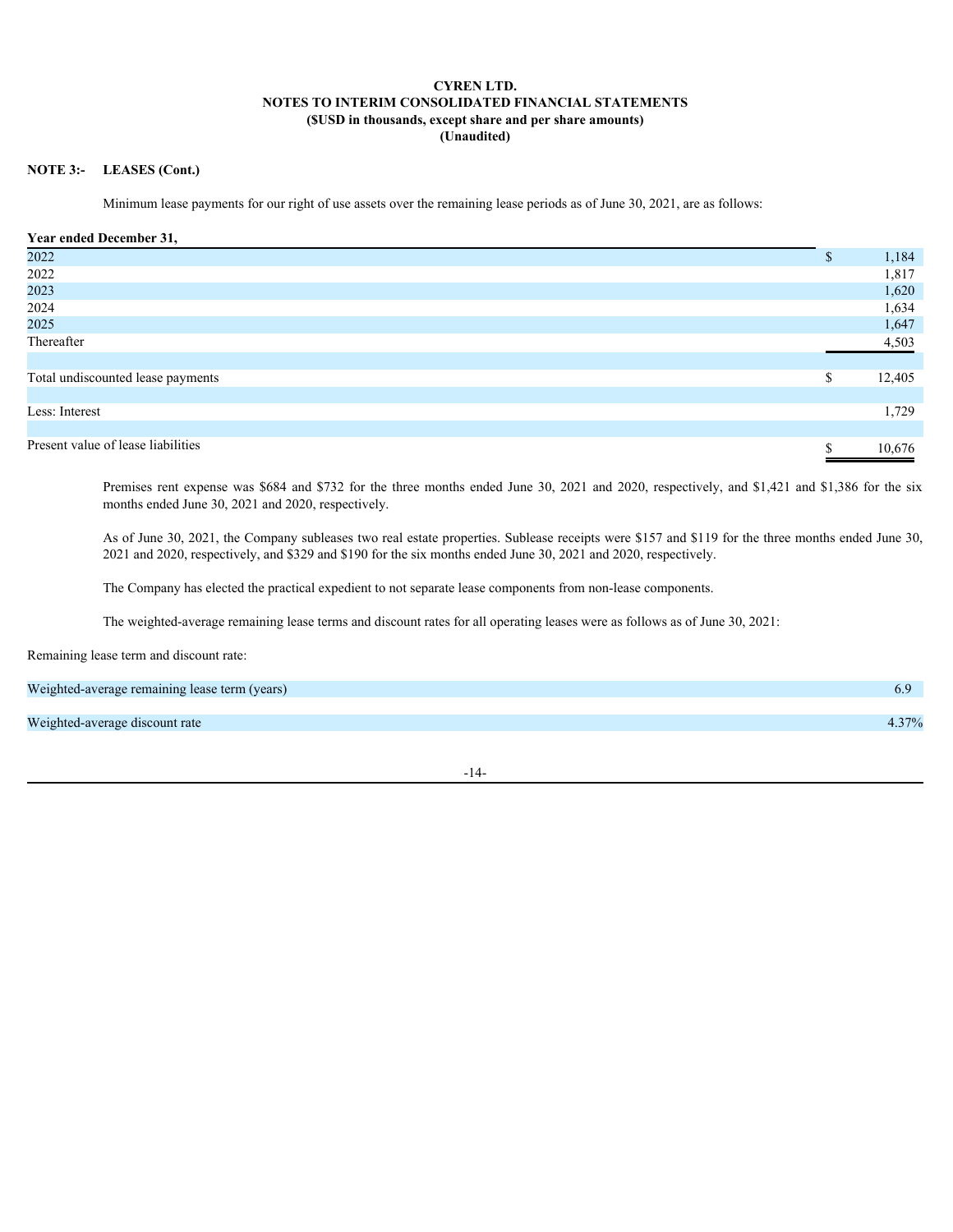## **NOTE 4:- COMMITMENTS AND CONTINGENCIES**

a. Cyren Ltd., which was incorporated in Israel, partially financed its research and development expenditures under programs sponsored by the Israel Innovation Authority ("IIA") for the support of certain research and development activities conducted in Israel.

In connection with specific research and development, the Company received \$3,699 of participation payments from the IIA through 2018 and CYREN LTD.<br>
(CITRERIM CONSOLIDATED FINANCIAL STATEMENTS<br>
(CITRERIM (SUSD in thousands, except share and per share amounts)<br>
(CITRERIM (CITRERIM CONTINGENCIES)<br>
CONTINGENCIES<br>
Cyren 1.td., which was incorporated in Israel, **EXEN CONTERNAT CONCERTS**<br>
(SUSD in thousands, except share and per share amounts)<br>
(Unaudited)<br>
(Character of the supper of extrained in streaments and development expenditures under programs sponsored by the<br>
Statel Inno CYREN I.TD.<br>
(SUSD in thousands, except share and per share anounts)<br>
(Unaudited)<br>
(Unaudited)<br>
(Unaudited)<br>
Commitment Expect of Commitment expect of certain research and development expenditures under programs sponsored \$2,632 and \$2,714 as of June 30, 2021 and December 31, 2020, respectively. For the three months ended, June 30, 2021 and 2020, \$37 and \$69, respectively, were recorded as cost of revenues with respect to royalties due to the IIA. For the six months ended, June 30, 2021 and 2020, \$59 and \$110, respectively, were recorded as cost of revenues with respect to royalties due to the IIA. **EVEEN LTD.**<br> **ENTYIENTS (SUSD in thousands, except share and or share amounts)**<br> **(SI-SD in thousands, except share and development expenditures under programs sponsored by the<br>
Eyren Ltd., which was incorporated in Isra** COREN COMEN ETD (VIEN MOTEST ON (SUS) in the most of the Company (Unauble 15, 2017). The particle are the company speed by the Company speed by the Company speed on the Company speed and the Company speed and the Company s **EXTEN CONTESTO ENTERIM CONSOLIDATED FINANCIAL STATEMENTS**<br> **CAUSE ON DESCRIPTION (USER)** the momenta of particular momenta per share and per share amounts)<br> **CAUSE THE CONTENT CONTENT**<br>
CAUSE CONTENT IS (FOR THE CONTENT

b. Litigation:

On June 28, 2017 a vendor filed a Statement of Claim in the Tel Aviv District Court (the "SOC"). According to the vendor's SOC, the Company Company terminated the agreement with the vendor, effective as of December 31, 2015. The vendor claimed that the Company had continued to make use of the vendor's database post termination thus breaching the agreement, infringing on the vendor's rights and commercial secrets, and being unjustly enriched.

The vendor claimed damages of approximately \$3,150 and injunctive relief ordering the Company and/or its customers to delete any remaining data and to cease from utilizing such data.

appointed a mediator. The parties agreed to conduct a third-party audit of the Company's databases in the scope of the mediation.

In September 2018 and January 2019, the same vendor filed a lawsuit against two of the Company's customers in the United States. The vendor **IMITMENTS AND CONTINGENTES**<br>
Cyter 1 tal., which was mearporated in branch partially frameond and envelopment achievable in branch<br>
sharehold the consensus of the support of secrets meants but development achieves tradic determined. Both customers contended that the allegations related to the services they receive from the Company, and the Company agreed to indemnify both clients against these claims. On September 30, 2019, the court dismissed one of the lawsuits in its entirety for lack of personal jurisdiction and, in the second lawsuit, dismissed part of the claims with prejudice but granted the vendor the right to amend its other claims. On Usual transidum Authority (\*I1A") for the support of certain research and decohyment achivities convention of the Company reduct of Society of participation approach in the file of the street of the Society of the company Company agreed to pay \$750; \$375 in December 2019 and the remaining portion in January 2020. As of March 31, 2021, the Company has paid all amounts due under this settlement.

-15-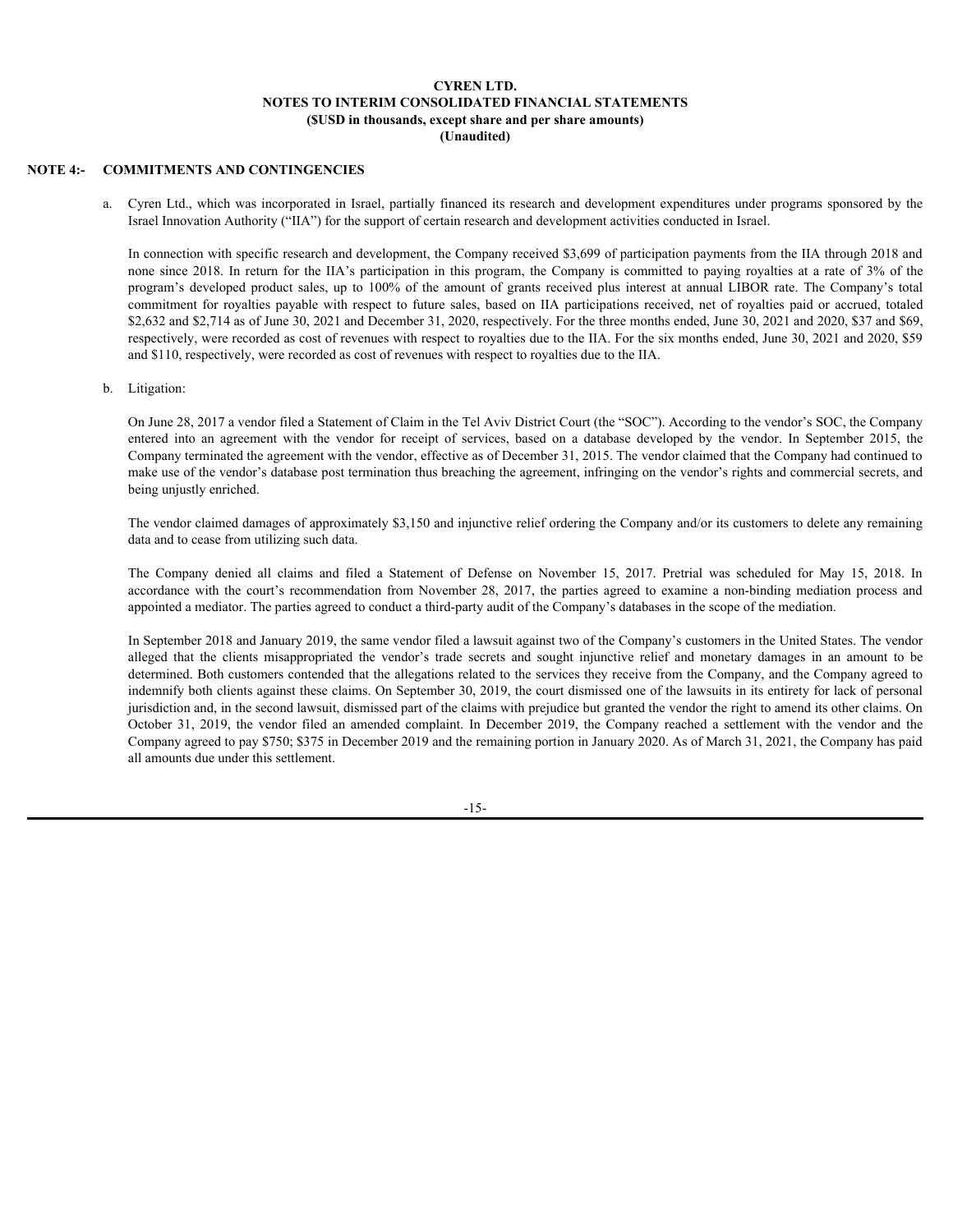## **NOTE 5:- SHAREHOLDERS' EQUITY**

a. General:

Ordinary shares confer upon their holders the right to receive notice to participate and vote in general shareholder meetings of the Company and to receive dividends if declared. On July 8, 2021, the shareholders of the Company approved an increase in the number of authorized ordinary shares from 110,000,000 Ordinary Shares of nominal value NIS 0.15 per share to 160,000,000 Ordinary Shares of nominal value NIS 0.15 per share.

b. Issuance of convertible notes:

CVREN I.TD.<br>
SONDER TO INTERIM CONSOLIDATED PINANCIAL STATEMENTS<br>
(SUSD in thousands, eccept share and per share amounts)<br>
Commany shares confer upon their holders the right to receive notice to participate and vote in gen unsecured, unsubordinated obligations of Cyren and carry a 5.75% interest rate, payable semi-annually in (i) 50% cash and (ii) 50% cash or ordinary shares at Cyren's election. The notes have a 3-year term and mature in December 2021, unless converted in accordance with their terms prior to maturity. The notes were issued with a conversion price of \$3.90 per share which was subject to adjustment using a weighted-average **CYREN LTD.**<br> **CYREN LTD.** (SUSD in thousands, eccept that are due to methanism and the interest and based based based based and the size equity of the company and one of the company and  $\alpha$  the company and  $\alpha$  of  $\alpha$  **EVEEN LTD.**<br> **SCESD in thousands, except share and or share amounts)**<br> **(SLSD in thousands, except share and or share amounts)**<br> **Containy shares coulit upon their holders the right to receive notice to purticipate and v** CYREN LTD.<br>
(CISD in thousands, every share and get share and gene starts and one in general distribution the Company and<br>
On Tests To Distribution (CISD in thousands, every share and gene starts and vote in general distr investors for the purchase and sale, in a registered direct offering, of 12,000,000 of the Company's ordinary shares at a purchase price of \$1.15 **EXERY SOURT SOURTERIM CONSOLIDATED FINANCIAL STATEMENTS** (SUSD in thousanask, except share and ear share and early asset of the company interval of the converse of the converse of the converse of the converse of the conv addition, the notes would be subject to immediate conversion upon any change in control in the Company (or subject to repayment if the price in the change in control transaction is less than the conversion price). The Company incurred interest expense for the three and six months ended June 30, 2021 of \$143 and \$285, respectively. In June 2021, the Company paid semi-annual interest payments totaling, \$287, of which \$143 was paid in cash and the remaining portion through the issuance of 233,400 shares. The Company has accrued interest of \$31 as of June 30, 2021.

As of June 30, 2021, the principal balance of the convertible notes is \$10,000.

As the convertible notes are expected to mature in December 2021, the Company is currently negotiating the restructuring of the convertible notes with the noteholders and at this time is uncertain as to the outcome.

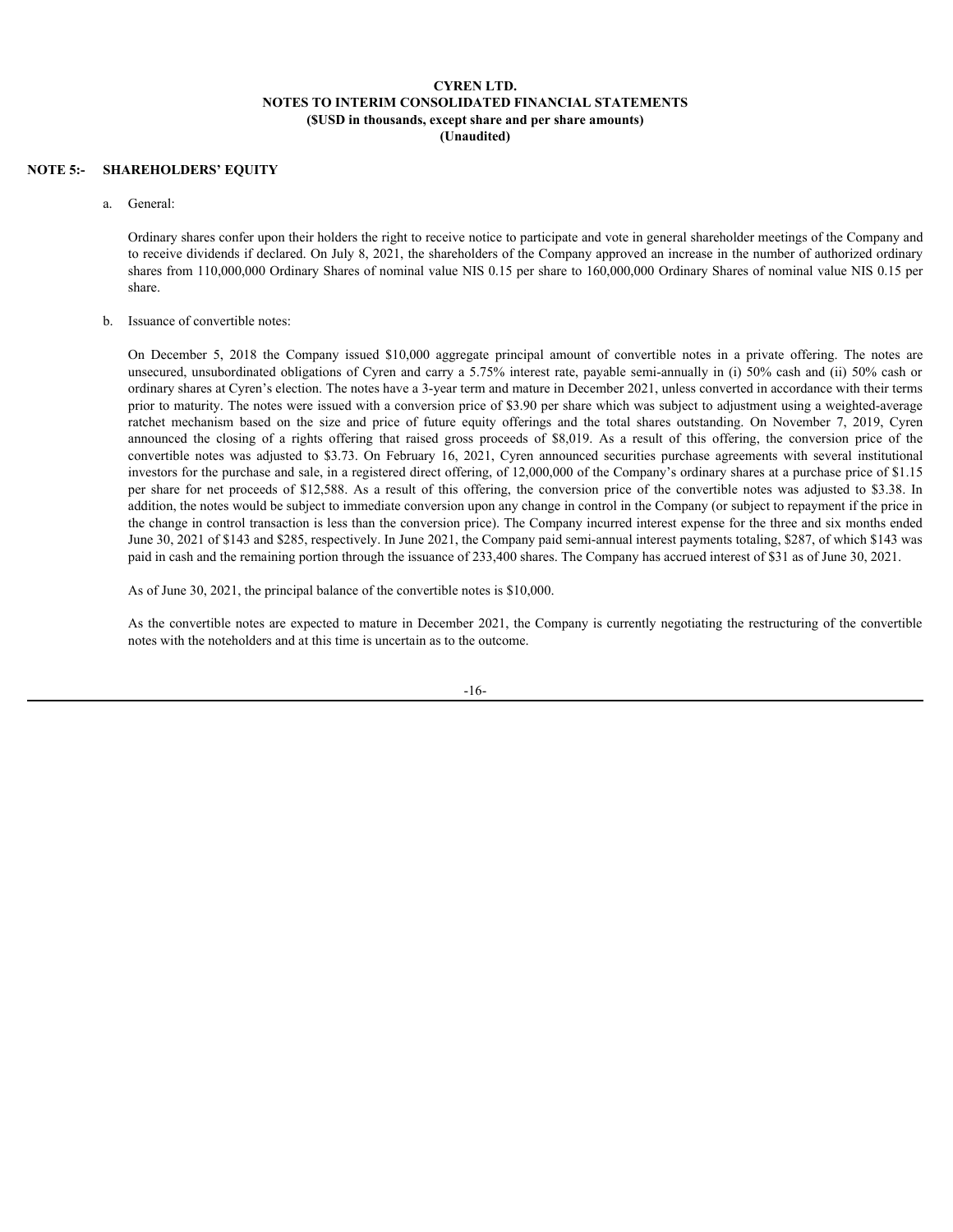## **NOTE 5:- SHAREHOLDERS' EQUITY (Cont.)**

c. Issuance of Convertible Debentures :

In March 2020, the Company entered into purchase agreements with a select group of accredited investors for the purchase of \$10.25 million million (net of \$0.8 million in issuance expenses).

**EXERY LTD.**<br> **CYREN LTD.**<br> **(SUSD in thousands, except share and per share amounts)**<br> **(Unaddited)**<br> **(Linddited)**<br> **ERHOLDERS' EQUITY (Cont.)**<br> **ENHOLDERS'** EQUITY (Cont.)<br> **ENHOLDERS'** EQUITY (Cont.)<br> **ENHOLDERS'** EQUI The debentures are unsecured, subordinated obligations of Cyren and carry a 5.75% interest rate per annum, payable semi-annually in cash or ordinary shares at Cyren's election. The debentures have a four-year term and mature in March 2024, unless converted in accordance with their terms prior to maturity. The debentures have a conversion price of \$0.75 per share and are convertible into 1,333 ordinary shares per \$1,000 principal amount of debentures. The conversion price is subject to adjustment based on the price and timing of future equity offerings and other customary adjustments. Upon the satisfaction of price and other conditions, Cyren has the right to force the conversion of the debentures. REHOLDERS' EQUITY (Cont.)<br>
Issuance of Convertible Debentures :<br>
In March 2202, the Compary entered intit purchase appearents with a select group of accredited investors for the particles of \$10.25 million<br>
in heads 2021,

In March 2021, the Company paid semi-annual interest payments totaling, \$259, which was paid through the issuance of 291,422 shares.

For the quarter ended March 31, 2021, two debenture holders converted \$909 of principal plus interest of their debentures, which was a portion of their holding. The principal and interest were paid through the issuance of 1,201,472 shares. There were no conversions for the quarter ending June 30, 2021.

On June 11, 2020, one of the debenture holders converted \$48 of principal plus interest of their debentures, which was a portion of their holding. The principal and interest was paid through the issuance of 64,542 shares.

The Company incurred interest expense for the three and six months ended June 30, 2021 of \$167 and \$343, of which \$41 and \$90 are related to the amortization of debt issuance costs, respectively.

The Company has accrued interest of \$142 as of June 30, 2021.

The principal balance of the Convertible Debentures as of June 30, 2021 was \$9.0 million. As of June 30, 2021, the total estimated fair value of the Convertible Debentures was approximately \$7.3 million. The fair value was determined based on the closing trading price of \$0.81 per share Debentures is considered a Level 2 within the fair value hierarchy and was determined based on inputs that are observable in the market or that could be derived from, or corroborated with, observable market data, quoted price of the Convertible Debentures in an over-the-counter market.

d. Equity Incentive Plan:

On December 22, 2016, the Company's shareholders approved a new equity plan - the 2016 Equity Incentive Plan (the "Equity Incentive Plan"). This plan, along with its respective Israeli appendix, replaced all then-existing employee and consultants stock option plans.

-17-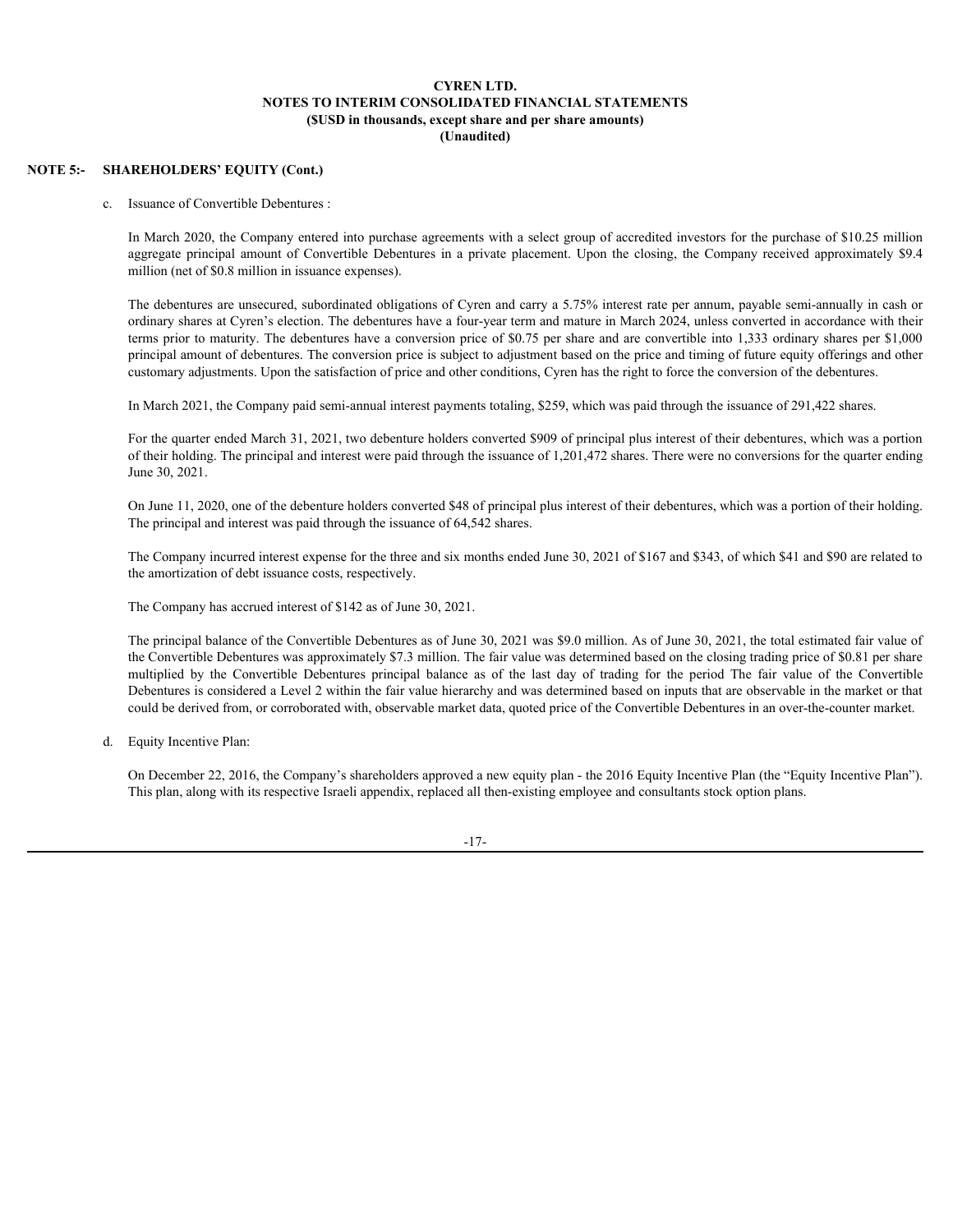## **NOTE 5:- SHAREHOLDERS' EQUITY (Cont.)**

The Equity Incentive Plan allows for the issuance of Restricted Stock Units ("RSUs"), as well as options. The options and RSUs generally vest over a period of four years. Options granted under the Equity Incentive Plan generally expire after six years from the date of grant. Options and RSUs cease vesting upon the termination of the optionee's employment or other relationship with the Company. The per share exercise price for options shall be no less than 100% of the fair market value per ordinary share on the date of grant. Any options and RSUs that are cancelled or not exercised within the option term become available for future grant. CYREN LTD.<br>
(SUSD in thousands, every share and per share annonts)<br>
(SUSD in thousands, every share and per share annonts)<br>
The Family hecerity of the issuance of Restricted Stock Units ("RSUs"), as well as options. The o

On July 30, 2019, the shareholders of the Company approved an increase in the number of Ordinary Shares reserved for issuance under the 2016 Equity Incentive Plan and its respective Israeli Appendix to a total of 11,200,000.

As of June 30, 2021, an aggregate of 6,724,163 ordinary shares of the Company are still available for future grant under the Equity Incentive Plan.

e. Non-Employee Directors stock option plan:

In 1999, the Company adopted the 1999 Directors Stock Option Plan, and in 2008 shareholders approved an extension of the term of this plan approved a new equity plan - the 2016 Non-Employee Director Equity Incentive Plan (the "Non-Employee Director Plan"). This plan, along with its respective Israeli appendix, replaced all existing Directors stock option plans.

The Non-Employee Director Plan allows for the issuance of Restricted Stock Units ("RSUs"), as well as options. Each option and RSU granted under the Non-Employee Plan generally vests over a period of four years. Each option has an exercise price equal to the fair market value of the ordinary shares on the grant date of such option. Options granted under the Non-Employee Director Plan generally expire after six years from the date of grant. Options and RSUs cease vesting upon the termination of the relationship with the Company.

On July 30, 2019, the shareholders of the Company approved an increase in the number of Ordinary Shares reserved for issuance under the Non-Employee Director Plan and its respective Israeli Appendix to a total of 1,150,000 Ordinary Shares.

As of June 30, 2021, an aggregate of 850,550 ordinary shares of the Company are still available for future grant to non-employee directors.

-18-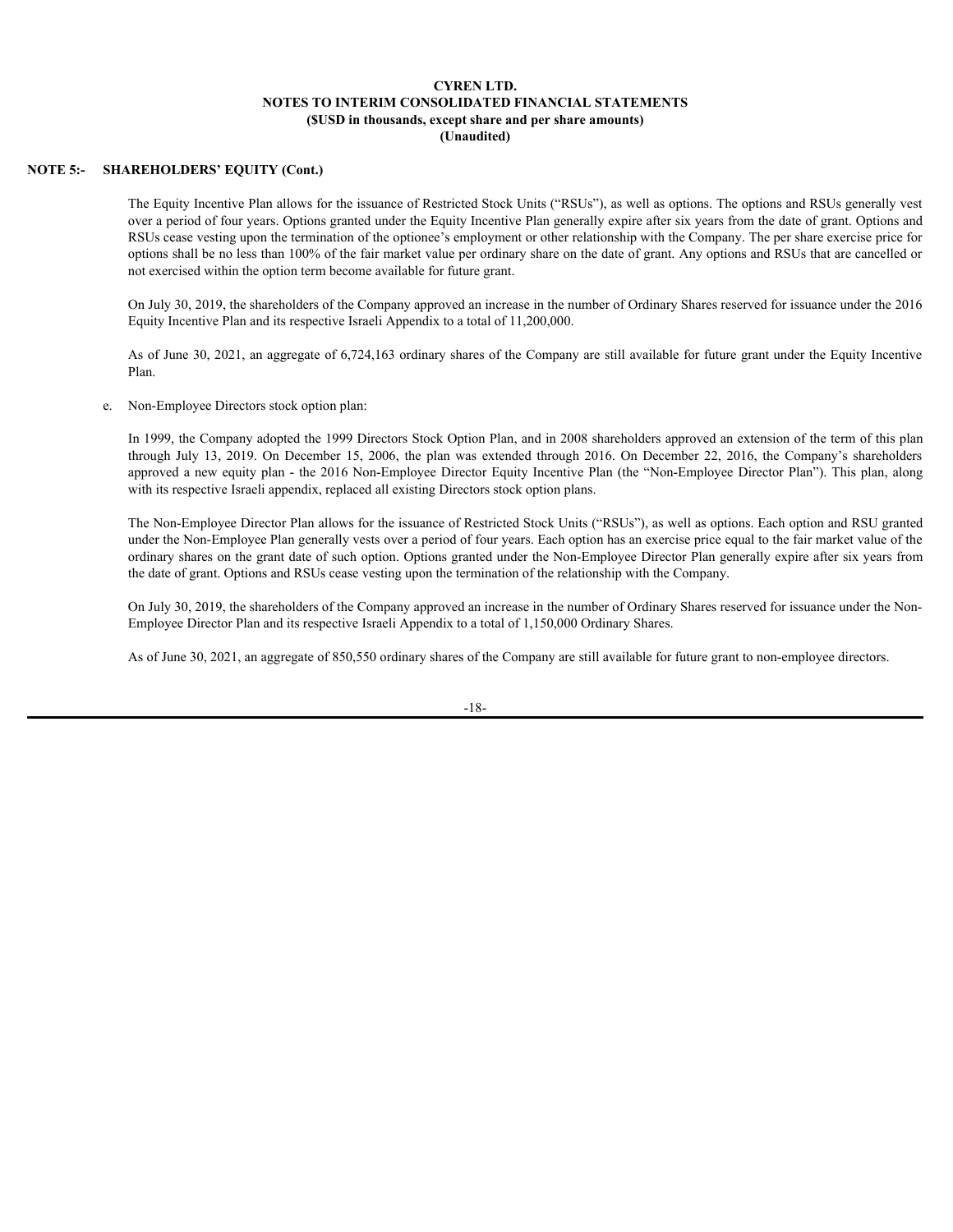## **NOTE 5:- SHAREHOLDERS' EQUITY (Cont.)**

f. A summary of the Company's employees and directors' stock option activity under the plans is as follows:

|                                                                   | Number of<br>options | Weighted-<br>average<br>exercise<br>price |                          | Weighted-<br>average<br>remaining<br>contractual<br>term<br>(years) |      | Aggregate<br>intrinsic<br>value |
|-------------------------------------------------------------------|----------------------|-------------------------------------------|--------------------------|---------------------------------------------------------------------|------|---------------------------------|
| Outstanding at December 31, 2020                                  | 6,205,860 \$         |                                           | 2.09                     | $3.18$ \$                                                           |      |                                 |
| Granted                                                           | 152,500              |                                           | 0.83                     |                                                                     |      |                                 |
| Exercised                                                         |                      |                                           | $\overline{\phantom{a}}$ |                                                                     |      |                                 |
| Expired and forfeited                                             | (2,397,618)          |                                           | 2.22                     |                                                                     |      |                                 |
| Outstanding at June 30, 2021                                      | 3,960,742            |                                           | 1.96                     | 3.14                                                                | -S   |                                 |
| Options vested and expected to vest at June 30, 2021              | 3,867,027            |                                           | 1.97                     | 3.11                                                                | - \$ |                                 |
| Exercisable options at June 30, 2021                              | 2,725,319            |                                           | 2.00                     | 2.69                                                                |      |                                 |
| Weighted-average fair value of options granted during the quarter |                      |                                           | 0.43                     |                                                                     |      |                                 |

The aggregate intrinsic value in the tables above represents the total intrinsic value (the difference between the fair value of the Company's ordinary shares as of the last day of each period and the exercise price, multiplied by the number of in-the-money options) that would have been received by the option holders had all option holders exercised their options on the last day of each period.

The total intrinsic value of options exercised during the quarters ended June 30, 2021 and 2020 was \$0, and \$0, respectively.

The weighted-average grant date fair value of options granted to employees and directors during the quarters ended June 30, 2021 and 2020, was \$0.43 and \$0.47, respectively.

As of June 30, 2021, the Company had \$896 of unrecognized compensation expense related to non-vested stock options granted to employees and directors, expected to be recognized over a remaining weighted-average period of 1.86 years.

g. The employee and director options outstanding as of June 30, 2021, have been separated into ranges of exercise prices, as follows:

|                                 | Exercisable                   |                                                                      |                                                        |      |                               |                                                        |      |
|---------------------------------|-------------------------------|----------------------------------------------------------------------|--------------------------------------------------------|------|-------------------------------|--------------------------------------------------------|------|
| <b>Exercise price per share</b> | <b>Options</b><br>outstanding | Weighted-<br>average<br>remaining<br>contractual<br>life in<br>years | Weighted-<br>average<br>exercise<br>price per<br>share |      | <b>Options</b><br>exercisable | Weighted-<br>average<br>exercise<br>price per<br>share |      |
| $$0.62 - $1.64$                 | 1,168,238                     | 3.38                                                                 | -\$                                                    | 1.47 | 757,844 \$                    |                                                        | 1.55 |
| $$1.70 - $2.00$                 | 770,550                       | 2.24                                                                 | -S                                                     | 1.90 | 657,007 \$                    |                                                        | 1.93 |
| $$2.05 - $2.14$                 | 1,155,834                     | 3.71                                                                 | -S                                                     | 2.09 | 633,966 \$                    |                                                        | 2.09 |
| $$2.30 - $2.75$                 | 684,988                       | 2.77                                                                 | <sup>S</sup>                                           | 2.39 | 549,043 \$                    |                                                        | 2.38 |
| $$2.90 - $3.20$                 | 181,132                       | 3.15                                                                 | -5                                                     | 2.96 | 127,459                       |                                                        | 2.96 |
|                                 | 3,960,742                     | 3.14                                                                 | <sup>S</sup>                                           | 1.96 | 2,725,319 \$                  |                                                        | 2.00 |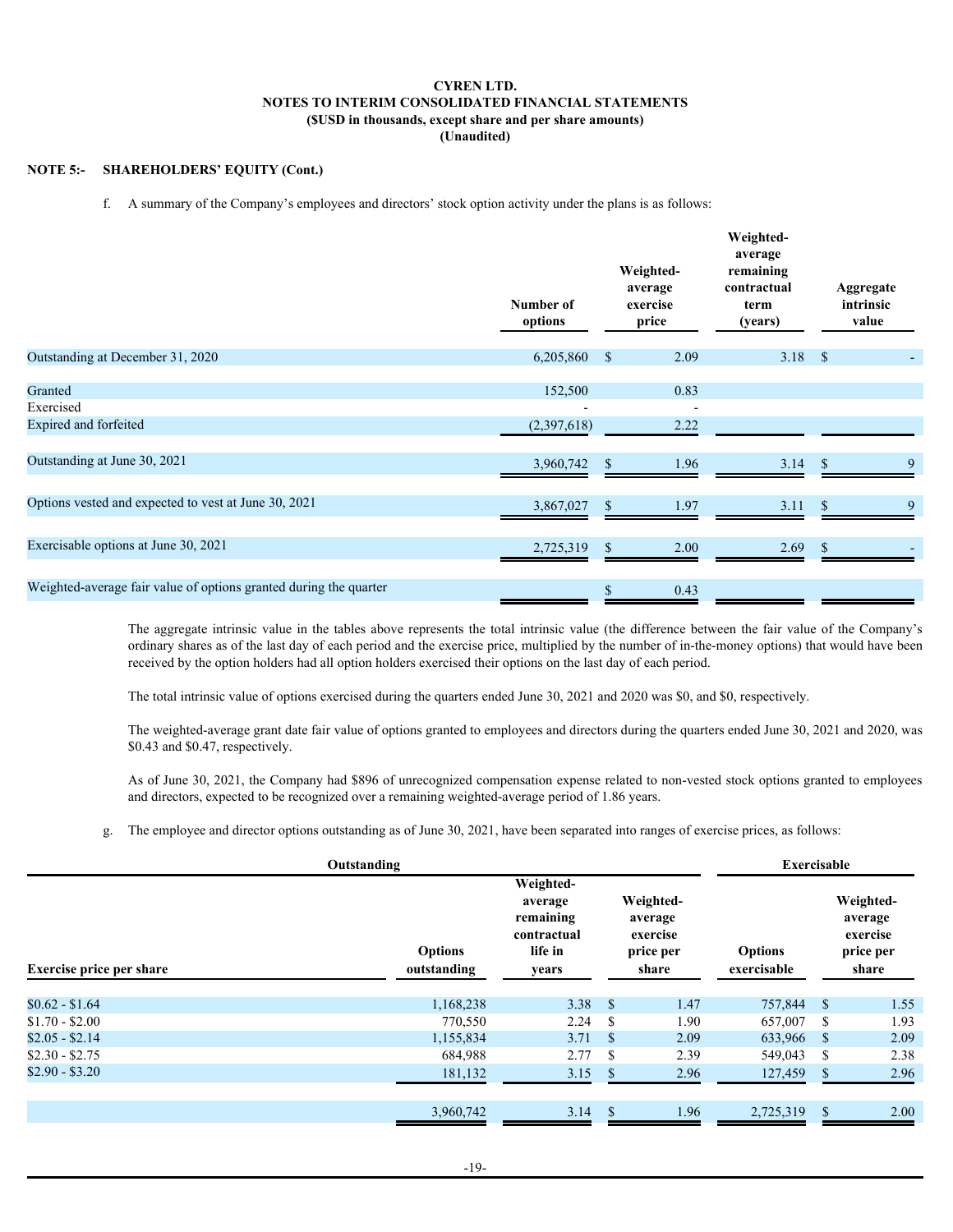## **NOTE 5:- SHAREHOLDERS' EQUITY (Cont.)**

h. Options to non-employees and non-directors:

| <b>Issuance date</b> | <b>Options</b><br>outstanding | <b>Exercise</b><br>price per<br>share |      | Options<br>exercisable | Exercisable<br>through |  |
|----------------------|-------------------------------|---------------------------------------|------|------------------------|------------------------|--|
| February 10, 2016    | 40,000                        |                                       | 1.44 | 40,000                 | Feb-22                 |  |
| January 24, 2017     | 25,000                        |                                       | 2.00 | 25,000                 | $Jan-23$               |  |
|                      |                               |                                       |      |                        |                        |  |
|                      | 65,000                        |                                       |      | 65,000                 |                        |  |

The options vest and become exercisable at a rate of 1/16 of the options every three months.

As of June 30, 2021, the Company did not have any unrecognized compensation expense related to non-employee and non-director non-vested stock options.

i. A summary of the Company's RSUs activity for employees, directors, and non-employees under the plans is as follows:

|                                           | <b>Number</b><br>of RSUs | Weighted-<br>average<br>grant date<br>fair value |  |
|-------------------------------------------|--------------------------|--------------------------------------------------|--|
| Awarded and unvested at December 31, 2020 | 2,183,500 \$             | 1.50                                             |  |
|                                           |                          |                                                  |  |
| <b>Granted</b>                            | 4,423,400                | 0.88                                             |  |
| <b>Vested</b>                             | (642,000)                | 1.40                                             |  |
| <b>Forfeited</b>                          | (47,500)                 | 1.48                                             |  |
|                                           |                          |                                                  |  |
| Awarded and unvested at June 30, 2021     | 5,917,400 \$             | 1.04                                             |  |

As of June 30, 2021, the Company had approximately \$5,196 of unrecognized compensation expense related to RSUs, expected to be recognized over a weighted-average period of 2.79 years.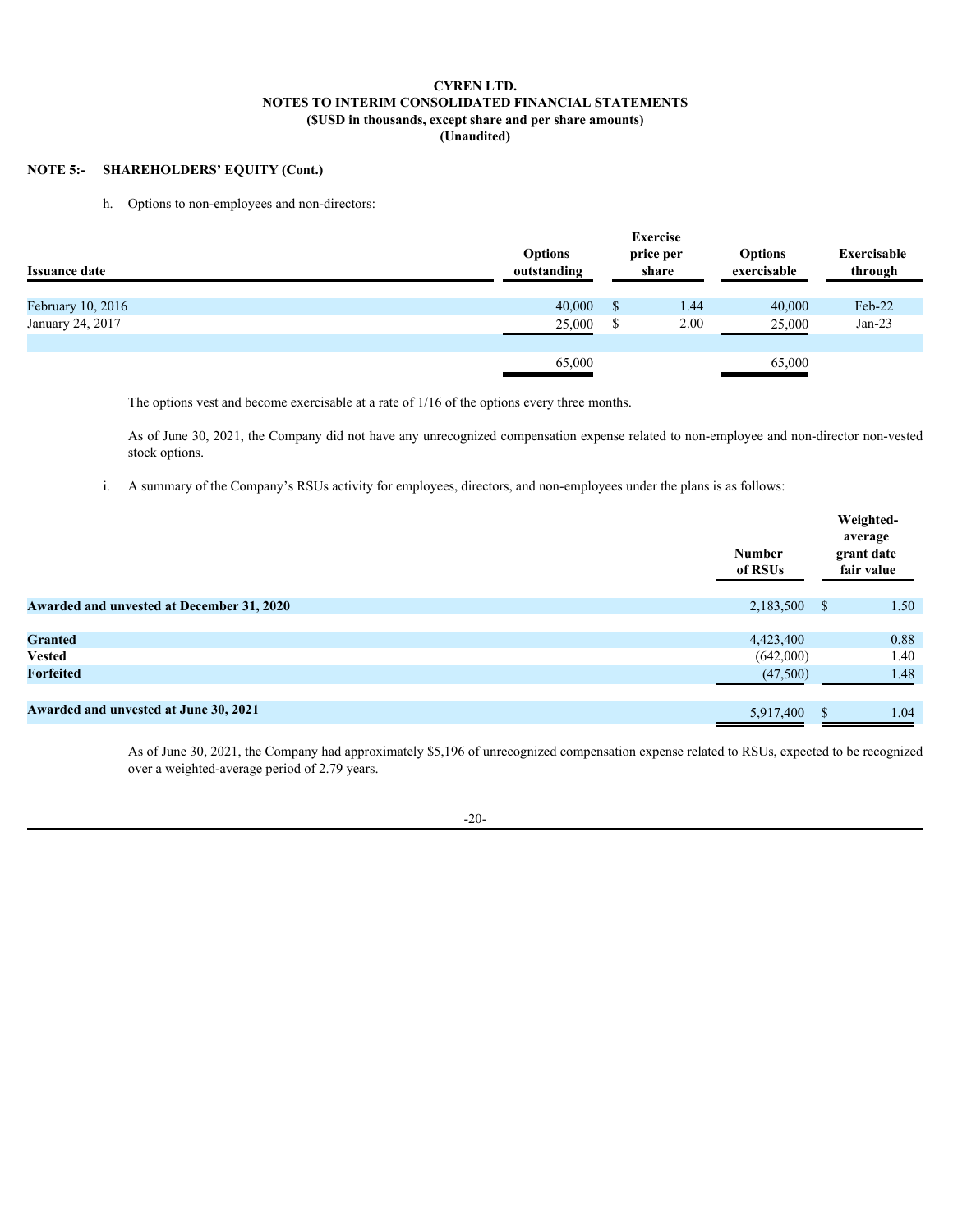## **NOTE 5:- SHAREHOLDERS' EQUITY (Cont.)**

|                     | NOTES TO INTERIM CONSOLIDATED FINANCIAL STATEMENTS<br>(SUSD in thousands, except share and per share amounts)                                                                                                                                                                                                                                                                                                                                                                                                                                                                                                                                                                                                  | <b>CYREN LTD.</b> |                                       |           |     |                             |            |
|---------------------|----------------------------------------------------------------------------------------------------------------------------------------------------------------------------------------------------------------------------------------------------------------------------------------------------------------------------------------------------------------------------------------------------------------------------------------------------------------------------------------------------------------------------------------------------------------------------------------------------------------------------------------------------------------------------------------------------------------|-------------------|---------------------------------------|-----------|-----|-----------------------------|------------|
|                     |                                                                                                                                                                                                                                                                                                                                                                                                                                                                                                                                                                                                                                                                                                                | (Unaudited)       |                                       |           |     |                             |            |
| NOTE $5$ :-         | <b>SHAREHOLDERS' EQUITY (Cont.)</b>                                                                                                                                                                                                                                                                                                                                                                                                                                                                                                                                                                                                                                                                            |                   |                                       |           |     |                             |            |
|                     | The total stock-based compensation expense related to all of the Company's equity-based awards, recognized for the three and six months ended<br>June 30, 2021 and 2020 was as follows:                                                                                                                                                                                                                                                                                                                                                                                                                                                                                                                        |                   |                                       |           |     |                             |            |
|                     |                                                                                                                                                                                                                                                                                                                                                                                                                                                                                                                                                                                                                                                                                                                |                   | Three months ended<br><b>June 30,</b> |           |     | Six months ended<br>June 30 |            |
|                     |                                                                                                                                                                                                                                                                                                                                                                                                                                                                                                                                                                                                                                                                                                                | 2021              |                                       | 2020      |     | 2021                        | 2020       |
|                     |                                                                                                                                                                                                                                                                                                                                                                                                                                                                                                                                                                                                                                                                                                                |                   | Unaudited                             |           |     | <b>Unaudited</b>            |            |
| Cost of revenues    |                                                                                                                                                                                                                                                                                                                                                                                                                                                                                                                                                                                                                                                                                                                | <sup>S</sup>      | 83 \$                                 |           | 20S | 104                         | 64         |
|                     | Research and development                                                                                                                                                                                                                                                                                                                                                                                                                                                                                                                                                                                                                                                                                       |                   | 42                                    | 64        |     | 95                          | 159        |
| Sales and marketing | General and administrative                                                                                                                                                                                                                                                                                                                                                                                                                                                                                                                                                                                                                                                                                     |                   | 79<br>344                             | 43<br>380 |     | 128<br>678                  | 139<br>790 |
|                     |                                                                                                                                                                                                                                                                                                                                                                                                                                                                                                                                                                                                                                                                                                                |                   |                                       |           |     |                             |            |
|                     |                                                                                                                                                                                                                                                                                                                                                                                                                                                                                                                                                                                                                                                                                                                |                   | 548                                   | 507       |     | 1,005                       | 1.152      |
| <b>NOTE 6:-</b>     | SEGMENT AND GEOGRAPHIC INFORMATION                                                                                                                                                                                                                                                                                                                                                                                                                                                                                                                                                                                                                                                                             |                   |                                       |           |     |                             |            |
|                     | Summary information about geographic areas:                                                                                                                                                                                                                                                                                                                                                                                                                                                                                                                                                                                                                                                                    |                   |                                       |           |     |                             |            |
|                     | ASC 280, "Segment Reporting," establishes standards for reporting information about operating segments. Operating segments are defined as<br>components of an enterprise about which separate financial information is available that is evaluated regularly by the chief operating decision-maker<br>in deciding how to allocate resources and in assessing performance. The Company manages its business on the basis of one reportable segment and<br>derives revenues from licensing of software and sales of professional services, maintenance, and technical support (see note 1 for a brief description<br>of the Company's business). The following is a summary of revenues within geographic areas: |                   |                                       |           |     |                             |            |
|                     | The following sets forth total revenue by geographic area based on the billing address of the customer:<br>a.                                                                                                                                                                                                                                                                                                                                                                                                                                                                                                                                                                                                  |                   |                                       |           |     |                             |            |
|                     |                                                                                                                                                                                                                                                                                                                                                                                                                                                                                                                                                                                                                                                                                                                |                   |                                       |           |     |                             |            |

## **NOTE 6:- SEGMENT AND GEOGRAPHIC INFORMATION**

|                      |                    | Three months ended<br><b>June 30,</b> |             |       | Six months ended<br><b>June 30,</b> |            |  |        |  |
|----------------------|--------------------|---------------------------------------|-------------|-------|-------------------------------------|------------|--|--------|--|
|                      |                    | 2021                                  |             | 2020  |                                     | 2021       |  | 2020   |  |
| <b>United States</b> | $\mathbf{\hat{S}}$ | 3,247                                 | $\mathbf S$ | 4,440 | -S                                  | $7,213$ \$ |  | 8,874  |  |
| Germany              |                    | 2,004                                 |             | 2,063 |                                     | 4,129      |  | 4,160  |  |
| Europe               |                    | 856                                   |             | 915   |                                     | 1,937      |  | 2,027  |  |
| Asia Pacific         |                    | 540                                   |             | 565   |                                     | 1,163      |  | 1,233  |  |
| Israel               |                    | 842                                   |             | 1,104 |                                     | 1,686      |  | 2,349  |  |
| Other                |                    | 120                                   |             | 94    |                                     | 238        |  | 187    |  |
|                      |                    |                                       |             |       |                                     |            |  |        |  |
|                      |                    | 7,609                                 |             | 9,181 |                                     | 16,366     |  | 18,830 |  |

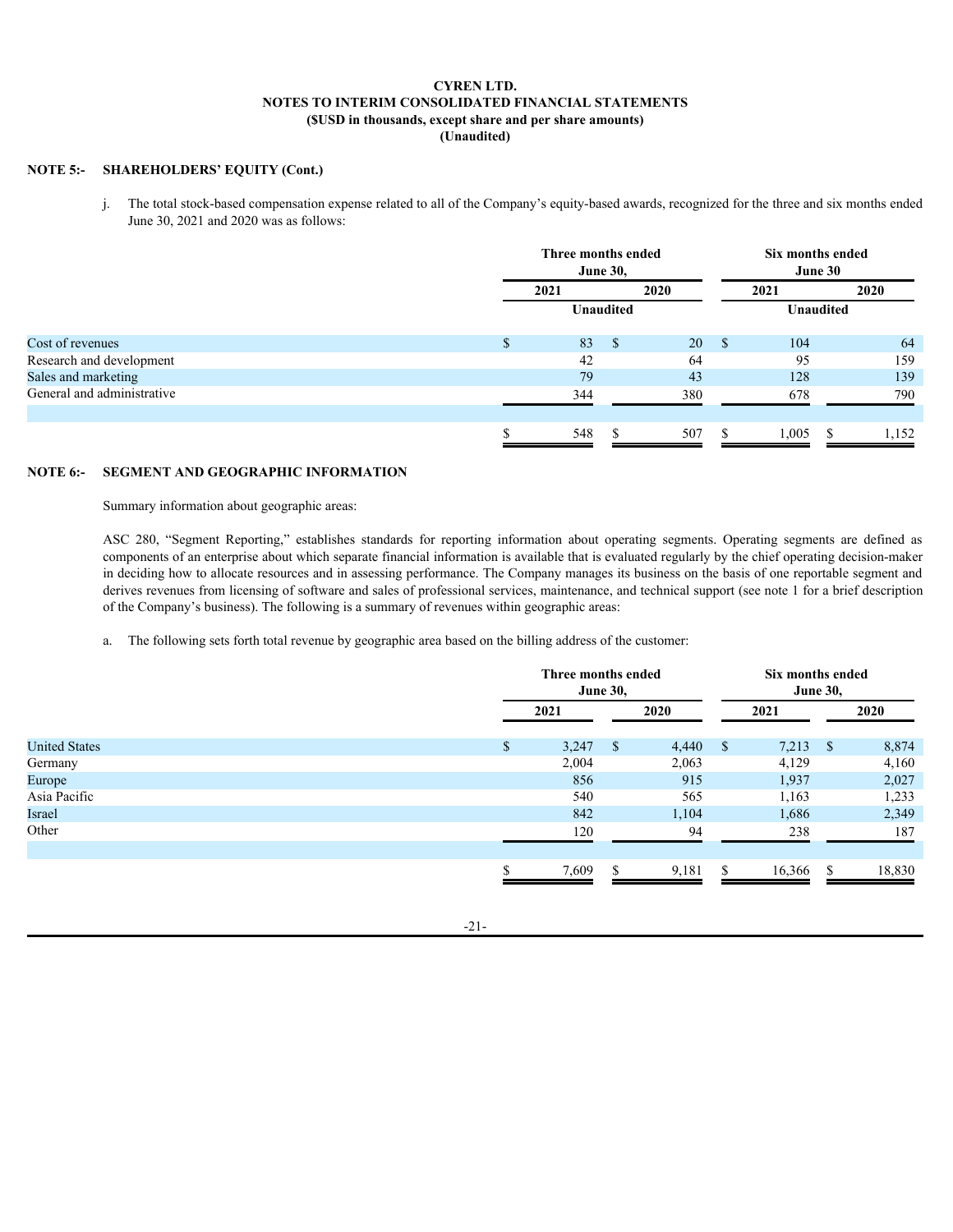## **NOTE 6:- SEGMENT AND GEOGRAPHIC INFORMATION (Cont.)**

b. Major customers:

During the quarter ended June 30, 2021 and 2020, 17% and 23%, respectively, of the Company's revenues were derived from a single customer. For the quarter ended June 30, 2021, no other customer accounted for more than 10% of total revenue.

c. Remaining performance obligations:

**EXEN LTD.** CYREN LTD.<br>
(SUSD in thousnads, except share and per share amounts)<br>
(Chaudited)<br>
(Chaudited)<br>
MAS OF AS AS THE CONSOLUTION (Cont.)<br>
Diator customers the quarter ended June 30, 2021 and 2020. 17% and 23%, resp unsatisfied (or partially unsatisfied) for non-cancellable contracts. The Company expects to recognize revenue on approximately 45% of these remaining performance obligations during the remainder of 2021, approximately 39% in 2022, with the remainder recognized thereafter.

c. Revenue generated by Customer Type:

|                           | Three months ended<br><b>June 30,</b> |  | Six months ended<br><b>June 30,</b> |           |             |  |        |  |
|---------------------------|---------------------------------------|--|-------------------------------------|-----------|-------------|--|--------|--|
|                           | 2021                                  |  | 2020                                |           | 2021        |  | 2020   |  |
|                           | <b>Unaudited</b>                      |  |                                     | Unaudited |             |  |        |  |
| OEM/Embedded Security (*) | 5,995                                 |  | 7,511                               |           | $13,064$ \$ |  | 15,417 |  |
| Enterprise/SMB (**)       | 1,614                                 |  | 1,670                               |           | 3,302       |  | 3,413  |  |
|                           | 7,609                                 |  | 9,181                               |           | 16,366      |  | 18,830 |  |

(\*) This market represents customers who embed Cyren Threat Detection Services and Threat Intelligence Feeds into their infrastructure and/or products to protect their customers and users.

(\*\*) In this market, Cyren provides enterprise customers email security products, threat intelligence, and cloud-based sandbox threat analysis to protect their employees, data and IP.

d. The following sets forth the Company's long-lived tangible assets, net by geographic area:

|                      | <b>June 30,</b><br>2021 | December 31<br>2020 |                               |
|----------------------|-------------------------|---------------------|-------------------------------|
|                      | <b>Unaudited</b>        |                     |                               |
| Israel               | $5,971$ \$              |                     | $6,490$<br>$1,964$<br>$5,247$ |
| <b>United States</b> | 1,306                   |                     |                               |
| Germany              | 4,793                   |                     |                               |
| Other                | 1,030                   |                     | 1,147                         |
|                      | 13,100                  | $\mathcal{S}$       | 14,848                        |

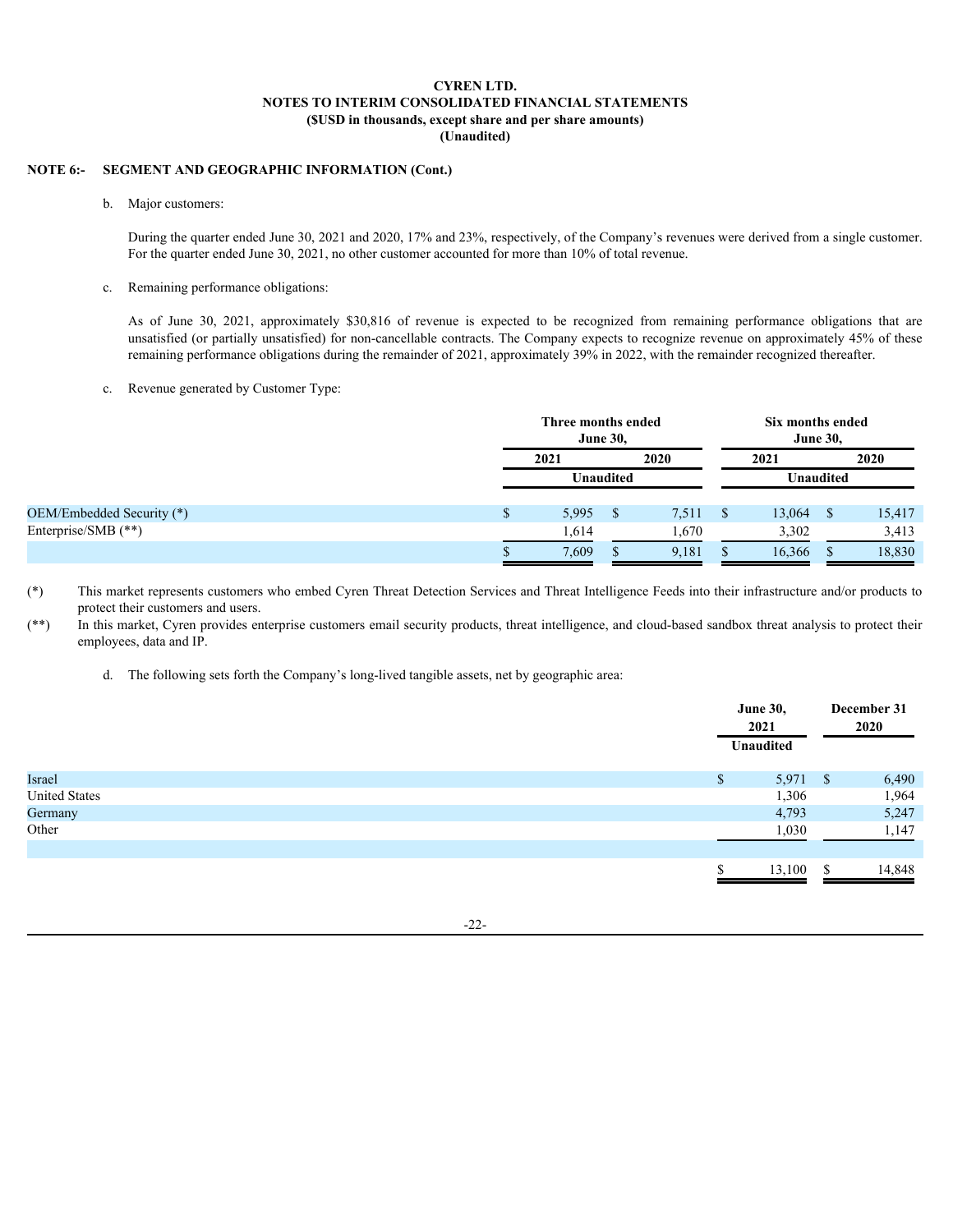## **NOTE 7:- FINANCIAL EXPENSE, NET**

|                                               | Three months ended | <b>June 30,</b> |            |  | Six months ended<br><b>June 30,</b> |  |       |  |
|-----------------------------------------------|--------------------|-----------------|------------|--|-------------------------------------|--|-------|--|
|                                               | 2021               |                 | 2020       |  | 2021                                |  | 2020  |  |
| Expenses:                                     |                    |                 |            |  |                                     |  |       |  |
| Interest expense, net of interest capitalized | $(312)$ \$         |                 | $(329)$ \$ |  | $(631)$ \$                          |  | (492) |  |
| Foreign currency exchange differences, net    | 44                 |                 | 59         |  | 165                                 |  |       |  |
| Other                                         | (19)               |                 | (20)       |  | (35)                                |  | (36)  |  |
|                                               |                    |                 |            |  |                                     |  |       |  |
|                                               | (287)              |                 | (290)      |  | (501)                               |  | (521) |  |
|                                               |                    |                 |            |  |                                     |  |       |  |

## **NOTE 8:- RELATED PARTIES**

a. Balances with related parties:

|                                                        | <b>June 30,</b><br>2021 |                  | December 31,<br>2020 |        |
|--------------------------------------------------------|-------------------------|------------------|----------------------|--------|
|                                                        |                         | <b>Unaudited</b> |                      |        |
| Interest expense accrual – Convertible Notes (*)       |                         | $31 \quad$       |                      | 32     |
| Interest expense accrual – Convertible Debentures (**) |                         |                  |                      |        |
| Short term Convertible Notes (***)                     |                         | 10,000           |                      | 10,000 |
| Long term Convertible Debentures (****)                |                         | 236              |                      | 234    |

(\*) Related to the semi-annual interest payable due in June and December related to the Convertible Notes entered into December 5, 2018. See note 5b. for further details.

(\*\*) Related to the semi-annual interest payable due in September and March related to the Convertible Debentures entered into March 19, 2020. See note 5c. for further details.

(\*\*\*) Related to the Convertible Notes entered into December 5, 2018. See note 5b. for further details.

(\*\*\*\*) Related to the Convertible Debentures entered into March 19, 2020 See note 5c. for further details.

b. Transactions with related parties:

|                                                 | Three months ended<br><b>June 30,</b> |           |     |  |           | Six months ended<br><b>June 30,</b> |     |  |  |  |
|-------------------------------------------------|---------------------------------------|-----------|-----|--|-----------|-------------------------------------|-----|--|--|--|
|                                                 | 2021                                  |           |     |  | 2021      | 2020                                |     |  |  |  |
|                                                 |                                       | Unaudited |     |  | Unaudited |                                     |     |  |  |  |
| Interest expense on Convertible Notes (*)       | 143                                   |           | 142 |  | 285       |                                     | 283 |  |  |  |
| Interest expense on Convertible Debentures (**) |                                       |           |     |  | 10        |                                     |     |  |  |  |

(\*) Related to the semi-annual interest payable due in June and December related to the Convertible Notes entered into December 5, 2018. See note 5b. for further details.

(\*\*) Related to the semi-annual interest payable due in September and March related to the Convertible Debentures entered into March 19, 2020. See note 5c. for further details.

- - - - - - - - - - - - -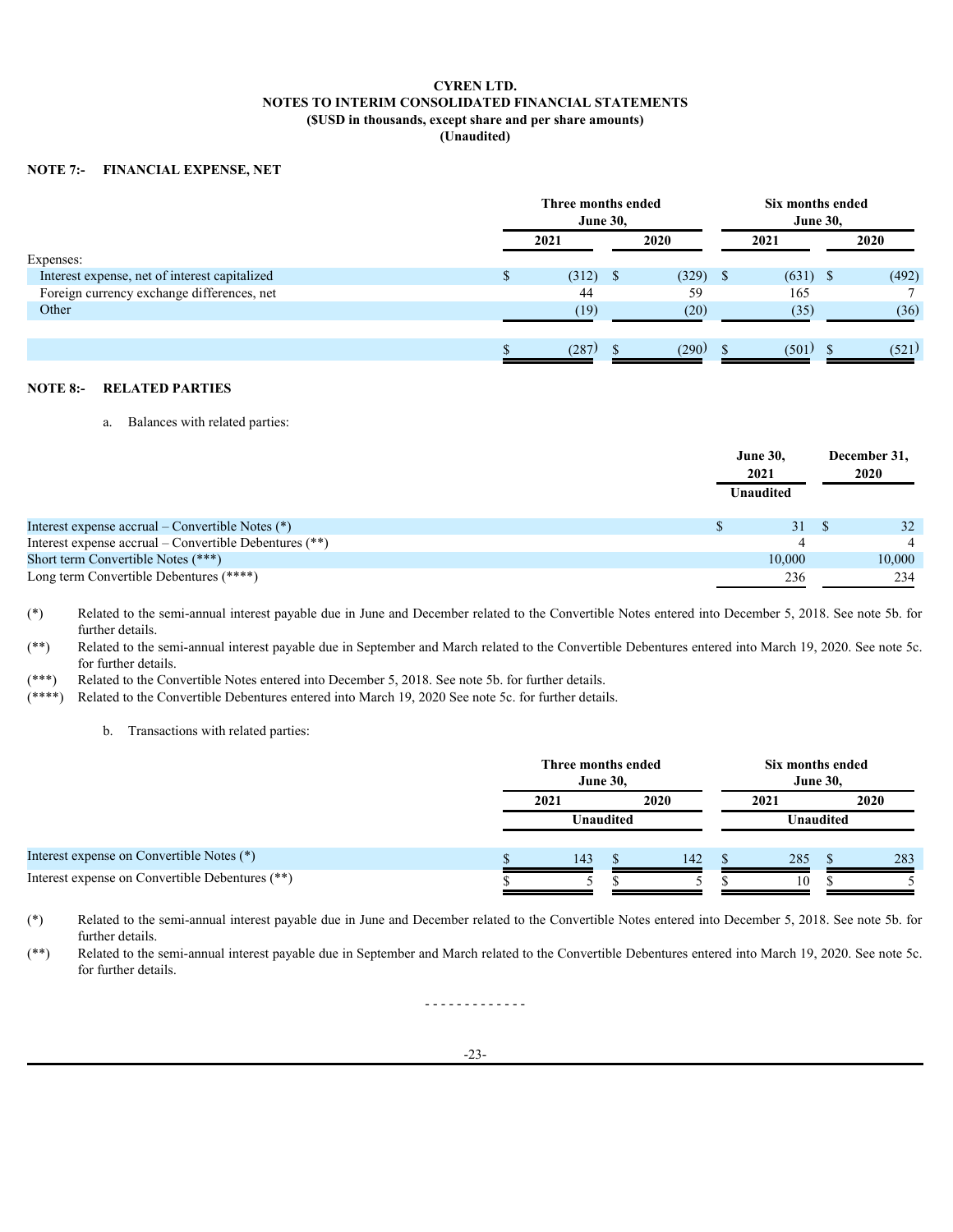### <span id="page-25-0"></span>**ITEM 2. MANAGEMENT'S DISCUSSION AND ANALYSIS OF FINANCIAL CONDITION AND RESULTS OF OPERATIONS**

*The following discussion and analysis of our financial condition and results of operations should be read in conjunction with the information contained in our consolidated financial statements and the notes thereto. The following discussion and analysis includes forward-looking statements that involve certain risks and uncertainties, including, but not limited to, those described in Item 1A. Risk Factors in our most recent Annual Report on Form 10-K (the "2020 Annual Report"). Our actual results may differ materially from those discussed below. See "Special Note Regarding Forward-Looking Statements" below.* 

#### **Overview Overview** *Overview*

Purpose built for the cloud, Cyren was an early pioneer and leading innovator of cloud delivered Software-as-a-Service (SaaS) cybersecurity solutions that protect businesses, their employees, and customers against threats from email, files, and the web.

Cyren's cloud-based approach to security sets us apart from other vendors in the market. Our security solutions are architected around the fundamental belief that cyber security is a race against time – and the cloud best enables the speed, sophistication, and advanced automation needed to detect and block threats as they emerge on the internet. As more and more businesses move their data and applications to the cloud, they need a security provider that is able to keep pace.

Security threats are more prevalent and stealthier than ever. As cybercrime has become more sophisticated, every malware, phishing, and ransomware variant is unique, making it more difficult to detect attacks. While organizations have traditionally protected their users with gateway security appliances at their network perimeter, more frequent and evasive attacks combined with a more distributed workforce are reducing the effectiveness of this approach. Traditional appliances lack the real-time threat intelligence and processing power to detect emerging threats, and the growth of mobile devices and an increasingly distributed **ITEM 2. MANIGEMENT'S DISCUSSION AND ANALYSIS OF FINANCIAL CONDITION AND RESULTS OF OPERATIONS**<br>
The following discussion and and/axis of our fluored conduction ond results of poperation should be read in conjunctions; in seconds, legacy cybersecurity products can leave companies vulnerable for hours, days, or even weeks. NAGEMENTS DISCUSSION AND ANALYSIS OF FINANCIAL CONDITION AND RESULTS OF OPERATIONS<br>informing distances and new strong our consistent condition and results of inprovintions should be read in conjunction with the reference **EXCEMENT'S DISCUSSION AND ANALYSIS OF FINANCIAL CONDITION AND RESULTS OF OPERATIONS**<br> *Columbus discussion and analysis of our Poincilia condition and regular out and our properties and the molecule or reach temperature* Cyers (which has a approximate to the malware internet of the male of the results of the state of the internet of the internet of the internet of the internet of the internet of the internet of the control of the state of

Cyren's cloud security products and services fall into three categories:

- **Cyren Threat Detection Services** these services detect a variety of threats in email, files, and from the web, and are embedded into products from Detection Engine, Web Security Engine, and Threat Analysis Service.
- **Cyren Threat Intelligence Data**  Cyren's Threat Intelligence Data provide valuable threat intelligence data that can be used by enterprise or OEM Intelligence, Phishing Intelligence, Malware Intelligence, and Zombie Intelligence.
- **Cyren Enterprise Email Security Products** these include cloud-based solutions designed for enterprise customers and are sold either directly or through channel partners. Cyren Enterprise Email Security products include Cyren Email Security, a cloud-based secure email gateway, and Cyren Inbox Security, an anti-phishing product for Microsoft 365.

### **Key Opportunities and Challenges**

#### *Threat Landscape*

The last several years have possibly experienced the greatest amount of dramatic global incidents directly related to malware and cyber threats since the common, and no company, large or small seems immune to these threats. Hackers have become more successful at monetizing these attacks, and as long as these activities prove lucrative, we expect these incidents to continue.

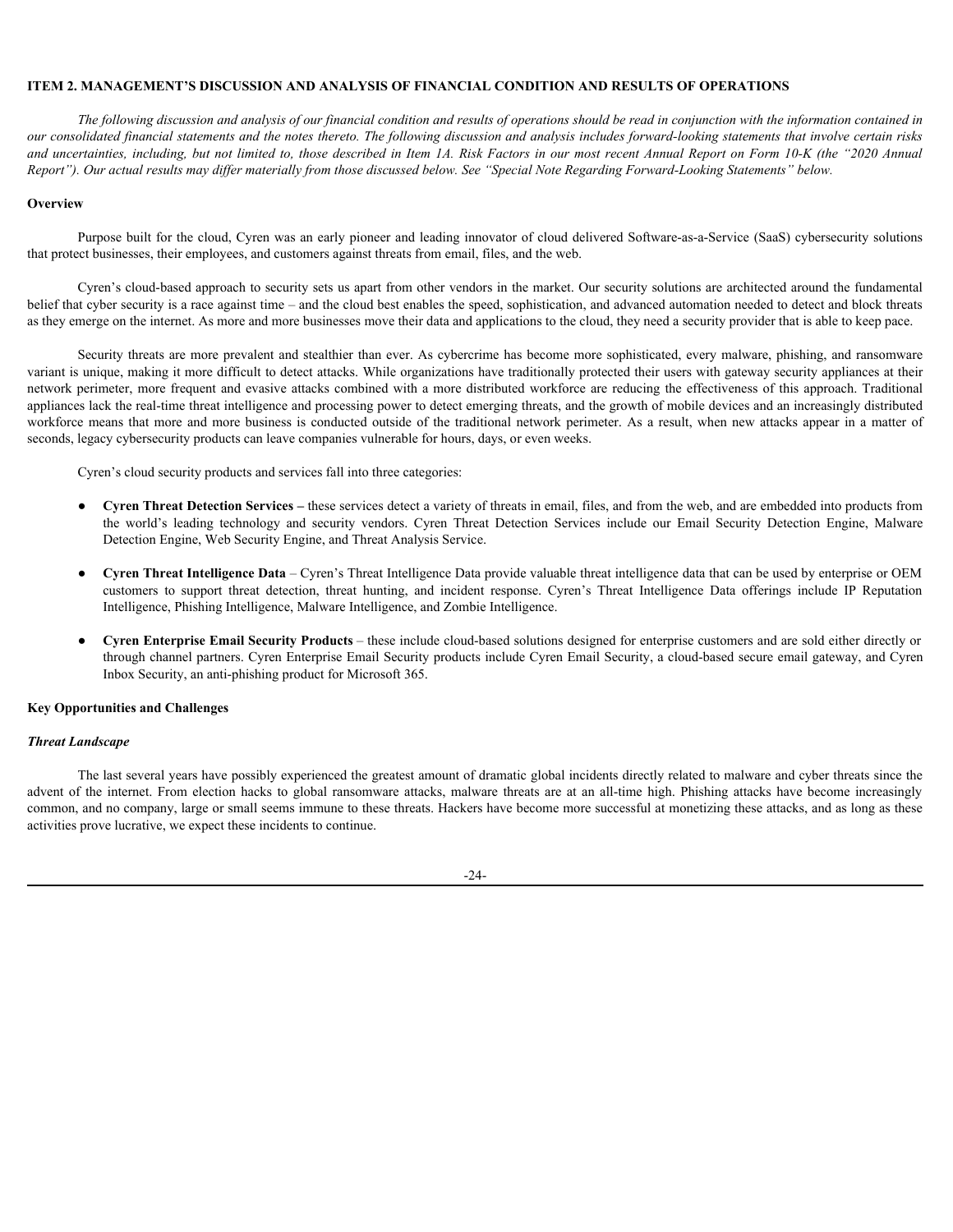### *Cloud and Mobility*

Businesses are going through a massive change in their IT strategies as they look to drive more business value, agility, and better customer experiences, while cloud and mobility are becoming increasingly important, as evidenced by the following trends:

- Business internet traffic continues to increase every year;
- Data and applications are increasingly moving to the cloud;
- More and more users are working remotely, particularly since the COVID-19 pandemic;
- Buyers continue to move away from traditional on-premise solutions;
- Mature and legacy on-premise deployments are reaching the end of life and are increasingly being replaced by cloud and SaaS alternatives;
- IT security staffing shortages;
- Increasingly fast, sophisticated, expensive, and high-profile attacks target organizations of all sizes;
- Compliance and regulatory mandates;
- Heightened cybercrime activity among commercial enterprises and nation-states;
- Automation is increasingly considered critical to accelerating detection and protection; and
- The need to simplify operations through vendor consolidation.

businesses in today's cloud-centric mobile-first world.

#### *Investments in Operations, Research and Development and Sales and Marketing*

*MAGhllity*<br> **Business are going through a massive change in their IT strategies as they look to drive more business value, agility, and better canonine experiences.<br>
• Business interact traffic continues to increase eve** Dustriess are going through a massive change in their T structules a they book to drive more business value, agilty, and better customer experiences,<br>
• Business internet traffic continues to increase every year.<br>
• Dustri losses. Over time, we expect we will increase our utilization of our cloud infrastructure which we expect will provide the opportunity for improved gross margins. 9 Business internet ratific continues to increase every year,<br>
9 Dust and applications are increasingly moving to the cloud.<br>
9 More and runs means are working remembely, periodially since the COVID-19 partierns;<br>
9 Hope investment as a percentage of revenue. The return on our sales and marketing investment is tied to attracting new customers and enhancing our business with existing customers, thereby lowering the overall sales and marketing costs as a percent of revenues. During 2020 we reduced our overall headcount in order to **•** Data and applications are increasingly meent to headcount and experiments as the distinct stations.<br>
• Moto can now be a more every form includious de-spension sharions:<br>
• Moto can all appey on promine deployments a • More and more users are wouking censurely, particularly since the COVID-19 pandemic.<br>
• Beyers continue to move away from traditional on-permiss abutions:<br>
• Matur and legacy on primine deployments are reaching the en • More and nore users are working crossely, particularly since the COVID-19 paradenic.<br>
• Buyers continue to move away from traditional on-persis solutions:<br>
• Harta and legacy on premise topicyments are reaching the onl expenses. We believe managing future headcount and expense growth will be key in improving our gross and operating margins over time given the recent decline in revenue. • Increasingly fract specifiest, expersive, and high-postile aniced started validary.<br>
• Compliance and requisitions amount of the started results and amount of the started in the started in the started in the started in

#### *Growing Our Enterprise Business*

Although all of our services are subscription services, our Enterprise offerings are typically invoiced up front for an annual contract amount, or the full investment. As this enterprise business grows as a portion of our overall revenues, we expect to increase deferred revenue and our operating results and cash flow to improve, which may make us less reliant on other sources of capital in the future.

#### **Components of our Operating Results**

#### *Revenue*

We derive revenues from the sale of real-time cloud-based services for each of Cyren's email security, web security, antimalware, and advanced threat protection offerings.

We sell all of our solutions as subscription services, either to OEMs and service providers or directly or indirectly to enterprises.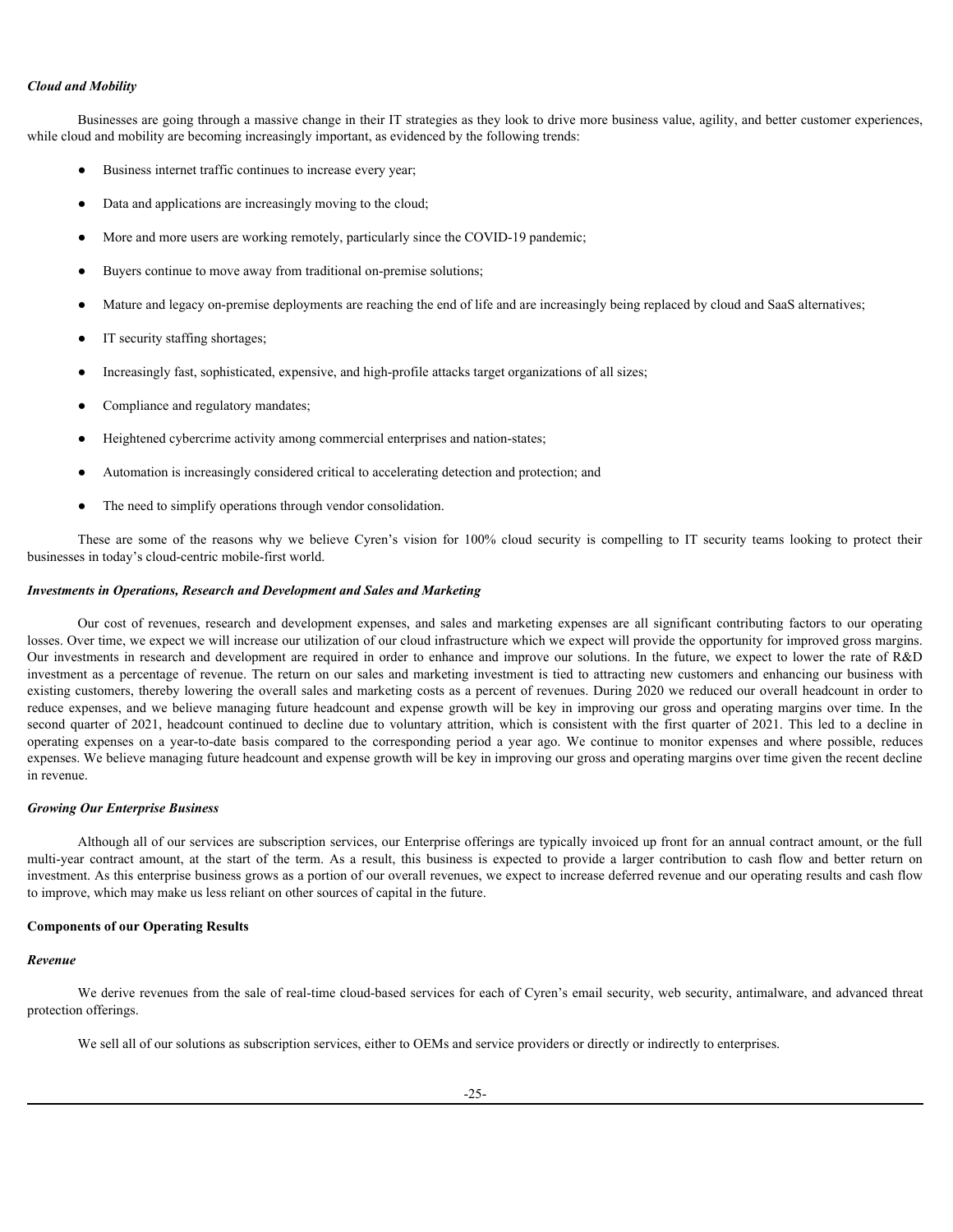### *Cost of Revenue*

Personnel costs, which consist of salaries, benefits, bonuses, and stock-based compensation for employees that operate our network and provide support services to our customers, as well as data center costs, are the most significant components of our cost of revenues. Other costs include third-party contractors, royalties for use of third-party technologies, amortization of intangibles, and depreciation of data center equipment. We expect these costs may increase in absolute dollars as we continue to optimize our cloud infrastructure and our support services, but should reduce as a percentage of overall revenue. **Everance**<br> **Personnel costs, which consist of salaries, benefits, bonuses, and stock-based compensation for employees that operate our network and provide support<br>
Our or customers, as well as data center costs, are the m Cost of Revenue**<br>
Personnel costs, which consist of salaries, benefits, bonuess, and stock-based compensation for employees that operate our network and provide support<br>
crytuces to our customers, as well as data center

## *Operating Expenses*

include allocated overhead costs for facilities, IT, and depreciation. We expect operating expenses to increase in absolute dollars as we continue to grow.

*Research and Development*. Research and development expenses consist primarily of personnel costs and outsourced engineering services. We believe these investments are crucial for our ability to continue to enhance the functionality of our services, as well as to develop and introduce new services to the market. We expect research and development expenses will increase as we enhance products newly released in 2020. Development costs related to internal use technology that supports our security services are capitalized on the balance sheet, while other development costs are expensed as they are incurred.

*Sales and Marketing*. Sales and marketing expenses primarily include personnel costs, sales commissions, marketing activities, and travel associated with sales and marketing. We market and sell our services worldwide through our sales organization and distribution channels. We capitalize sales commissions paid to internal sales personnel and amortize these expenses over an estimated period of benefit that reflects the expected future revenue streams. We reduced sales and marketing expenses in 2020 but anticipate that we may need to increase investment in these areas related to products newly launched in 2020 and enhance our sales and marketing efforts to support further growth. Sales personnel are typically not immediately productive, and therefore the increase in expenses we incur when adding personnel is not immediately accompanied by increased revenue and in some cases may not result in increased revenue if these new sales personnel are unsuccessful in becoming productive. Record and Developeraty. Resulted and the disposite results principal reports are the most of the most of the street of the street of the street of the street of the street of the street of the street in the street in the

General and Administrative. General and administrative expenses consist primarily of personnel costs, audit fees, legal expenses, recruiting expenses, and other general operating costs. We expect our general and administrative expenses to grow in absolute dollars as we continue our operational growth.

#### *Other Income (Expense), net*

Other income (expense), net consists generally of capital gain or loss from the sale of assets.

## *Financial Expenses, net*

Financial expenses, net consist mainly of foreign exchange gains and losses, interest expense on our outstanding debt, and interest income earned on our cash and cash equivalents. In 2020 and 2021, these expenses also included income related to the accounting for a multi-year arrangement where a customer paid upfront the full contract value. This has been deemed a significant financing component under ASC 606.

#### *Tax Benefit*

Our tax benefit is derived primarily from income taxes in foreign jurisdictions in which we conduct business. We estimate income taxes in each of the jurisdictions in which we operate. This process involves determining income tax expense together with calculating the deferred income tax expense related to enacted tax rates in effect for the year in which those temporary differences are expected to be recovered or settled. These temporary differences result in deferred tax assets and liabilities, which are included net as applicable within our balance sheets. For most of our recent years, we have incurred operating losses in Israel and the U.S., where we have recorded a full valuation allowance against our deferred tax assets in those jurisdictions.

#### -26-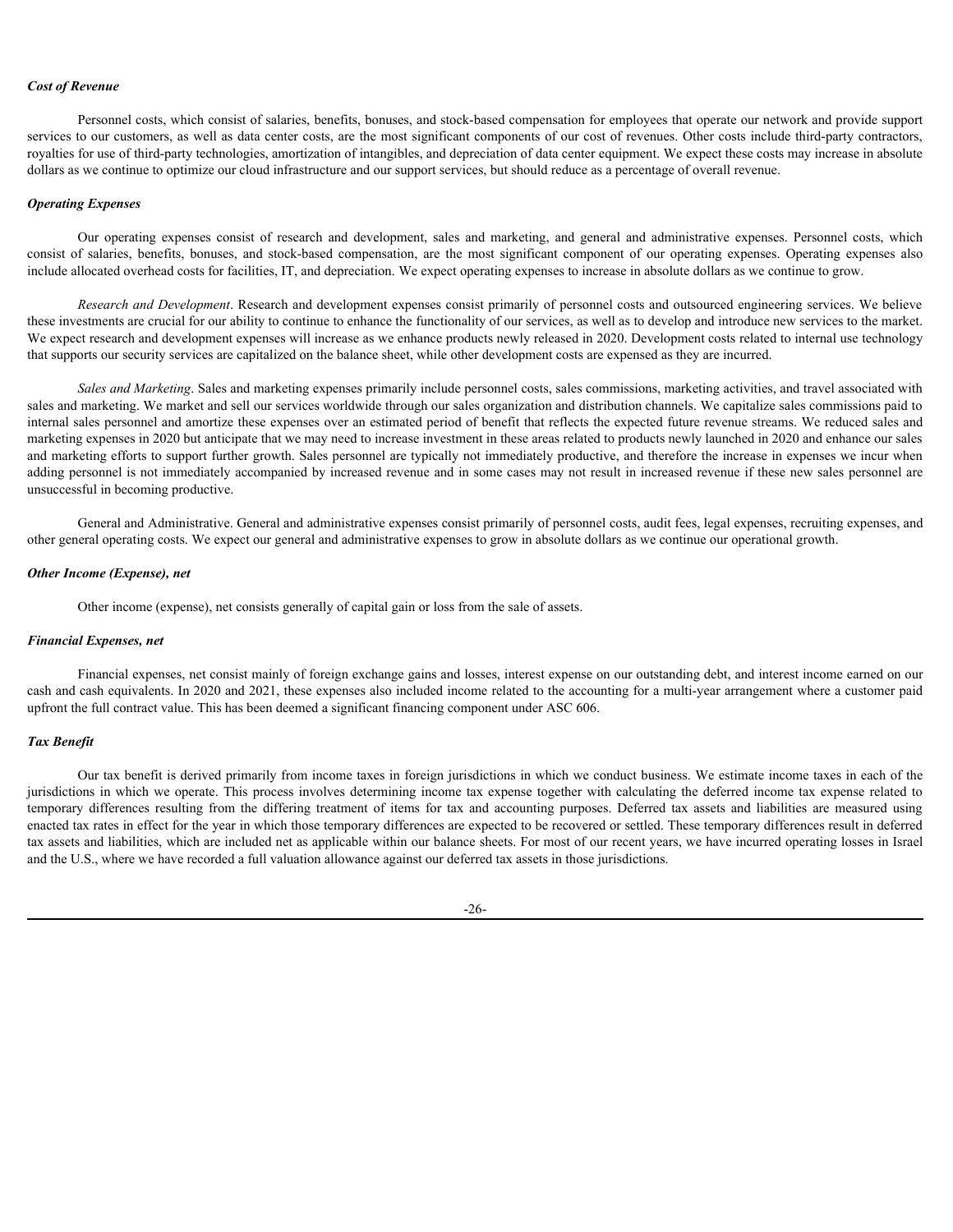# **RESULTS OF OPERATIONS**

The following table sets forth financial data for the three and six months ended June 30, 2021 and 2020. Percentages may not add due to rounding.

|                               |                          |               | Six months ended<br>June 30 |                |                   |                 |                   |         |
|-------------------------------|--------------------------|---------------|-----------------------------|----------------|-------------------|-----------------|-------------------|---------|
|                               | 2021<br><b>Unaudited</b> | $\frac{0}{0}$ | 2020<br><b>Unaudited</b>    | $\frac{6}{10}$ | 2021<br>Unaudited | $\frac{0}{0}$   | 2020<br>Unaudited | $\%$    |
| Revenues                      | 7,609<br>$\mathbf{S}$    | 100%          | 9,181<br>-SS                | 100%           | 16,366<br>- 8     | $100\%$ \$      | 18,830            | 100%    |
| Cost of revenues              | 3,805                    | 50%           | 3,778                       | 41%            | 7,600             | 46%             | 7,376             | 39%     |
| Gross profit                  | 3,804                    | 50%           | 5,403                       | 59%            | 8,766             | 54%             | 11,454            | 61%     |
| Operating expenses:           |                          |               |                             |                |                   |                 |                   |         |
| Research and development, net | 4,110                    | 54%           | 4,151                       | 45%            | 8,360             | 51%             | 7,495             | 40%     |
| Sales and marketing           | 2,731                    | 36%           | 3,146                       | 34%            | 5,369             | 33%             | 6,182             | 33%     |
| General and administrative    | 2,305                    | 30%           | 2,476                       | 27%            | 4,465             | 27%             | 4,690             | 25%     |
| Total operating expenses      | 9,146                    | 120%          | 9,773                       | 106%           | 18,194            | 111%            | 18,367            | 98%     |
| Operating loss                | (5,342)                  | (70)%         | (4,370)                     | (48)%          | (9, 428)          | (58)%           | (6,913)           | (37)%   |
| Other income (expense), net   |                          | $0\%$         |                             | $0\%$          | (17)              | $0\%$           | 8                 | $0\%$   |
| Financial expense, net        | (287)                    | (4)%          | (290)                       | $(3)\%$        | (501)             | $(3)\%$         | (521)             | $(3)\%$ |
| Loss before taxes             | (5,628)                  | (74)%         | (4,658)                     | (51)%          | (9,946)           | (61)%           | (7, 426)          | (39)%   |
| Tax benefit                   | 40                       | $1\%$         | 44                          | $0\%$          | 161               | $1\%$           | 61                | $0\%$   |
| Net loss                      | (5,588)                  | $(73) \%$ \$  | (4,614)                     | $(50) \%$      | (9,785)<br>SS.    | $(60)^{0/6}$ \$ | (7,365)           | (39)%   |

-27-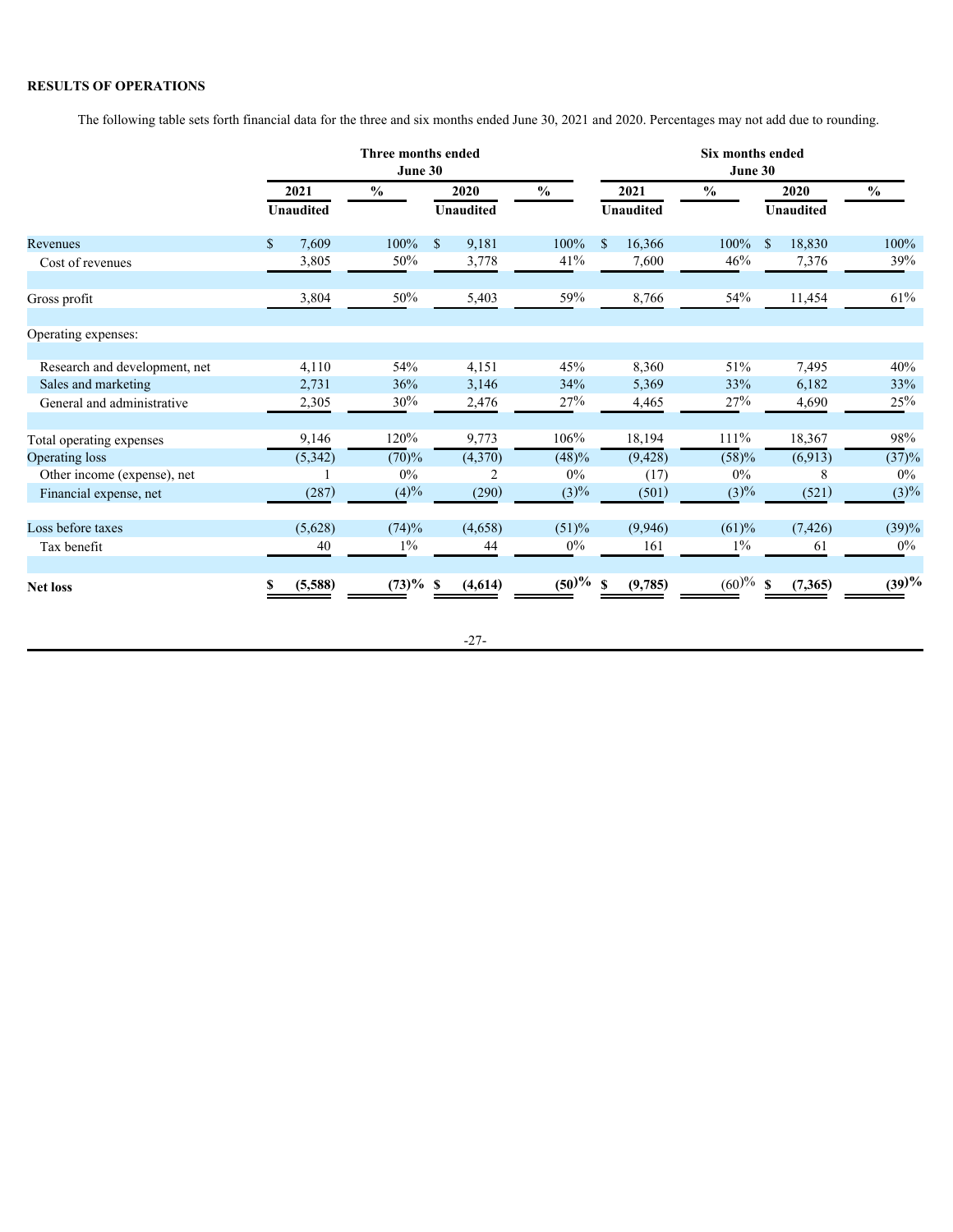## **Three and Six Months Ended June 30, 2021 Compared to the Three and Six Months Ended June 30, 2020**

*Revenues*. Revenues for the three and six months ended June 30, 2021 decreased \$1.6 million, or 17%, and \$2.4 million or 13%, respectively, as it to the corresponding periods last year. The decrease was mainly driven by a compared to the corresponding periods last year. The decrease was mainly driven by a contract reduction from our largest customer (as first disclosed in the Q3 2020 Form 10-Q), which was effective in Q2 2021 and is detailed in Note 6.b. The impact of this revenue contract reduction was \$0.9 million and \$1.0 million for the three and six months ended June 30, 2021, respectively. Customer renewals at lower values and churn, coupled with the end of life of several legacy Enterprise products during 2020 also contributed to the decline in revenue for the respective periods.

During the second quarter of 2020, the Company released two new products, Cyren Inbox Security and Threat InDepth. Since these product launches, the Company has signed numerous new customer contracts representing over \$1.4 million in revenue, but due to the timing and ratable nature of the contracts, there was not a material amount of revenue recognized in the first half of 2021.

*Cost of Revenues.* Cost of revenues for the three months ended June 30, 2021 were consistent with the corresponding period last year. Cost of revenue for the six months ended June 30, 2021 increased by \$0.2 million or 3% as compared to the corresponding periods last year.

For the three months ended June 30, 2021, cost of revenues represented 50% of revenue, compared to 41% during the prior year, and accordingly, gross margins for the period were 50% for the three months ended June 30, 2021 compared to 59% for the same period in the prior year.

For the six months ended June 30, 2021 cost of revenues represented 46% of revenue, compared to 39% during the prior year, and accordingly, gross margins for the period were 54% for the six months ended June 30, 2021 compared to 61% for the same period in the prior year. The increase on a year-to-date basis is driven by an increase in amortization of capitalized development expenses of \$0.3 million as a result of the newest Enterprise products launched in Q2 2020, an increase in bonus and stock-based compensation expense of \$0.2 million. Offsetting the overall increase was a decrease in employee headcount of 32 employees as of June 30, 2021 compared to 36 as of June 30, 2020. Additional decreases were related to \$0.2 million in costs associated with our global network and data centers as well as depreciation associated with data center assets and \$0.1 million associated with royalties due to the decline in revenue.

*Operating Expenses.* Total operating expenses for the three and six months ended June 30, 2021 decreased \$0.6 million, or 6%, and \$0.2 million or 1%, respectively, as compared to the corresponding periods last year.

Operating expenses for the three months ended June 30, 2021, represented 120% of revenue, compared to 106% for the three months ended June 30, 2020. For the six months ended June 30, 2021, operating expenses represented 111% of revenue, compared to 98% for the six months ended June 30, 2020. The decrease in operating expenses was primarily due to a decrease in employee headcount, which totaled 169 employees at the end of June 30, 2021, compared to 193 employees at the end of June 30, 2020.

-28-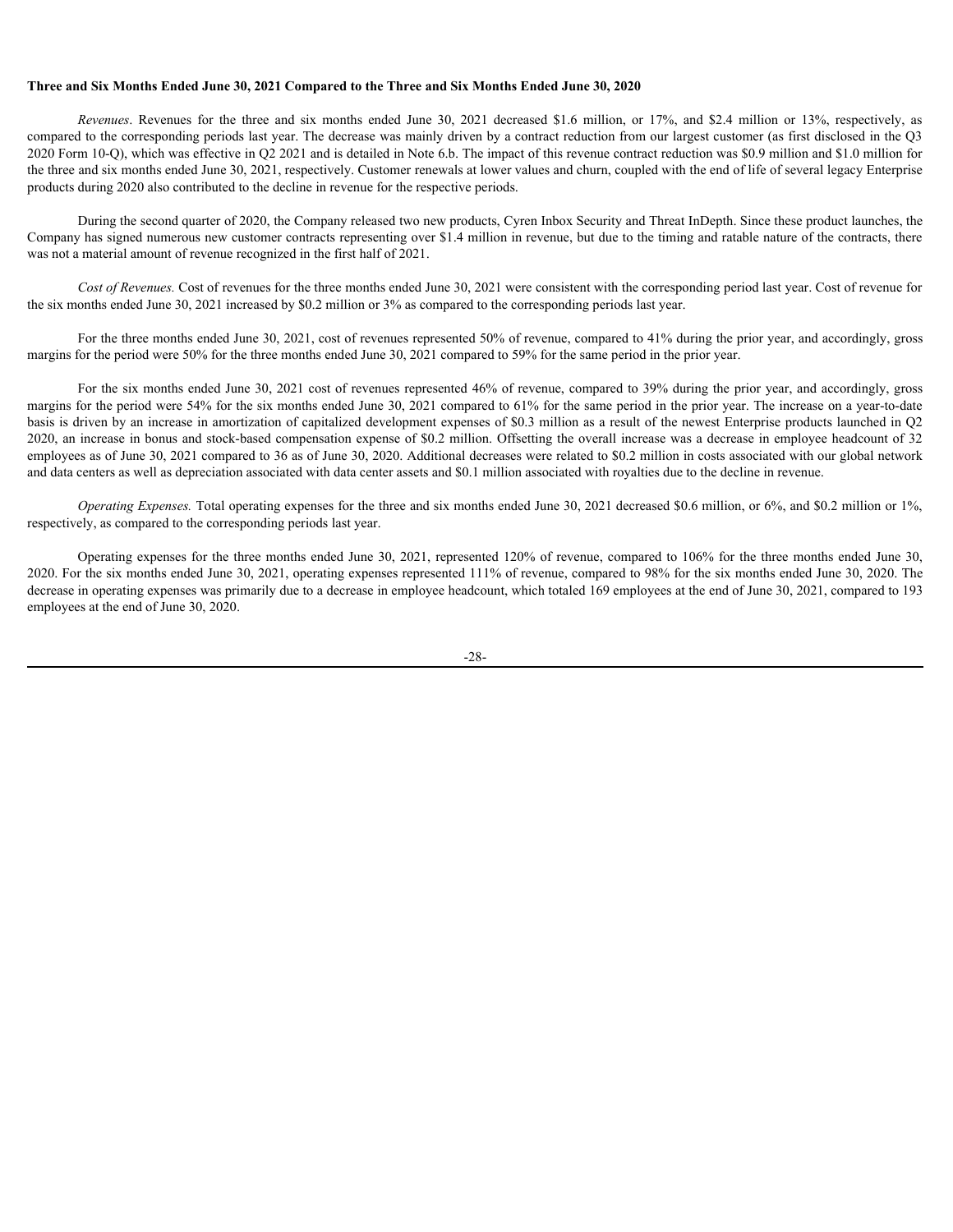*Research and Development, Net.* Research and development expenses, net, for the three months ended June 30, 2021 were consistent with the diding period last year. For the six months ended June 30, 2021, research and devel corresponding period last year. For the six months ended June 30, 2021, research and development expenses, net increased by \$0.9 million or 12% as compared to the corresponding period last year. R&D expense, net for the three months ending June 30, 2021 represented 54% of revenue, compared to 45% a year ago. For the six months ending June 30, 2021, R&D expense, net represented 51% of revenue compared to 40% a year ago. R&D headcount was 106 employees as of June 30, 2021 compared to 119 as of June 30, 2020. Research and Development. Net. Research and development expenses, net, for the three months ended June 30, 2021 were consistent with the hororsponding period is a year. For for six months ended han 90, 2021, research and

Capitalization of technology development, which reduces expenses, decreased to \$0.2 million for the six months ended June 30, 2021 from \$1.6 million for the six months ended June 30, 2020 primarily driven by the new product launch in the second quarter of 2020 which as a result, in subsequent quarters, the capitalization has declined. The decrease in R&D expense, net is also driven by reduced employee headcount leading to lower payroll and related costs of \$0.3 million and a decrease in the use of outside services and consultants of \$0.2 million.

*Sales and Marketing*. Sales and marketing expenses decreased \$0.4 million, or 13% for the three months ended June 30, 2021 and \$0.8 million, or 13%, for the six months ended June 30, 2021, as compared to the corresponding periods last year. Sales and marketing expenses for the three months ending June 30, revenue compared to 38% a year ago.

For the three months ended June 30, 2021 compared to the same period a year ago, the decrease in sales and marketing expense was due to a reduction of overall sales and marketing headcount to 36 employees at the end of the second quarter of 2021 compared to 42 employees at the end of the second quarter of 2020. Payroll and payroll-related costs decreased by \$0.3 million and intangible asset amortization decreased as an asset had been fully amortized in Q3 2020 along with a decline in the use of outside services and consultants in Q2 2021 resulting in a decrease of \$0.1 million.

For the six months ended June 30, 2021 compared to the same period a year ago, the decrease in sales and marketing expense was due to a reduction of overall sales and marketing headcount to 36 employees at the end of the second quarter of 2021 compared to 42 employees at the end of the second quarter of 2020. Payroll and payroll-related costs decreased by \$0.7 million, intangible asset amortization decreased by \$0.1 million as an asset had been fully amortized in Q3 2020, travel and related costs decreased by \$0.1 million, and a decrease in the use of consultants of \$0.1 million. These decreases were offset by an increase in the use of outside services by \$0.1 million to enhance our sales and marketing efforts to support the growth of our new product releases in 2021.

*General and Administrative*. General and administrative (G&A) expenses decreased \$0.2 million, or 7% for the three months ended June 30, 2021 and \$0.2 million, or 5%, for the six months ended June 30, 2021, as compared to the corresponding periods last year. G&A expense for the three months ending June 30, 2021 represented 30% of revenue, compared to 27% a year ago. G&A expense for the six months ending June 30, 2021 represented 27% of revenue, compared to 25% a year ago.

For the three months ended June 30, 2021 compared to the same period a year ago, one-time severance pay increased by \$0.1 million due to the departure of a former executive. This increase was offset by a decrease in payroll and payroll-related costs of \$0.1 million, a decrease in fees associated with consultants and professional services fees of \$0.1 million.

For the six months ended June 30, 2021 compared to the same period a year ago, one-time severance pay increased by \$0.1 million due to the departure of a former executive. This increase was offset by a decrease in travel-related costs of \$0.1 million due to COVID-19, bad debt expense decreased by \$0.1 million due to improved customer collections, and the use of outside services and consultants of \$0.1 million.

-29-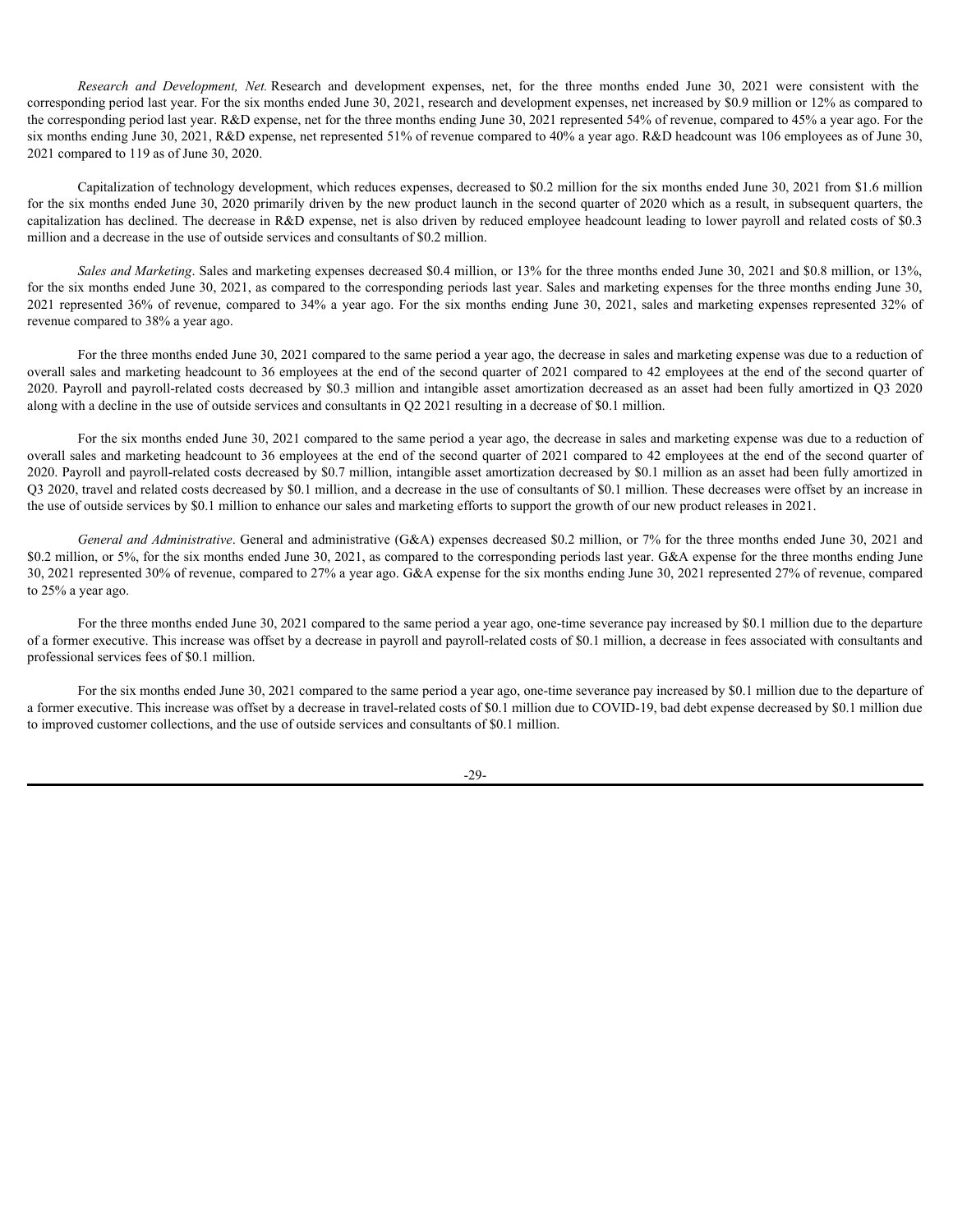*Other Income (Expense), Net*. Other income, net for the three months ended June 30, 2021 was \$0.001 million primarily related to the proceeds on the disposal of fixed assets. Other income, net for the three months ended June 30, 2020 was \$0.002 million with \$0.001 million related to the proceeds on the disposal of fixed assets and \$0.001 million related to miscellaneous cash receipts.

Other income, net for the six months ended June 30, 2021 was an expense of \$0.017 primarily related to the disposal of fixed assets associated with the exit of an office lease. Other income, net for the six months ended June 30, 2020 was \$0.008 million with \$0.013 million of expense associated with the disposal of fixed assets associated with the exit of an office lease offset by income of \$0.021 million related to miscellaneous cash receipts.

*Financial Expense, Net*. Financial expenses, net, were consistent for the three months ended June 30, 2021 as compared to the corresponding periods last year. For the six months ended June 30, 2021, financial expenses, net decreased by \$0.02 million or 4%, as compared to the corresponding periods last year. For the six months ended June 30, 2021, interest expenses increased by \$0.14 million due to a full quarter of interest expense for the three months ended March 31, 2021 due to the issuance of the Convertible Debentures on March 19, 2020 which resulted in a partial period of interest expense in the first half of 2020. Foreign currency expense, which was income, increased by \$0.16 million driven by changes in exchange rates. Other hocome (Exporas). Net, Other income, net for the three months enfed June 30, 2021 was \$0.001 million primarly related to the proceeds on the fried assets of the direct month cated on medidincous cash and 50.002 mill

#### *Effective Corporate Tax Rates*

Corporate tax rates and real capital gains tax in Israel were 23% for the three months ended June 30, 2021 and 2020.

Our German subsidiary is subject to German tax at a consolidated rate of approximately 30%.

Other non-Israeli subsidiaries are taxed according to the tax laws in their respective countries of residence.

undistributed earnings of foreign subsidiaries.

We may currently qualify as an "industrial company" within the definition of the Law for the Encouragement of Industry (Taxation) and, as such, we may be eligible for certain tax benefits, including, inter alia, special depreciation rates for machinery, equipment and buildings, amortization of patents, certain other intangible property rights and deduction of share issuance expenses.

$$
-30-
$$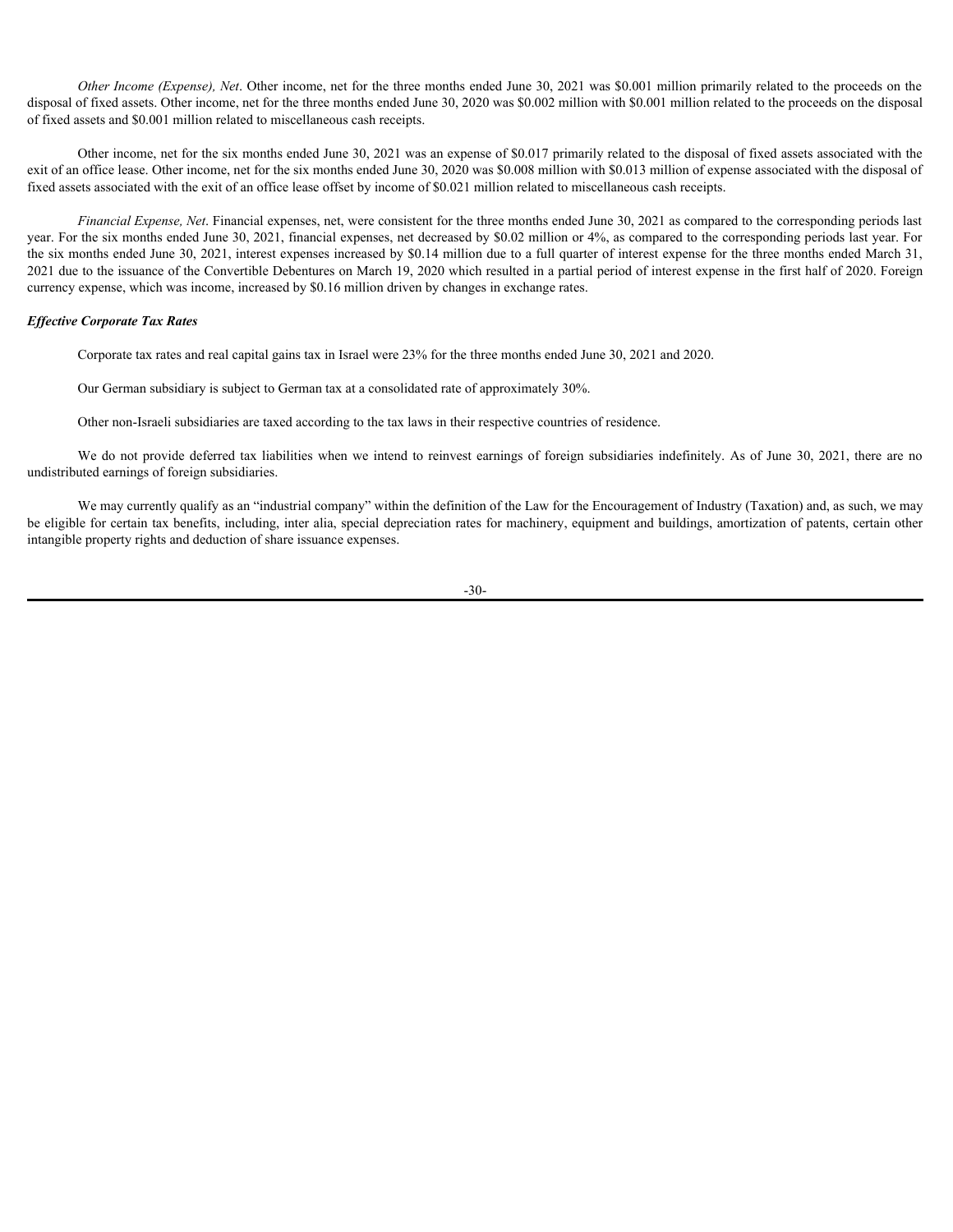#### *Net Operating Loss Carry-Forwards*

As of December 31, 2020, Cyren Ltd.'s net operating loss carryforwards for tax purposes amounted to \$102.0 million and capital loss carryforwards of \$17.8 million which may be carried forward and offset against taxable income in the future, for an indefinite period.

As of December 31, 2020, the U.S. subsidiary had net operating loss carryforwards of \$40.7 million for federal tax purposes and \$10.6 million for state tax purposes. These losses may offset any future U.S. taxable income of the U.S. subsidiary and will expire in the years 2021 through 2040.

Management currently believes that based upon its estimations for future taxable income, it is more likely than not that the deferred tax assets regarding the loss carryforwards will not be utilized in the foreseeable future. Thus, a valuation allowance was provided to reduce deferred tax assets to their realizable value.

#### **LIQUIDITY AND CAPITAL RESOURCES**

The Company has incurred losses since inception and expects to continue to incur losses for the foreseeable future and therefore, the Company intends to finance operating costs over the next twelve months through a combination of existing cash on hand, reducing operating spend, potentially divesting non-core assets, and future issuances of equity and/or debt securities. As of June 30, 2021, we had an accumulated deficit of \$258.4 million, cash and cash equivalents of Net Operating Loss Carry-Forwards<br>
As of December 31, 2020, Cyens Ltd.'s net operating loss carryforwards for tax purposes umovated to \$102.0 million und capital loss carryforwards of<br>
\$17.8 million which may be carried fo foreseeable future. Current assets amounted to approximately \$17.9 million with current liabilities of approximately \$24.7 million, resulting in negative working capital (defined as current assets minus current liabilities) of approximately \$6.8 million. The current cash balance and historical trend of cash used in operations along with the maturity of the convertible notes in December 2021, lack of certainty regarding a future capital raise and our ability to renegotiate the term of the convertible notes, raise substantial doubt about our ability to continue as a going concern for the next twelve months from the date of issuance of this Form 10-Q. We do not currently anticipate that we will have sufficient funds to pay the principal of the convertible notes on their maturity date. The inability to restructure, borrow, or raise sufficient funds to refinance the convertible notes on commercially reasonable terms, or at all, would have serious consequences to our financial condition and results of operations. Net Operating Lens Corry-Forwards<br>
As of December 11, 2020. Cyres Ltd.'s met operating less complete units, for an edeliting period NUC 8 million and explain best carry for each of the Company of the Company of the Compan

 Our future capital requirements will depend on many factors, including, but not limited to our growth, market acceptance of our offerings, the timing and extent of spending to support our efforts to develop our platform, and the expansion of sales and marketing activities. We may be required to seek additional equity or debt financing. If additional financing is required from outside sources, we may not be able to raise it on terms acceptable to us or at all. If we issue additional actions to generate liquidity, including the availability of additional financing. If we are unable to raise additional capital when desired, our business, financial condition, and results of operations could be adversely affected.

Please see the *Financings* section below for more details on the Company's recent efforts to fund operating activities.

#### *Outlook*

On July 8, 2021, the shareholders of the Company approved an increase in the number of authorized ordinary shares from 110,000,000 Ordinary Shares of nominal value NIS 0.15 per share to 160,000,000 Ordinary Shares of nominal value NIS 0.15 per share. The Company's ability to continue as a going concern is dependent upon the Company growing the business, obtaining the necessary financing to meet its obligations, repay its liabilities arising from normal business operations, and the Company's ability to gain compliance with the Nasdaq Capital Market listing standards (see Item 1A Risk Factors for additional information). The Company's ability to finance its capital needs is uncertain and complicated by the convertible notes maturing in December 2021 with an outstanding principal amount of \$10.0 million and the decline in the stock price below \$1.00 resulting in non-compliance with the Nasdaq Capital listing standard. The current cure period ends on October 5, 2021. If the Company cannot regain compliance by then, the Company intends to request a second 180 day cure period, however, there is no guarantee that this will be accepted. The Company is currently negotiating the restructuring of the convertible notes with the noteholders and at this time is uncertain as to the outcome. However, the Company's ability to raise additional equity is limited by the number of authorized shares available. While the Company intends to finance operating costs over the next twelve months through a combination of existing cash on hand, reducing operating spend, potentially divesting 3113 of the minimal is year and the minimal terms the securities of the minimal issues of outstanding the core of the terms in the core of the terms of the terms of the terms of the core of outstanding content and the core availability of additional financing or the outcome of our actions to generate liquidity or regain compliance with the Nasdaq Capital Market listing standards.

Over the past several years, the Company has devoted most of its effort to research and development, new product development, and increasing revenues through additional investments in sales and marketing. The Company generated a net loss of \$9.8 million for the six months ended June 30, 2021 and a negative cash flow of \$7.6 million from operating activities for the six months ended June 30, 2021. However, the Company has incurred losses since inception and expects to continue to incur losses for the foreseeable future.

We continue to be focused on growing CIS revenue, however, the contribution to revenue over time will gradually increase due to the timing and ratable nature of the contracts.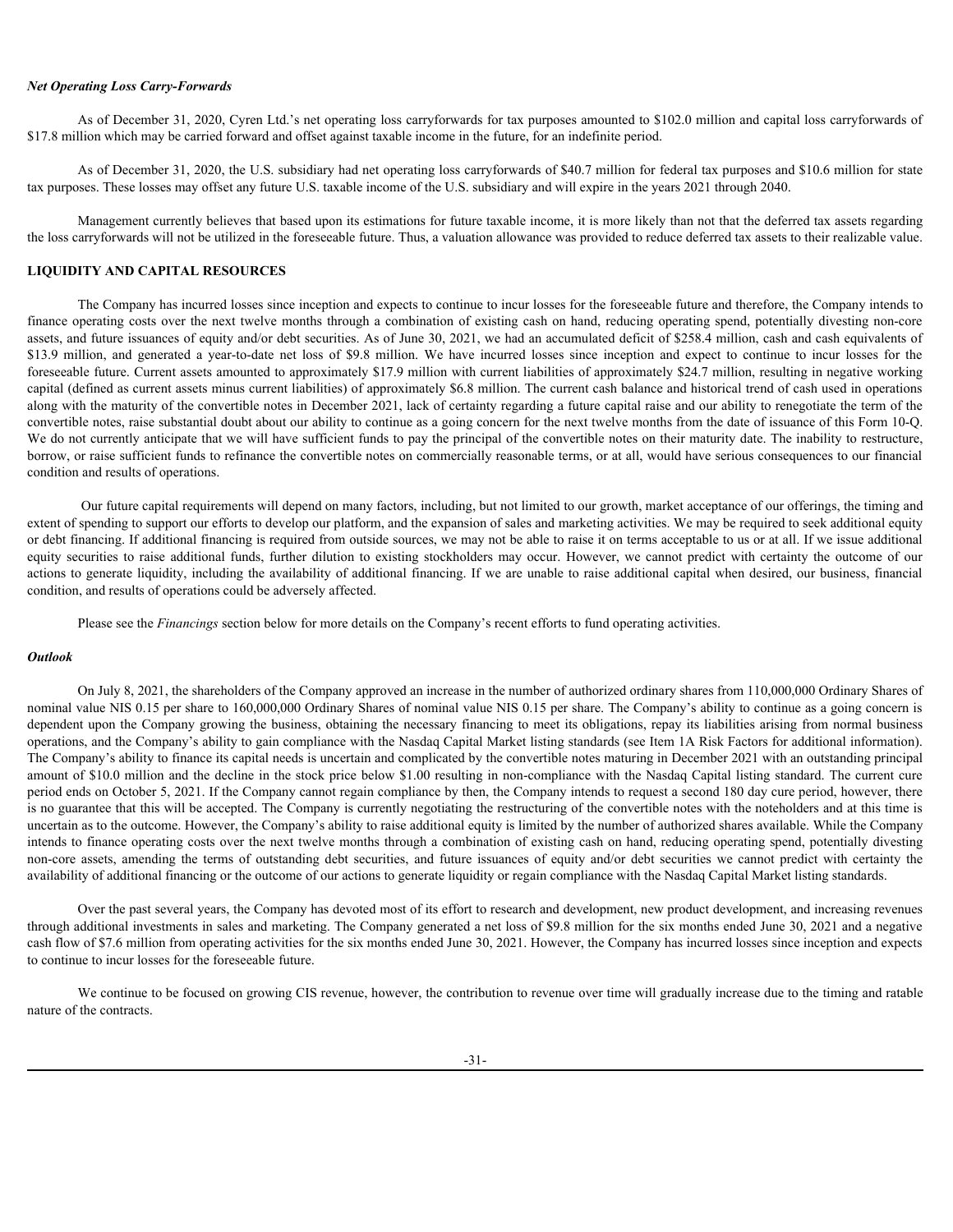### *Cash Flows from Operating Activities*

Cash used in operating activities was \$7.6 million for the six months ended June 30, 2021 as compared to \$1.9 million for the six months ended June 30, 2020.

**Examment Control Control Control Control Control Control Control Control Control Control Control Control Control Control Control Control Control Control Control Control Control Control Control Control Control Control Cont** adjusted for non-cash items of \$1.0 million of stock-based compensation expense, \$0.9 million for amortization of our non-cash operating lease expense, \$2.6 **Cash Flows from Operating Activities**<br>Cash used in operating activities was \$7.6 million for the six months ended June 30, 2021 as compared to \$1.9 million for the six months ended June 30,<br>2020.<br>For the six months ended primary drivers of the changes in operating assets and liabilities were a \$1.0 million decrease in operating lease liabilities, a \$0.5 million decrease in capitalization of deferred commissions, a \$0.8 million decrease in prepaid expenses and other receivables, and a decrease in trade receivables of \$0.5 million.

**Eash used in operating Activities**<br>Cash used in operating activities was \$7.6 million for the six months ended June 30, 2021 as compared to \$1.9 million for the six months ended June 30,<br>Cas for con-cash term of S1.0 mil adjusted for non-cash items of \$1.2 million of stock-based compensation expense, \$0.9 million for amortization of our non-cash operating lease expense, \$2.5 **Cash Flows from Operating Activities**<br>
Cash used in operating activities was \$7.6 million for the six months ended June 30, 2021 as compared to \$1.9 million for the six months ended June 30,<br>
2020.<br>
For the six months en primary drivers of the changes in operating assets and liabilities were a \$2.0 million increase in deferred revenue, partially offset by a \$1.0 million decrease in operating lease liabilities, and a \$0.7 million decrease in capitalization of deferred commissions. For  $\theta$  the six months ended June 30, 2021, the primary factors alternative months to the new products and to find the six months calculates of the six months calculates of 5.0 million of stock-band compensation expects. 2020.<br>
For the six months onded Jone 30, 2021. the primary factor affecting our operating cash flows during the proiol wave our act is such a<br>sulmand for somewhale firms of a main of stude-based composition regions. 309 m

#### *Cash Flows from Investing Activities*

For the six months ended June 30, 2021, net cash used in investing activities was \$0.4 million which primarily consisted of \$0.3 million for capitalization of technology and \$0.1 million used to purchase property and equipment.

technology and \$1.4 million used to purchase property and equipment.

Our capital expenditures over the past three years has consisted primarily of continued investment in R&D and purchases of property and equipment to modernize and expand our data centers and to invest in our infrastructure to support new products and to facilitate the growth of the Company.

Capitalization of technology has decreased in 2021 compared to 2020 primarily due to the new products launched in the first half of 2020.

#### *Cash Flows from Financing Activities*

For the six months ended June 30, 2021, net cash generated by financing activities was \$12.6 million as we issued to several institutional investors in approximately \$12.6 million.

For the six months ended June 30, 2020, net cash generated by financing activities was \$9.4 which was attributable to the Convertible Debentures issued on March 19, 2020 with gross proceeds of \$10.2 million, offset by the payment of debt issuance costs of \$0.8 million.

#### *Working Capital*

As of June 30, 2021, we had negative working capital of \$6.8 million and as of June 30, 2020, we had positive working capital of \$3.1 million. The decrease in working capital in 2021 compared to 2020 was driven by the \$10.0 Convertible Notes which are due December 2021 and as a result, are presented in current liabilities as of June 30, 2021, compared to long-term liabilities as of June 30, 2020.

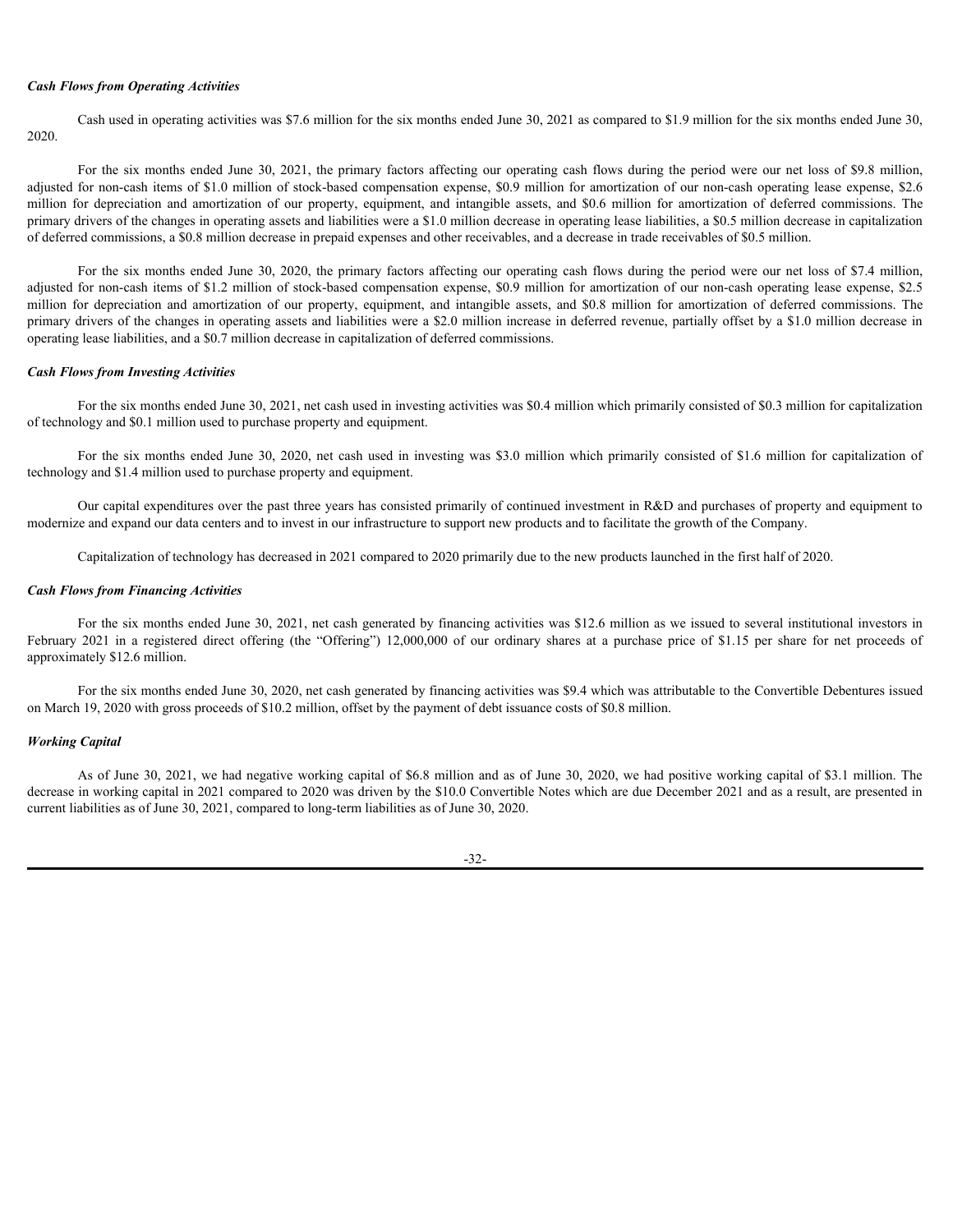### *Financings*

ges<br>
On December 5, 2018, the Company issued \$10.0 million aggregate principal amount of convertible notes in a private placement to affiliates of an<br>
inionity institutional shareholder. The convertible notes are unsecured existing minority institutional shareholder. The convertible notes are unsecured, unsubordinated obligations of Cyren and carry a 5.75% interest rate, payable semiannually in (i) 50% cash and (ii) 50% cash or ordinary shares at Cyren's election. The notes have a 3-year term and mature in December 2021, unless converted in accordance with their terms prior to maturity. The notes were issued with a conversion price of \$3.90 per share which was subject to adjustment using a weightedaverage ratchet mechanism based on the size and price of future equity offerings and the total shares outstanding. We are currently negotiating the restructuring of the convertible notes with the note holders to postpone the final repayment date by several months under certain terms, although there is no assurance that we will be able to do so on commercially reasonable terms or at all. Fhuntings <br>
Fhunders S, 2018, the Company issued \$10.0 milion aggregate principal amount of exercitive notes in a private placement to affiliates of an exercisive member of Cyric and exercise in a gregate member in 0.30%

On November 7, 2019, we completed a rights offering that raised gross proceeds of \$8.0 million. As a result of this offering, the conversion price of the convertible notes was adjusted to \$3.73. In addition, the convertible notes are subject to immediate conversion upon any change in control in the Company (or subject to repayment if the price in the change in control transaction is less than the conversion price).

On March 19, 2020, we issued \$10.25 million aggregate principal amount of Convertible Debentures in a private placement to certain investors. The Convertible Debentures are secured by a guarantee by two of our subsidiaries and carry a 5.75% interest rate, payable semi-annually in cash or, subject to the satisfaction of certain equity conditions, in ordinary shares. The Convertible Debentures mature in March 2024, unless converted in accordance with their terms prior to maturity. The Convertible Debentures have an initial conversion price of \$0.75 per share, subject to adjustments. If the closing bid price of our ordinary shares has been at least \$2.25 (subject to adjustment) for at least 20 trading days during any 30 consecutive trading day period, and certain conditions are satisfied, we may force a conversion of all or any part of the outstanding principal amount of the Convertible Debentures, accrued and unpaid interest and any other amounts then owing, subject to certain conditions.

On February 16, 2021, we issued to several institutional investors in a registered direct offering (the "Offering"), 12,000,000 of our ordinary shares at a purchase price of \$1.15 per share for net proceeds of approximately \$12.6 million. We intend to use the proceeds from this offering for working capital and general corporate purposes. As a result of this offering, the conversion price of the convertible notes was adjusted to \$3.38.

We also issued to the placement agent or its designees warrants ("Placement Agent Warrants") to purchase up to 720,000 ordinary shares (the "Warrant \$1.4375, or 125% of the Offering price, per ordinary share and will be exercisable commencing on August 16, 2021 for five years from the effective date of the Offering.

-33-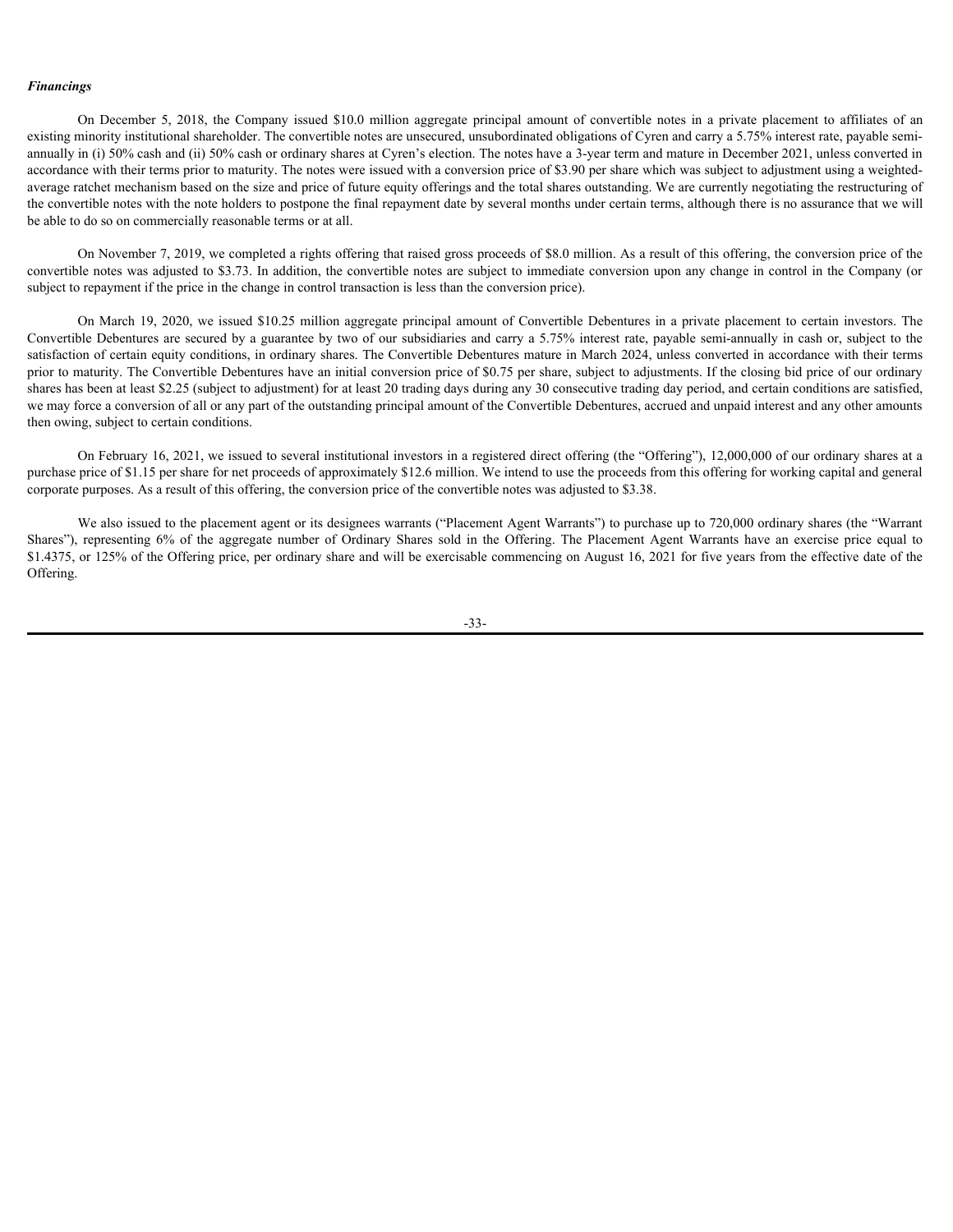#### *Registration Statements*

In connection with our private placement to Warburg Pincus in November 2017, in which we issued approximately 10.6 million ordinary shares for \$1.85 per share, we and Warburg Pincus entered into a registration rights agreement, which, among other things, provides Warburg Pincus with three demand registration rights, piggyback and shelf registration rights. The demand r **Registration Statements**<br>
In connection with our private placement to Warburg Pincus in November 2017, in which we issued approximately 10.6 million ordinary shares for \$1.85<br>
per share, we and Warburg Pincus entered into periods.

agreement, we filed a registration statement on Form S-3 with the SEC covering the resale of our ordinary shares that are issuable to the purchasers upon any conversion of the Convertible Debentures or as interest payments.

In on Statements<br>
In connection with our private placement to Warburg Pineus in November 2017, in which we issued approximately 10.6 million ordinary shares for \$1.85<br>
we and Warburg Pineus entered into a registration righ On September 21, 2018, we filed a shelf registration statement on Form F-3 with the SEC, which we converted to a Form S-3 on August 16, 2019. This registration statement enables us to issue debt securities, ordinary shares, warrants, or subscription rights up to an aggregate amount of \$50 million. Under the rules governing shelf registration statements, we will file a prospectus supplement with the SEC which describes the amount and type of securities being offered each time we issue securities under this registration statement. No securities were issued under the registration statement on Form F-3. In November 2019, we issued shares as part of our rights offerings, and in February 2021, we issued shares in the registered direct offering using our Form S-3 as described above.

### **Off-Balance Sheet Arrangements**

As of June 30, 2021, we did not have any off-balance sheet arrangements.

### **Critical Accounting Policies and Estimates**

**ion Sutements**<br>
On tomection with our private placement to Warburg Places in November 2017, in which we issued approximately 10.6 million ordinary shares for \$1.85<br>
the connection with die issueme of the connection rights Company's 2020 Annual Report. There have been no significant changes to these policies for the three months ended June 30, 2021, except as described in Note 2. Regionalizm Statements<br>
La connection with our private placement to Wafeng Pieces in November 2017, in which we inneed approximately 10.6 million entires our for the<br>
pre-shore, two are the significant our pre-sense of th policies requiring estimates, assumptions, and judgments that we believe have the most significant impact on our consolidated financial statements are described in Part II, Item 7. Management's Discussion and Analysis of Financial Condition and Results of Operations included in our 2020 Annual Report.

### *Recent Accounting Pronouncements*

Please refer to Note 2. Significant Accounting Policies to our condensed consolidated financial statements included elsewhere in this Quarterly Report for a full description of recent accounting pronouncements.

## <span id="page-35-0"></span>**ITEM 3. QUANTITATIVE AND QUALITATIVE DISCLOSURES ABOUT MARKET RISK**

Not required for smaller reporting companies.

## **Special Note Regarding Forward-Looking Statements**

This Quarterly Report contains "forward-looking statements" within the meaning of Section 27A of the Securities Act and Section 21E of the Exchange Act. These statements concern expectations, beliefs, projections, plans and strategies, anticipated events or trends, and similar expressions concerning matters that are not historical facts. We urge you to consider that statements which use the terms "anticipate," "believe," "expect," "plan," "intend," "estimate", "will" and similar expressions are intended to identify forward-looking statements. Specifically, this Quarterly Report contains forward-looking statements regarding:

- our expectations that our utilization of our cloud infrastructure will increase and provide an opportunity for improved gross margins;
- our expectations regarding our integrated offering and our partnership with Microsoft;
- our expectations regarding our future profitability and revenue growth;
- our expectations that R&D expenses may increase as we enhance newly released products from 2020;
- our beliefs regarding the importance of R&D;
- our expectation to lower R&D investment as a percentage of revenue in the future and to drive more revenue from existing solutions rather than by adding new solutions;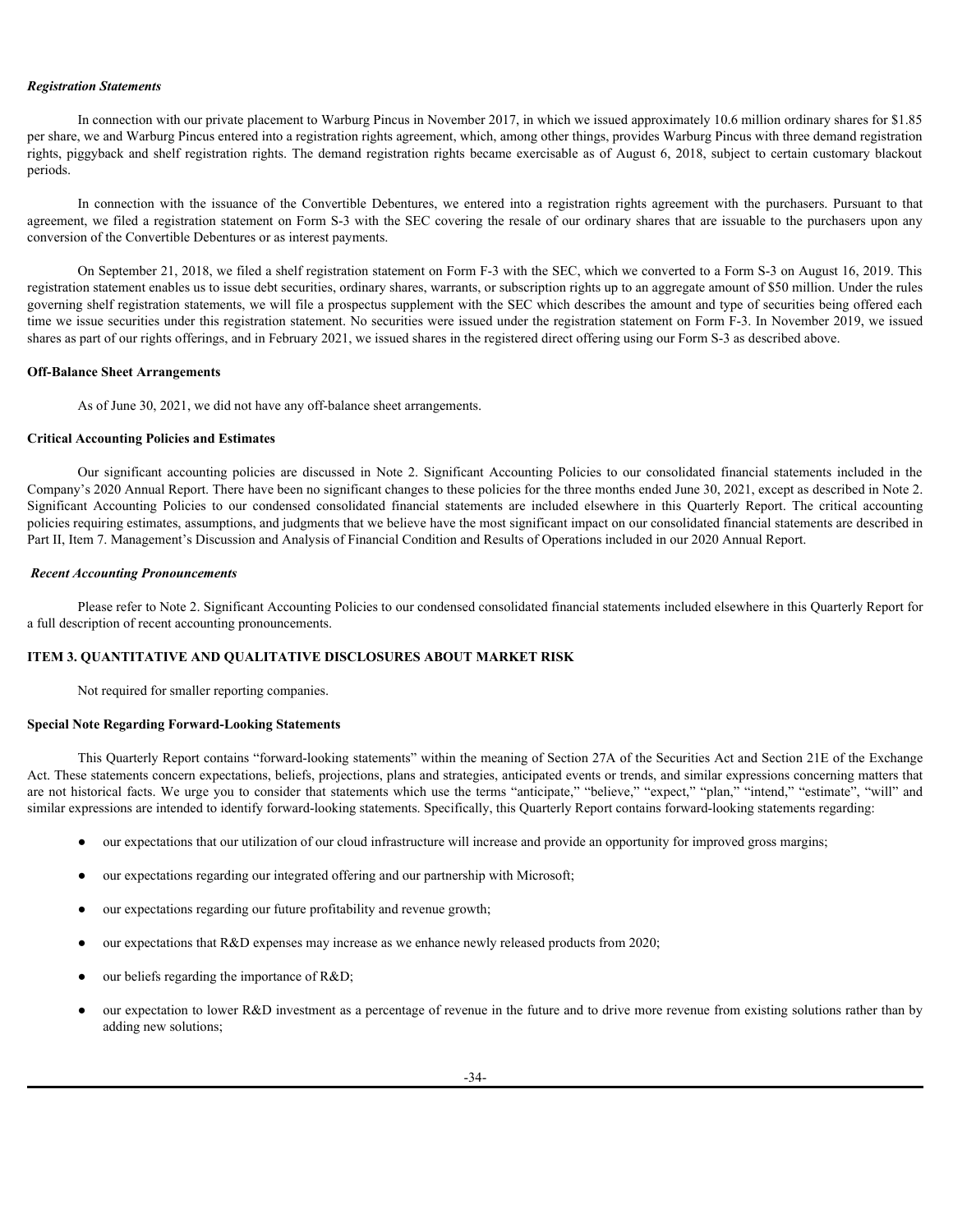- our expectations regarding reducing the historical rate of headcount growth and its resulting impact on our gross and operating margins over time;
- our expectations regarding growth of our enterprise business and its expected impact on our business, including its contribution to our cash flow and return on investment;
- our expectations regarding our capital expenditures for 2021;
- our belief regarding the adequacy of our existing capital resources and other future measures to satisfy our expected liquidity requirements;
- our expectations regarding trends in the market for internet security and technology industry; and
- our expectations regarding existing and new threats, key challenges and opportunities in our industry, and their impact on our business, including the impact of innovations in the technology industry.

• our expectations regarding reducing the historical rate of headcount growth and its resulting impact on our gross and operating margins over time;<br>• our expectations regarding growth of our enterprise business and its caution readers that certain important factors may have affected and could in the future affect our actual results and could cause actual results to differ significantly from those expressed in any forward-looking statement. The most important factors that could prevent us from achieving our goals, and cause the assumptions underlying forward-looking statements and the actual results to differ materially from those expressed in or implied by those forward-looking statements include, but are not limited to, the following:

- our ability to continue as a going concern;
- our ability to restructure or refinance our Convertible Notes;
- our ability to execute our business strategies, including our sales and business development plan;
- our ability to timely and successfully enhance and improve our existing solutions and introduce our new solutions;
- the commercial success of such enhancements and new solutions;
- lack of demand for our solutions, including as a result of actual or perceived decreases in levels of advanced cyber attacks;
- our ability to manage our cost structure, avoid unanticipated liabilities and achieve profitability;
- our ability to grow our revenues, including the ability of existing solutions to drive sufficient revenue;
- our ability to attract new customers and increase revenue from existing customers;
- market acceptance of our existing and new product offerings;
- the success of our partnership with Microsoft;
- our ability to adapt to changing technological requirements and shifting preferences of our customers and their users;
- the impact of the COVID-19 outbreak;
- our continued listing on Nasdaq;
- our ability to successfully shift the focus of our product development and sales efforts to new products, while de-emphasizing our CWS offerings;

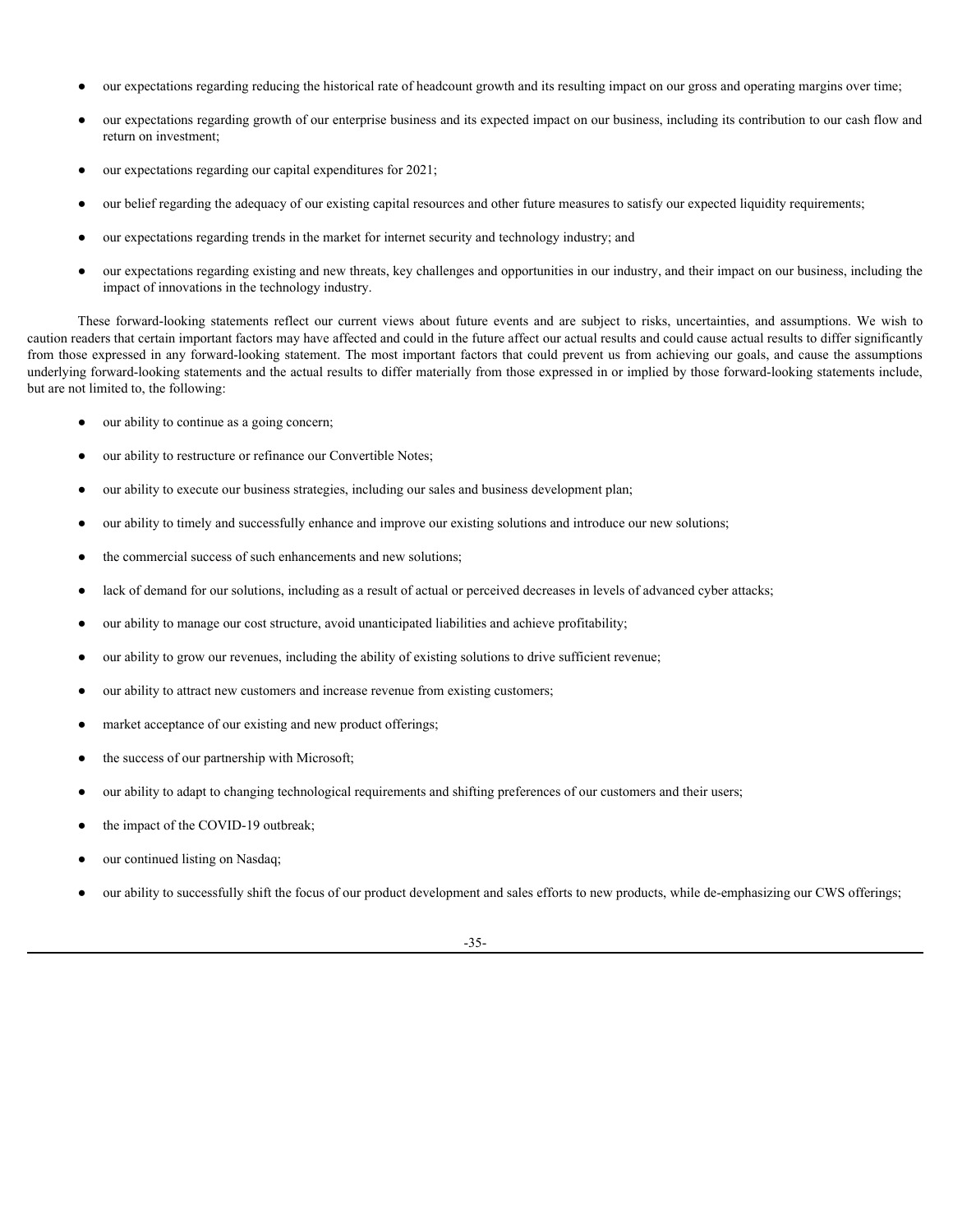- 
- loss of any of our large customers;<br>adverse conditions in the national and global financial markets;
- the impact of currency fluctuations;
- political and other conditions in Israel, Germany, and Iceland that may limit our R&D activities;
- increased competition or our ability to anticipate or effectively react to competitive challenges;
- the ability of our brand development strategies to enhance our brand awareness;
- 
- our ability to retain key personnel;<br>● performance of our OEM partners, service providers, and resellers;
- our ability to successfully estimate the impact of regulatory and litigation matters;
- our ability to comply with applicable laws and regulations and the impact of changes in applicable laws and regulations, including tax legislation or policies;
- economic, regulatory, and political risks associated with our international operations;
- the impact of cyber attacks or a security breach of our systems;
- our ability to protect our brand name and intellectual property rights;
- the impact of our controlling shareholder's decisions, which may differ with respect to our strategic direction; and
- loss of any of our large castomers,<br>
 our terms of currency distersions,<br>
 pointical and other conditions in Barnel, Germany, and lockated that may limit our R&D activities:<br>
 pointical and other conditions in Barne accounting pronouncements.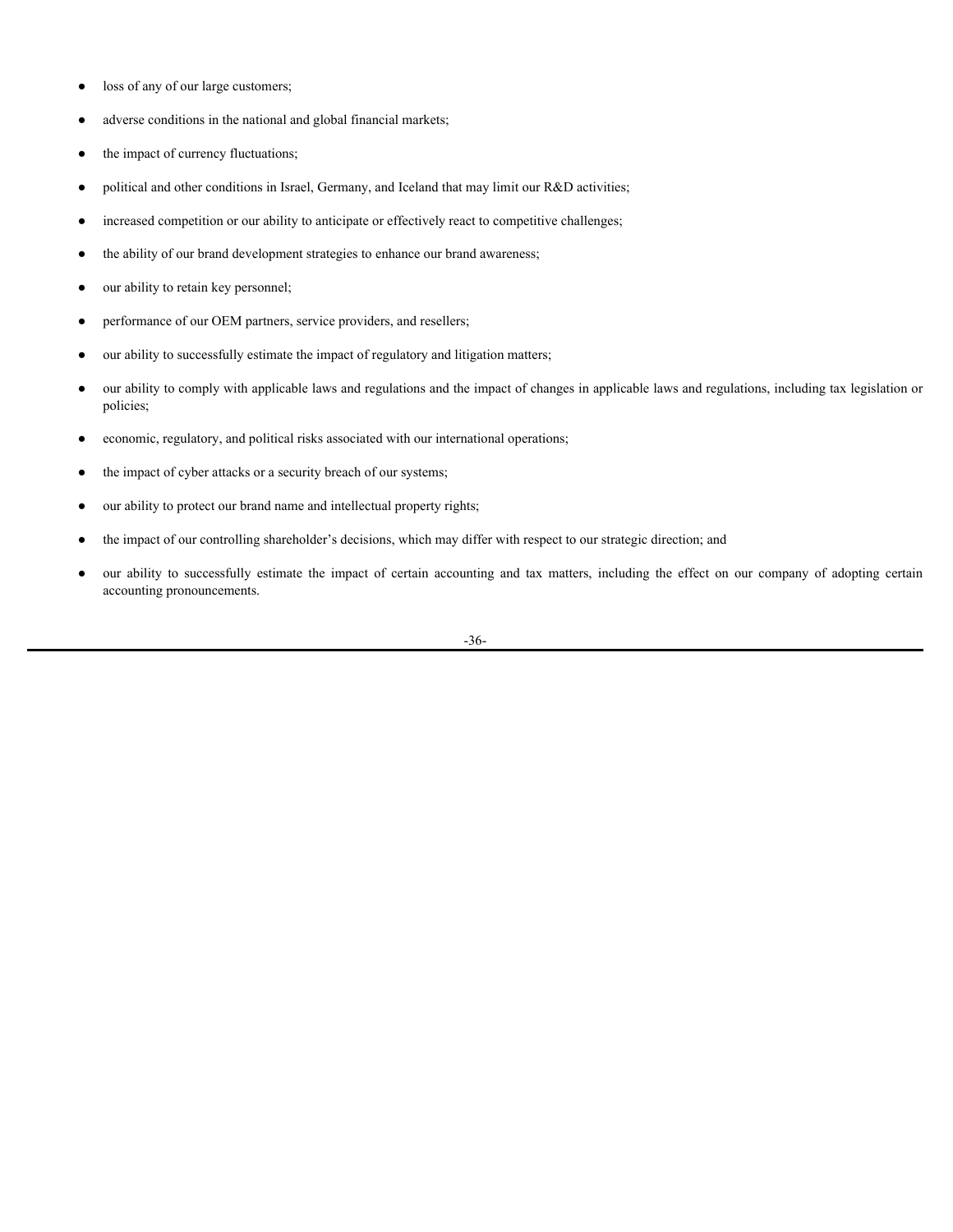The foregoing list of important factors does not include all such factors, nor necessarily present them in order of importance. In addition, you should consult other disclosures made by the Company (such as in our other filings with the SEC or in company press releases) for other factors that may cause actual results to differ materially from those projected by the Company. Please refer to the factors described in Part II. Item 1A. Risk Factors in this Quarterly Report and Part I. Item 1A. Risk Factors, of the 2020 Annual Report for additional information regarding factors that could affect our results of operations, financial condition, and liquidity. Readers are cautioned not to place undue reliance on these forward-looking statements, which speak only as of the date hereof. Except as required by applicable law, including the securities laws of the United States, we undertake no obligation to update or revise any forward-looking statements to reflect new information, future events or circumstances, or otherwise after the date hereof. The formalize is disclosure to the method we have the basis of locating the research pre-oriented and method in the method of method in the method of the method of the method of the method of the method of the method of th

#### **Impact from the COVID-19 Outbreak**

On March 11, 2020, the World Health Organization declared the outbreak of a respiratory disease caused by a new coronavirus as a "pandemic" which is now known as COVID-19. The outbreak has impacted thousands of individuals worldwide. In response, many countries have implemented measures to combat the outbreak which have impacted global business operations.

As of the date of issuance of the financial statements, the Company's operations have not been significantly impacted, however, the Company continues to monitor the situation. The ultimate extent of the impact of any epidemic, pandemic, or other health crisis on our business, financial condition, and results of operations will depend on future developments, which are highly uncertain and cannot be predicted, including new information that may emerge concerning the severity of such epidemic, pandemic or other health crisis and actions taken to contain or prevent their further spread, among others. **On Merch 11. 2005. The Volte Control of During the control of the control of a papeline control of a subset of the control of the control of the control of the control of the control of the control of the control of the** 

No impairments were recorded as of the balance sheet date as no triggering events or changes in circumstances had occurred as of quarter-end; however, due to significant uncertainty surrounding the situation, management's judgment regarding this could change in the future.

In addition, while the Company's results of operations, cash flows and financial condition could be negatively impacted, the extent of the impact cannot be reasonably estimated at this time.

## <span id="page-38-0"></span>**ITEM 4. CONTROLS AND PROCEDURES**

## **Management's Evaluation of Disclosure Controls and Procedures**

In order to ensure that the information we must disclose in our filings with the SEC is recorded, processed, summarized, and reported on a timely basis, effectiveness of our disclosure controls and procedures, as defined in Securities and Exchange Act Rules 13a-15(e) and 15d-15(e) as of June 30, 2021. Based on such evaluation, such officers have concluded that, as of June 30, 2021, our disclosure controls and procedures were effective.

## **Changes in Internal Control over Financial Reporting**

There were no changes to our internal control over financial reporting, as defined in Securities and Exchange Act Rules 13a-15(f) and 15d-15(f), that reporting.

-37-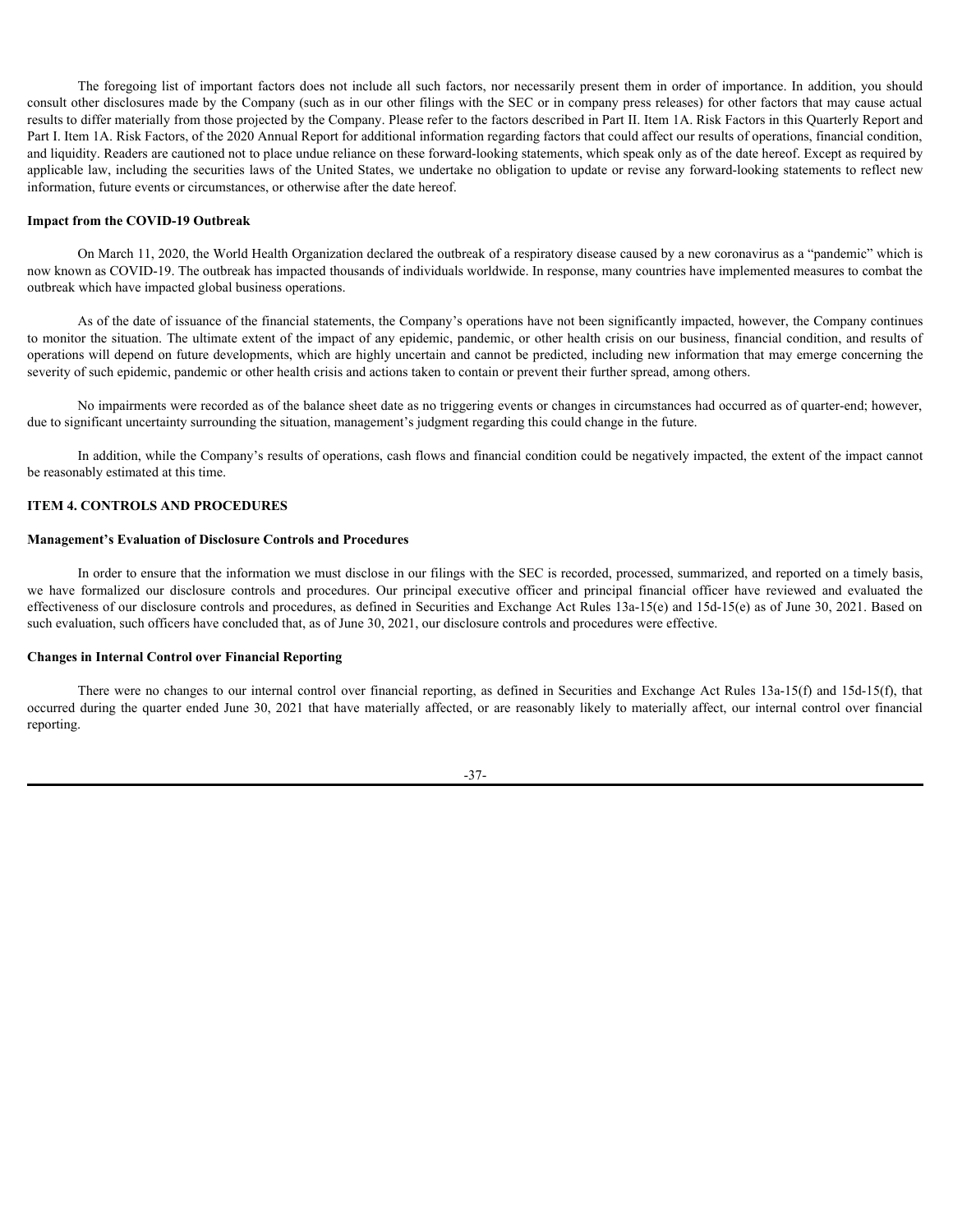# **PART II – OTHER INFORMATION.**

## <span id="page-39-1"></span><span id="page-39-0"></span>**ITEM 6. EXHIBITS**

| <b>Exhibit No.</b> | <b>Description of Exhibits</b>                                                                                                            |
|--------------------|-------------------------------------------------------------------------------------------------------------------------------------------|
| 31.1               | Certification by Chief Executive Officer, pursuant to Section 302 of the Sarbanes-Oxley Act of 2002.                                      |
| 31.2               | Certification by Chief Financial Officer, pursuant to Section 302 of the Sarbanes-Oxley Act of 2002.                                      |
| 32.1               | Certification by Chief Executive Officer and Chief Financial Officer, pursuant to Section 906 of the Sarbanes-Oxley Act of 2002.          |
| 101.INS            | XBRL Instance Document – the instance document does not appear in the Interactive Data File because its XBRL tags are embedded within the |
|                    | Inline XBRL document.                                                                                                                     |
| 101.SCH            | Inline XBRL Taxonomy Extension Schema Document.                                                                                           |
| 101.DEF            | Inline XBRL Taxonomy Extension Definition Linkbase Document.                                                                              |
| 101.CAL            | Inline XBRL Taxonomy Extension Calculation Linkbase Document.                                                                             |
| 101.LAB            | Inline XBRL Taxonomy Extension Label Linkbase Document.                                                                                   |
| 101.PRE            | Inline XBRL Taxonomy Extension Presentation Linkbase Document.                                                                            |
| 104                | Cover Page Interactive Data File – the cover page iXBRL tags are embedded within the Inline XBRL document.                                |

-38-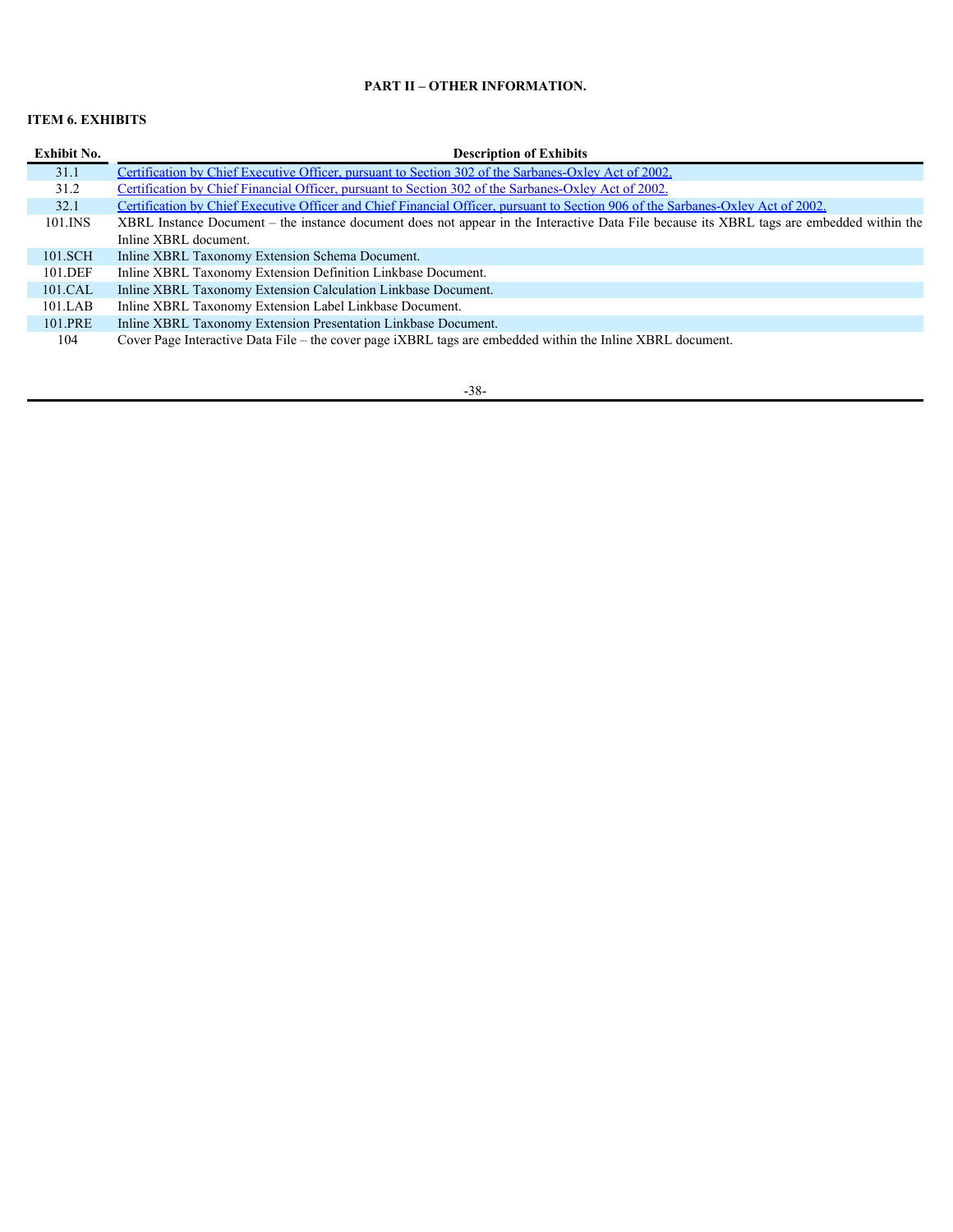## **SIGNATURES**

**SIGNATURES**<br>
Pursuant to the requirements of the Securities Exchange Act of 1934, the Registrant has duly caused this report to be signed on its behalf by the<br>
ed, thereunto duly authorized.<br>
CYREN LTD.<br>
Set Lackson<br>
Dete undersigned, thereunto duly authorized.

<span id="page-40-0"></span>August 16, 2021 /s/ Brett Jackson

## CYREN LTD.

Brett Jackson Chief Executive Officer (Duly Authorized Officer)

August 16, 2021 /s/ Kenneth Tarpey

Kenneth Tarpey Chief Financial Officer (Principal Financial Officer)

-39-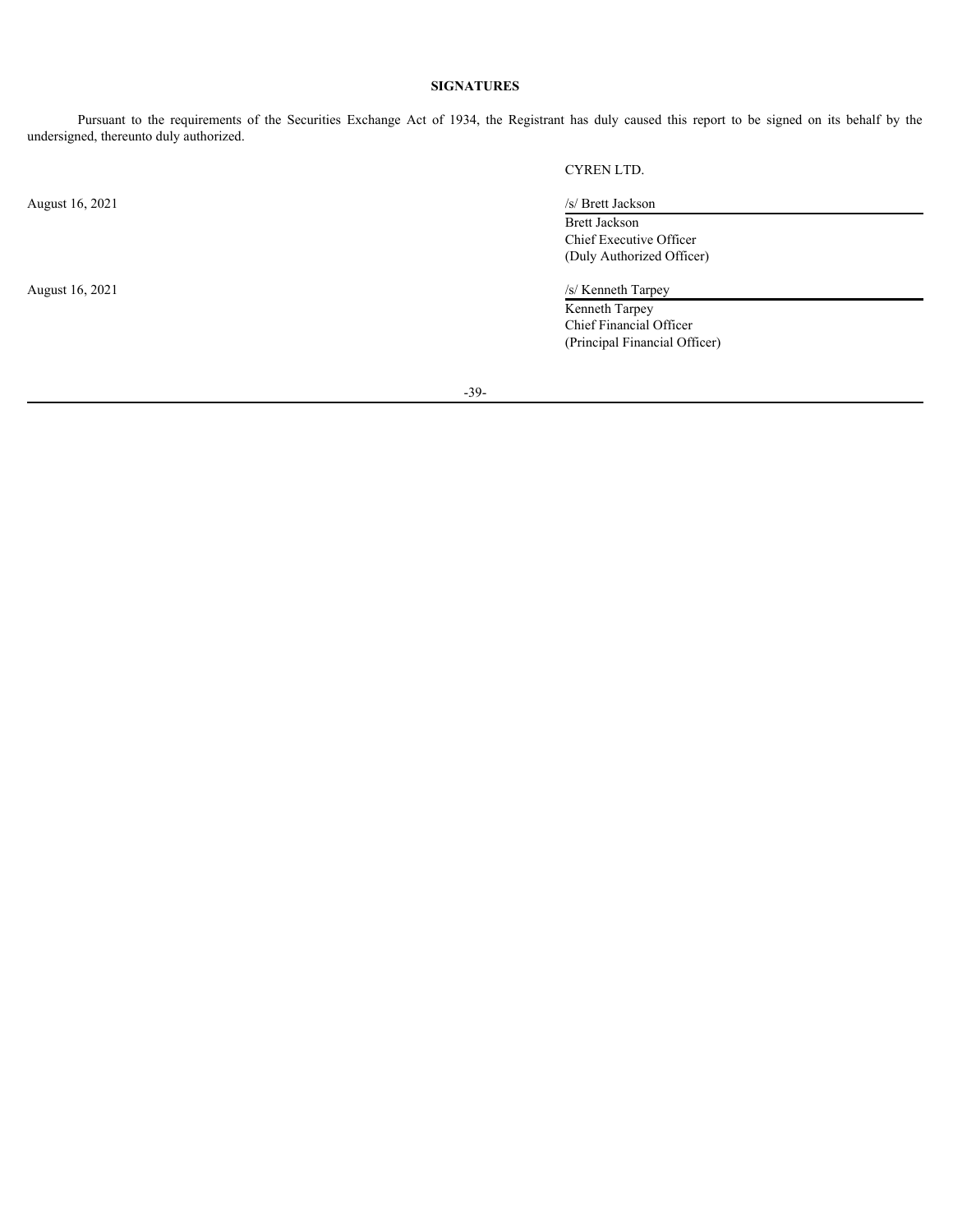## **CERTIFICATION BY THE CHIEF EXECUTIVE OFFICER PURSUANT TO SECTION 302 OF THE SARBANES-OXLEY ACT OF 2002**

I, Brett Jackson, certify that:

- 1. I have reviewed this Quarterly Report on Form 10-Q of Cyren Ltd.
- statements made, in light of the circumstances under which such statements were made, not misleading with respect to the period covered by this report.
- financial condition, results of operations and cash flows of the registrant as of, and for, the periods presented in this report.
- **2. Based on my knowledge, this report on Form 10-Q of Cyren Ltd.**<br>2. Based on my knowledge, this report on Form 10-Q of Cyren Ltd.<br>2. Based on my knowledge, this report does not contain any untrue statement of a material Exhibit 31.1<br>
2. Based on certify that:<br>
2. Based on my knowledge, this report on Form 10-Q of Cyren Ltd.<br>
2. Based on my knowledge, this report ones not contain any untrue statement of a material fact or omit to state a m 4. The registrant's other certifying officer and I are responsible for establishing and maintaining disclosure controls and procedures (as defined in Exchange registrant and have:
	- EXNIFICATION BY THE CHIEF EXECUTIVE OFFICER<br>
	PURSUANT TO SECTION 302 OF THE SARBANES-OXLEY ACT OF 2002<br>
	Have reviewed this Quarterly Report on Form 10-Q of Cyren Ltd.<br>
	Based on my knowledge, this report does not contain an a. designed such disclosure controls and procedures, or caused such disclosure controls and procedures to be designed under our supervision, to ensure Exhibit 31.1<br>
	PURSUANT TO SECTION 302 OF THE SARBANES-OXLEY ACT OF 2002<br>
	on, certify that:<br>
	or everviewed this Quarterly Report on Form 10-Q of Cyren Ltd.<br>
	or everviewed this Quarterly Report on Form 10-Q of Cyren Ltd.<br>
	or particularly during the period in which this report is being prepared;
	- designed such internal control over financial reporting, or caused such internal control over financial reporting to be designed under our supervision, to provide reasonable assurance regarding the reliability of financial reporting and the preparation of financial statements for external purposes in accordance with generally accepted accounting principles;
	- c. evaluated the effectiveness of the registrant's disclosure controls and procedures and presented in this report our conclusions about the effectiveness of the disclosure controls and procedures, as of the end of the period covered by this report based on such evaluation; and
- <span id="page-41-0"></span>d. disclosed in this report any change in the registrant's internal control over financial reporting that occurred during the registrant's most recent fiscal quarter (the registrant's fourth fiscal quarter in the case of an annual report) that has materially affected, or is reasonably likely to materially affect, the registrant's internal control over financial reporting. ext Jeckson, certify that.<br>
1. There reviewed this Quarterly Report on Form 10-Q of Cyren 1at.<br>
2. Based on my knowledge, this regent does not contribute purine antennate of a material field or easie to the schemation by t
- registrant's auditors and the audit committee of the registrant's board of directors (or persons performing the equivalent functions):
	- a. all significant deficiencies and material weaknesses in the design or operation of internal control over financial reporting, which are reasonably likely to adversely affect the registrant's ability to record, process, summarize and report financial information; and
	- b. any fraud, whether or not material, that involves management or other employees who have a significant role in the registrant's internal control over financial reporting.

Date: August 16, 2021

By: /s/ Brett Jackson

Brett Jackson Chief Executive Officer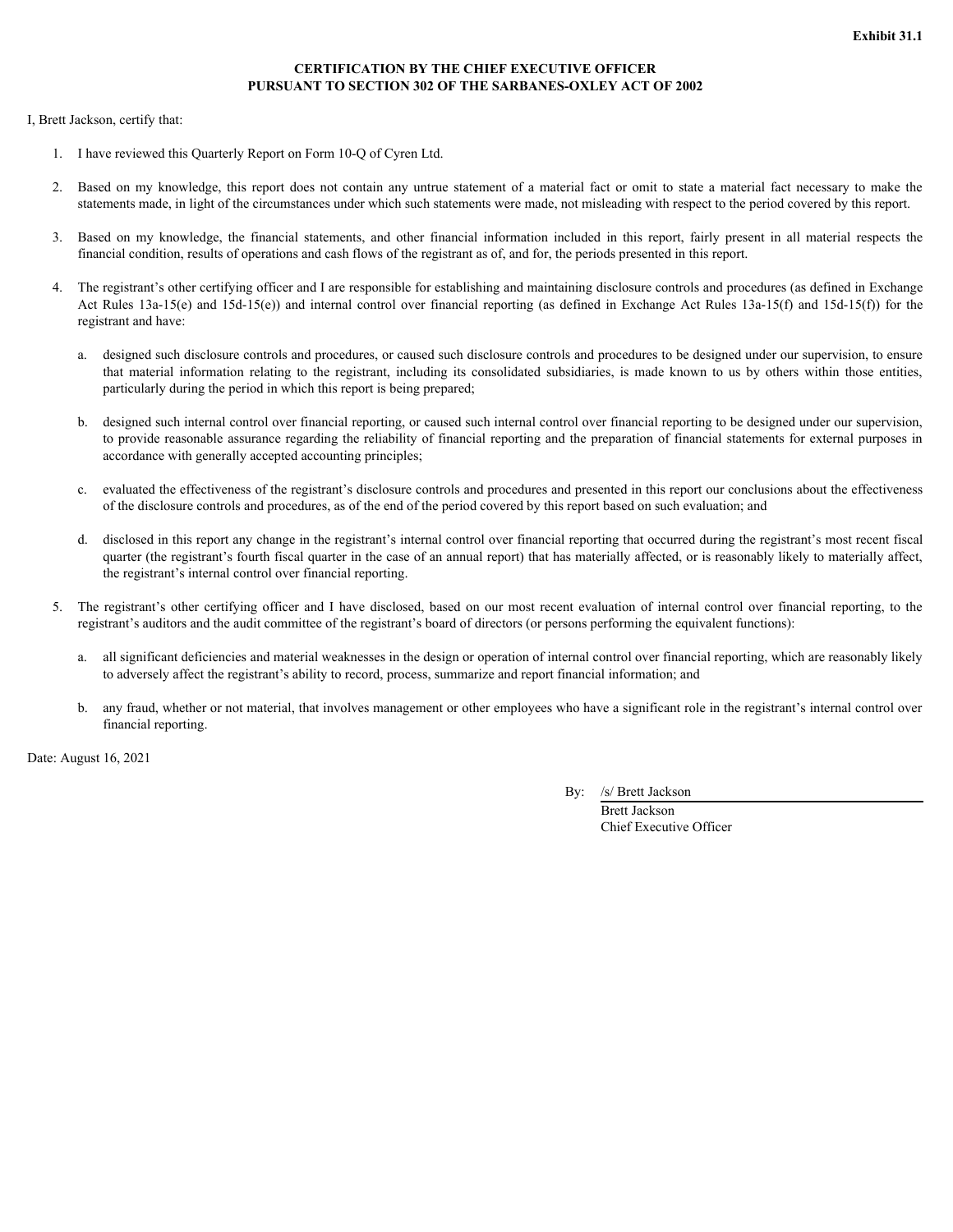## **CERTIFICATION BY THE CHIEF FINANCIAL OFFICER PURSUANT TO SECTION 302 OF THE SARBANES-OXLEY ACT OF 2002**

I, Kenneth Tarpey, certify that:

- 1. I have reviewed this Quarterly Report on Form 10-Q of Cyren Ltd.
- statements made, in light of the circumstances under which such statements were made, not misleading with respect to the period covered by this report.
- financial condition, results of operations and cash flows of the registrant as of, and for, the periods presented in this report.
- **2. Based on my knowledge, this form 10-Q of Cyren Ltd.**<br>
2. Based on my knowledge, this report on Form 10-Q of Cyren Ltd.<br>
2. Based on my knowledge, this report does not contain any untrue statement of a material fact or **EXTIFICATION BY THE CHIEF FINANCIAL OFFICER**<br>**PURSUANT TO SECTION 302 OF THE SARBANES-OXLEV ACT OF 2002**<br>2. Based on my knowledge, this report on Form 10-Q of Cyren Ltd.<br>statements made, in light of the circumstances unde 4. The registrant's other certifying officer and I are responsible for establishing and maintaining disclosure controls and procedures (as defined in Exchange registrant and have:
	- Exhibit 31.2<br>
	PURSUANT TO SECTION 302 OF THE SARBANES-OXLEY ACT OF 2002<br>
	They, certify that:<br>
	They reviewed this Quarterly Report on Form 10-Q of Cyren Ltd.<br>
	Based on my knowledge, this report does not contain any untrue s a. designed such disclosure controls and procedures, or caused such disclosure controls and procedures to be designed under our supervision, to ensure Exhibit 31.2<br>
	PURSUANT TO SECTION 302 OF THE SARBANES-OXLEY ACT OF 2002<br>
	relevend this Quarterly Report on Form 10-Q of Cyren Ltd.<br>
	ereviewed this Quarterly Report on Form 10-Q of Cyren Ltd.<br>
	and on my knowledge, this repo particularly during the period in which this report is being prepared;
	- designed such internal control over financial reporting, or caused such internal control over financial reporting to be designed under our supervision, to provide reasonable assurance regarding the reliability of financial reporting and the preparation of financial statements for external purposes in accordance with generally accepted accounting principles;
	- c. evaluated the effectiveness of the registrant's disclosure controls and procedures and presented in this report our conclusions about the effectiveness of the disclosure controls and procedures, as of the end of the period covered by this report based on such evaluation; and
- <span id="page-42-0"></span>d. disclosed in this report any change in the registrant's internal control over financial reporting that occurred during the registrant's most recent fiscal quarter (the registrant's fourth fiscal quarter in the case of an annual report) that has materially affected, or is reasonably likely to materially affect, the registrant's internal control over financial reporting. medi Tapcy, certify that<br>
1. There eviewed this Quarterly Report on Form 10-Q of Cyen 1.td.<br>
2. Based on my knowledge, this regent does not contribute y uniters antennation for demonstranting with respect in the provision
- registrant's auditors and the audit committee of the registrant's board of directors (or persons performing the equivalent functions):
	- a. all significant deficiencies and material weaknesses in the design or operation of internal control over financial reporting, which are reasonably likely to adversely affect the registrant's ability to record, process, summarize and report financial information; and
	- b. any fraud, whether or not material, that involves management or other employees who have a significant role in the registrant's internal control over financial reporting.

Date: August 16, 2021

By: /s/ Kenneth Tarpey

Kenneth Tarpey Chief Financial Officer